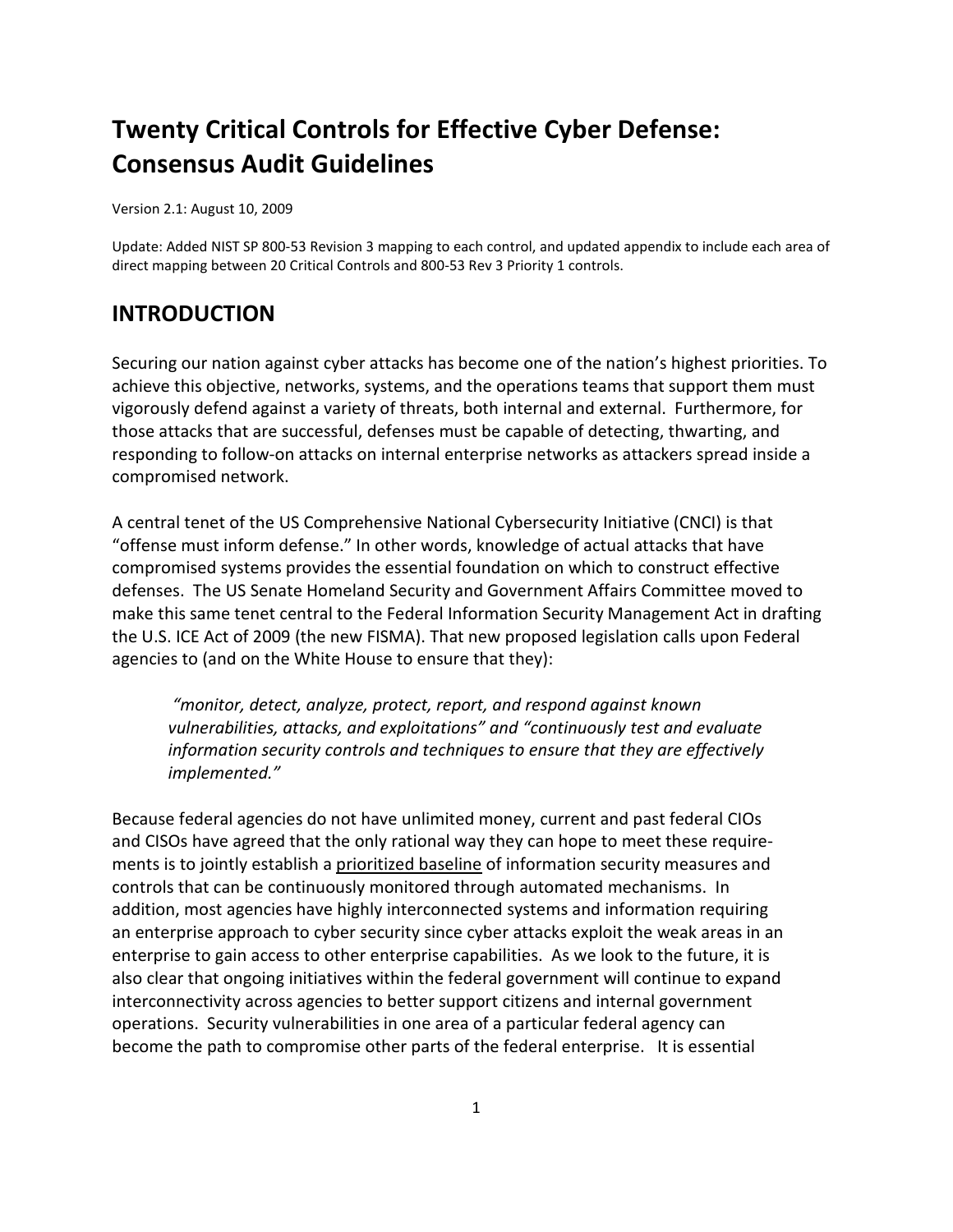that a prioritized set of security controls be established that can be applied across agency enterprise environments and potentially across the federal government.

This consensus document of 20 crucial controls is designed to begin the process of establishing that *prioritized baseline of information security measures and controls* that can be applied across federal enterprise environments. The consensus effort that has produced this document has identified 20 specific technical security controls that are viewed as effective in blocking currently known high-priority attacks, as well as those attack types expected in the near future. Fifteen of these controls can be monitored, at least in part, automatically and continuously. The consensus effort has also identified a second set of five controls that are essential but that do not appear to be able to be monitored continuously or automatically with current technology and practices. Each of the 20 control areas includes multiple individual subcontrols, each specifying actions an organization can take to help improve its defenses.

The control areas and individual subcontrols described focus on various technical aspects of information security, with a primary goal of supporting organizations in prioritizing their efforts in defending against today's most common and damaging computer and network attacks. Outside of the technical realm, a comprehensive security program should also take into account numerous additional areas of security, including overall policy, organizational structure, personnel issues (e.g., background checks, etc.), and physical security. To help maintain focus, the controls in this document do not deal with these important, but non-technical, aspects of information security. Organizations should build a comprehensive approach in these other aspects of security as well, but overall policy, organization, personnel, and physical security are outside of the scope of this document.

In summary, the guiding principles used in devising these control areas and their associated subcontrols include:

- Defenses should focus on addressing the most common and damaging attack activities occurring today, and those anticipated in the near future.
- Enterprise environments must ensure consistent controls across an enterprise to effectively negate attacks.
- Defenses should be automated where possible, and periodically or continuously measured using automated measurement techniques where feasible.
- To address current attacks occurring on a frequent basis against numerous organizations, a variety of specific technical activities should be undertaken to produce a more consistent defense.

Additionally, the controls are designed to support agencies and organizations that currently have different levels of information security capabilities. To help organizations focus on achieving a sound baseline of security and then improve beyond that baseline, certain subcontrols have been categorized as follows:

• *Quick Wins:* These fundamental aspects of information security can help an organization rapidly improve its security stance generally without major procedural, architectural, or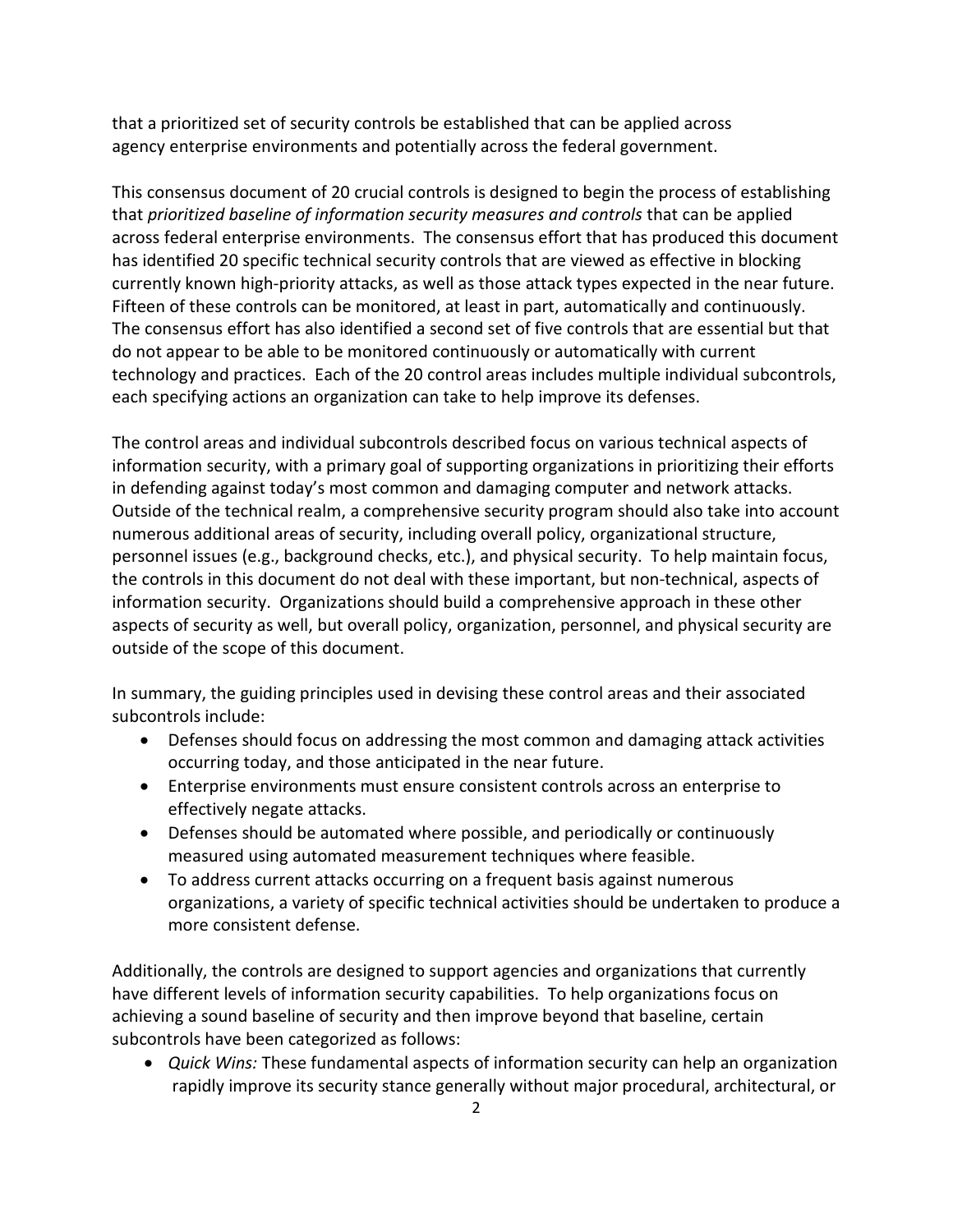technical changes to its environment. It should be noted, however, that a *Quick Win*  does not necessarily mean that these subcontrols provide comprehensive protection against the most critical attacks. The intent of identifying *Quick Win* areas is to highlight where security can be improved rapidly. These items are identified in this document with the label of "QW."

- *Improved Visibility and Attribution:* These subcontrols focus on improving the process, architecture, and technical capabilities of organizations so that organizations can monitor their networks and computer systems, gaining better visibility into the IT operations. Attribution is associated with determining which computer systems, and potentially which users, are generating specific events. Such improved visibility and attribution support organizations in detecting attack attempts, locating the points of entry for successful attacks, identifying already-compromised machines, interrupting infiltrated attackers' activities, and gaining information about the sources of an attack. In other words, these controls help to increase an organization's situational awareness of its environment. These items are labeled as "Vis/Attrib."
- *Hardened Configuration and Improved Information Security Hygiene:* These aspects of various controls are designed to improve the information security stance of an organization by reducing the number and magnitude of potential security vulnerabilities as well as improving the operations of networked computer systems. This type of control focuses on protecting against poor security practices by system administrators and end users that could give an adversary an advantage in attacking target systems. Control guidelines in this category are formulated with the understanding that a well managed network is typically a much harder target for computer attackers to exploit. Throughout this document, these items are labeled as "Config/Hygiene."
- *Advanced:* These items are designed to further improve the security of an organization beyond the other three categories. Organizations already following all of the other controls should focus on this category. Items in this category are simply called "Advanced."

In general, organizations should examine all 20 control areas against their current status and develop an agency-specific plan to implement the controls as a critical component of an overall security program. Ultimately, organizations should strive to implement each control area, applying all of the subcontrols within each control, working from QW, through Vis/Attrib and Config/Hygiene, up to Advanced. However, as a start, organizations with limited information security programs may want to address the "Quick Wins" aspects of the controls in order to make rapid progress and to build momentum within their information security program.

Many of these controls can be implemented and measured using existing tools found in many enterprises. Other controls can be fulfilled using commercial or, in some cases, free, opensource software. Still others may require an investment in new enterprise tools and personnel expertise.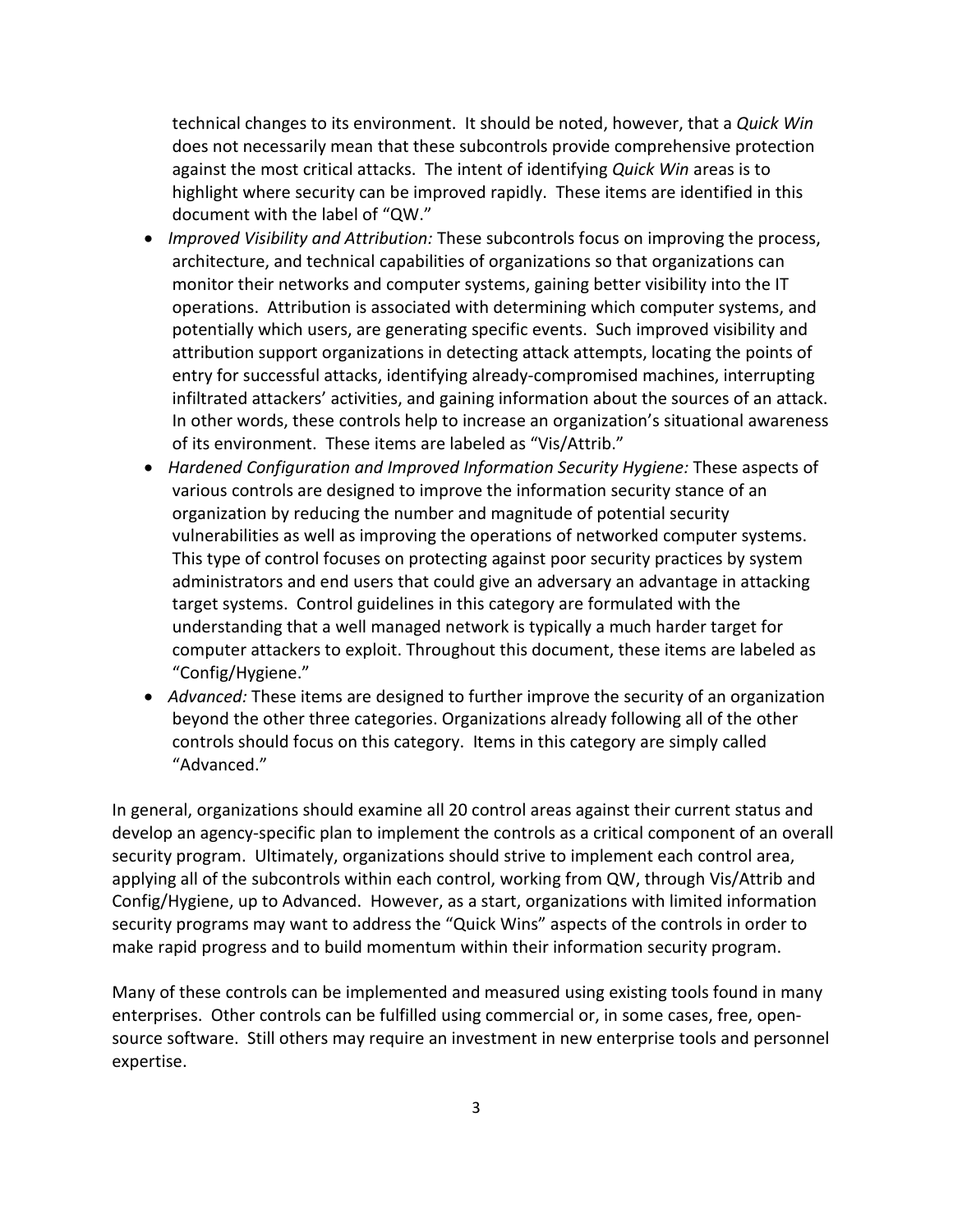## **Why This Project Is So Important: Gaining Agreement among CISOs, CIOs and IGs, with Technical Requirements for System Administrators and Security Personnel**

Federal Chief Information Security Officers (CISOs) and Chief Information Officers (CIOs) are charged with improving the state of information security across the federal government. Moreover, they are spending increasing amounts of money to secure their systems. However, the complexity of securing their systems is enormous, and therefore there is a need to focus attention and resources on the most critical risk (and therefore the highest payoff) areas. In addition, CISOs and CIOs want and need specific guidance that can be consistently applied across their agencies enterprise-wide, and upon which their performance in improving security can be consistently and fairly evaluated. At the same time, Federal Inspectors General (IGs) and auditors want to ensure that CIOs and CISOs are doing what is necessary to secure systems, but IGs and auditors, too, need specific guidance on how to measure security. And, finally, technical personnel associated with information security operations and system administration require a specific set of technical activities that will aid them in defending against current and near-term attack vectors.

This document is a first step toward providing specific guidelines that CISOs, CIOs, IGs, and various Computer Emergency Response Teams can adopt and provide to their technical system administration and information security personnel to ensure their agency systems have the most critical baseline security controls in place. The controls take advantage of the knowledge gained in analyzing the myriad attacks that are being actively and successfully launched against federal systems and our nation's industrial base systems.

This effort also takes advantage of the success and insights from the development and usage of standardized concepts for identifying, communicating, and documenting security-relevant characteristics/data. These standards areas include the common identification of vulnerabilities, definition of secure configurations, inventory of systems and platforms, vulnerability severity, and identification of application weaknesses. These standards have emerged over the last decade through collaborative research and deliberation between government, academia, and industry. While still evolving, these efforts have made their way into commercial solutions and government, industry, and academic usage. Perhaps most visible of these has been the Security Content Automation Program (SCAP), sponsored by NIST, which was mandated for the Federal Desktop Core Configuration (FDCC). SCAP utilizes mature standardizations to clearly define common security nomenclature and evaluation criteria for vulnerability, patch, and configuration measurement and is intended for adoption by automated tools. It is recommended that automated tools used to implement or verify security controls identified in this document employ SCAP or similar standardization efforts for clearly defined nomenclature and evaluation criteria not covered by SCAP.

#### **Relationship of the 20 Critical Controls to NIST Guidelines**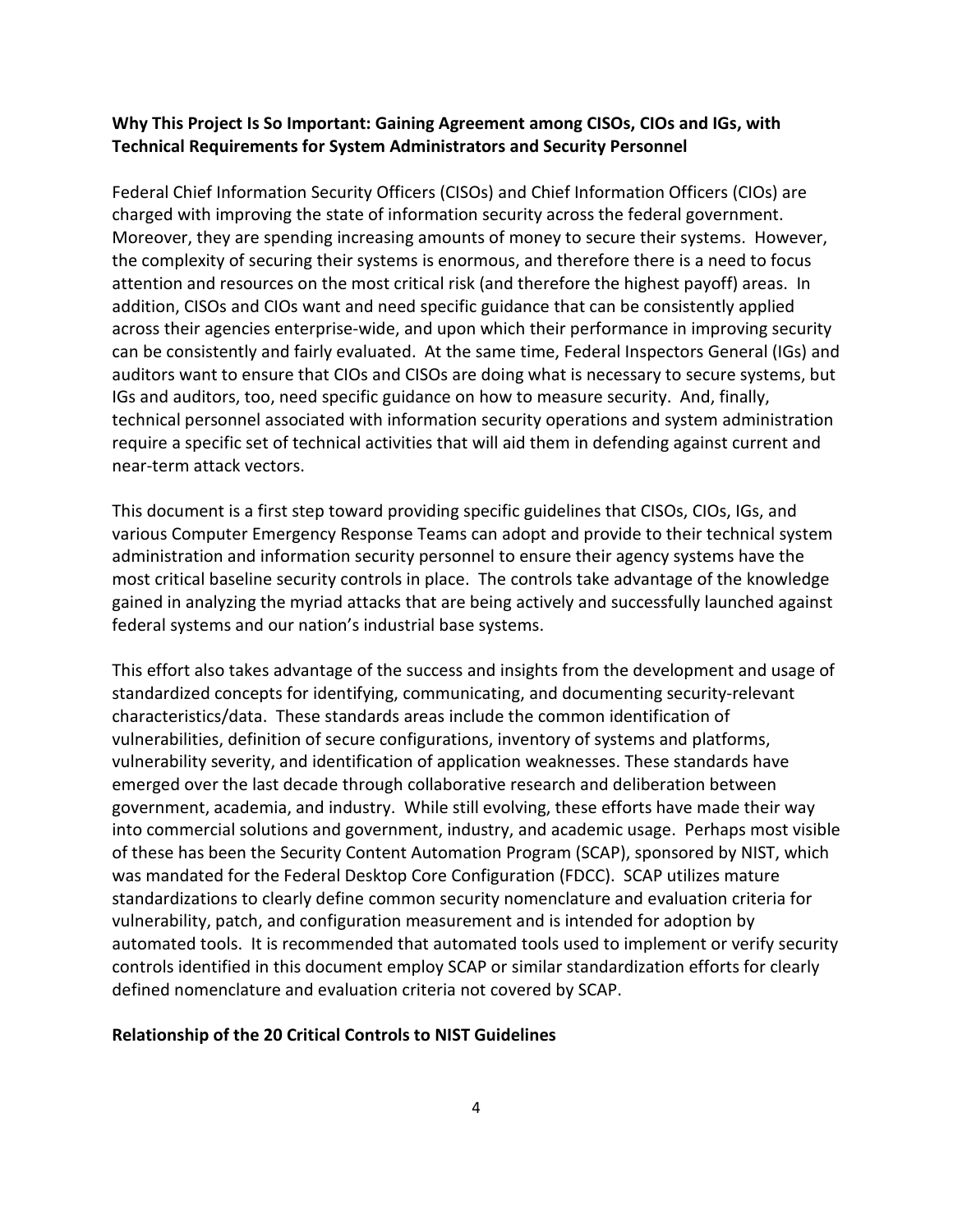The National Institute of Standards and Technology (NIST) has produced excellent security guidelines that provide a very comprehensive set of security controls in NIST Special Publication 800-53, revision 3. This document by contrast seeks to identify a subset of security control activities that CISOs, CIOs and IGs can focus on as their top, shared priority for cyber security based on attacks occurring today and those anticipated in the near future. As noted above, the 20 Critical Controls only address principally technical control areas. However, the controls do map directly to about one third of the 145 controls identified in NIST Special Publication 800- 53. In fact the mapping shows that the 20 Critical Controls are a proper subset of the Priority 1 items in 800-53. A mapping for each of the 20 Critical Controls to the specific set of 800-53 controls is provided in the text below and a complete mapping is included as an appendix to this document. Moreover, the attack-based analysis for the 20 Critical Controls confirms these controls as the most critical subset of the NIST Special Publication 800-53 control catalog. Once agencies have addressed the 20 Critical Controls, it is recommended that 800-53 be used to ensure that they have assessed and implemented an appropriate set of management controls as well as additional technical controls that address agency or system specific risk areas.

The authors of this document recommended that agency CIOs and CISOs assess the 20 Critical Controls as a baseline set of "Common Controls" for their agency as defined by 800-53. The basis for this recommendation is that the consensus process used to develop the 20 Critical Controls as well as pilot efforts by the State Department have validated that the controls correlate to the highest technical and operational threat areas for federal agency enterprise environment (as well as private sector enterprise environments). Within the guidance of 800- 53, the 20 Critical Controls can be viewed as necessary to address agency "high water mark" when assessing the enterprise-wide potential security risk of confidentiality, integrity or availability of interconnected systems and information within the agency's enterprise environment. Once this agreement has been reached by the CIO and CISO, it is recommended that the 20 Critical Controls be the foundation for technical and operational controls within an agency. Similarly, the 20 Critical Controls would also serve as a primary basis for future security audits and evaluations. If an agency CIO and CISO determined that their environment warranted additional controls, the processes provided in 800-53 should be used to identify additional required controls. Based on the overwhelming consensus from security experts who contributed to this document, it is unlikely that an agency with Internet connectivity would determine that the 20 Critical Controls were not applicable to their agency. However, if an agency CIO and CISO determined that some of the 20 Critical Controls were not applicable to an agency, this also be documented using processes outlined in 800-53.

#### **Document Contributors**

What makes this document effective is that it reflects knowledge of actual attacks and defines controls that would have stopped those attacks from being successful. To construct the document, the following types of people have provided first-hand knowledge and input regarding how computer and network attacks are being carried out and the defensive techniques that are most important in thwarting attacks: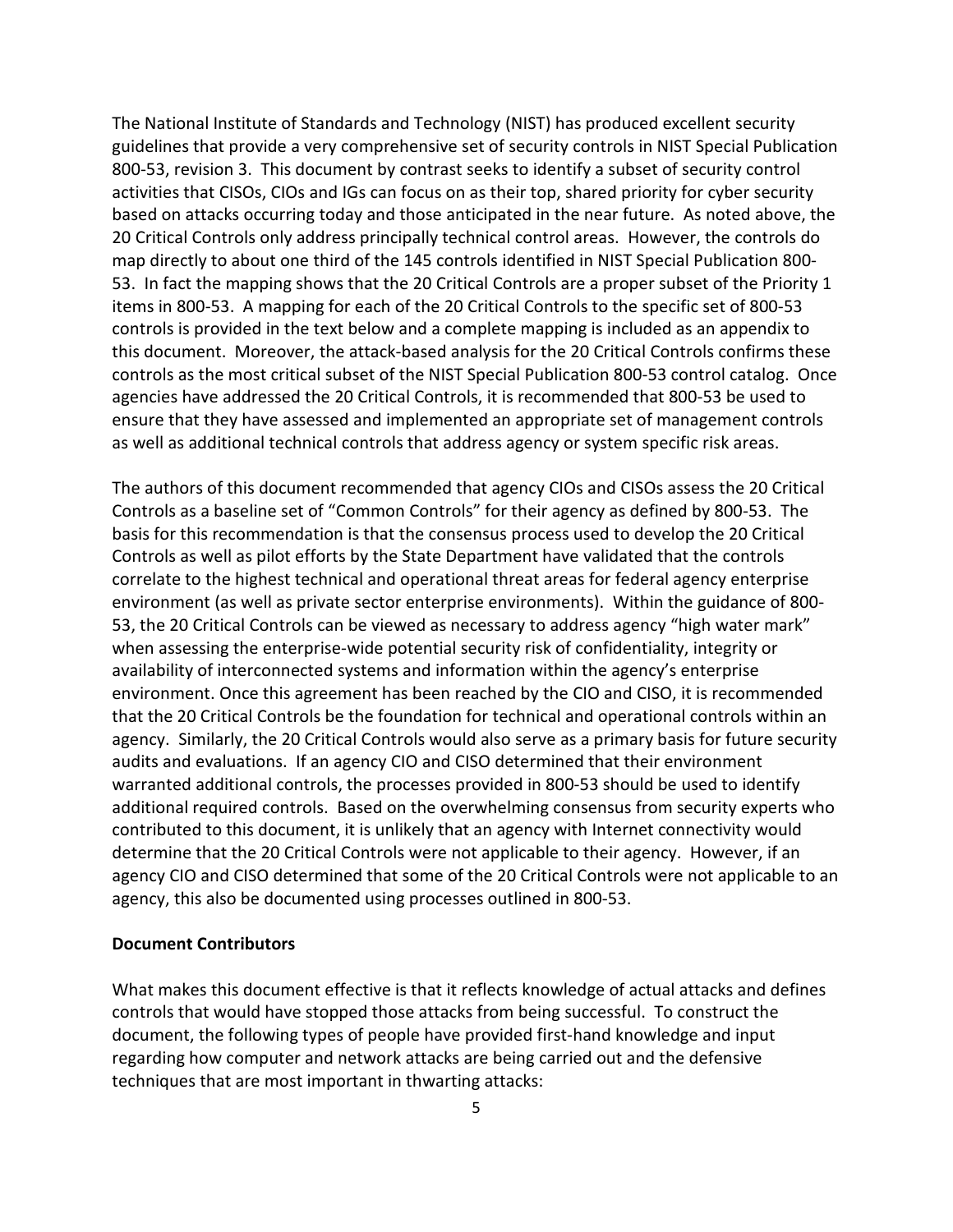- 1. Blue team members inside the Department of Defense who are often called in when military commanders find their systems have been compromised and who perform initial incident response services on impacted systems
- 2. Blue team members who provide services for non-DoD government agencies who identify prior intrusions while conducting vulnerability assessment activities
- 3. US-CERT and other non-military incident response employees and consultants who are called upon by civilian agencies and companies to identify the most likely method by which systems and networks were compromised
- 4. Military investigators who fight cyber crime
- 5. The FBI and other police organizations that investigate cyber crime
- 6. Cybersecurity experts at US Department of Energy laboratories and federally funded research and development centers
- 7. DoD and private forensics experts who analyze computers that have been infected
- 8. Red team members in DoD tasked with finding ways of circumventing military cyber defenses during their exercises
- 9. Civilian penetration testers who test civilian government and commercial systems to determine how they can be penetrated with the goal of better understanding risk and implementing better defenses
- 10. Federal CIOs and CISOs who have intimate knowledge of cyber attacks
- 11. The Government Accountability Office (GAO)

Additionally, input from over 100 other collaborators has been incorporated into the current version of the document.

## **The Twenty Critical Controls**

These 20 critical security controls were agreed upon by knowledgeable individuals from the groups listed above. The list includes 15 controls that can be validated at least in part in an automated manner and five that must be validated manually. It is important to note that the 20 control categories are *not* presented in order of priority. The process of gathering these specific controls and subcontrols focused on identifying the highest priority defenses and represent a subset of controls found in other audit guidelines and documents. Each of the 20 categories is important and offers high-priority techniques for thwarting real-world attacks.

## *Critical Controls Subject to Automated Collection, Measurement, and Validation*:

- 1. Inventory of Authorized and Unauthorized Devices
- 2. Inventory of Authorized and Unauthorized Software
- 3. Secure Configurations for Hardware and Software on Laptops, Workstations, and Servers
- 4. Secure Configurations for Network Devices such as Firewalls, Routers, and Switches
- 5. Boundary Defense
- 6. Maintenance, Monitoring, and Analysis of Security Audit Logs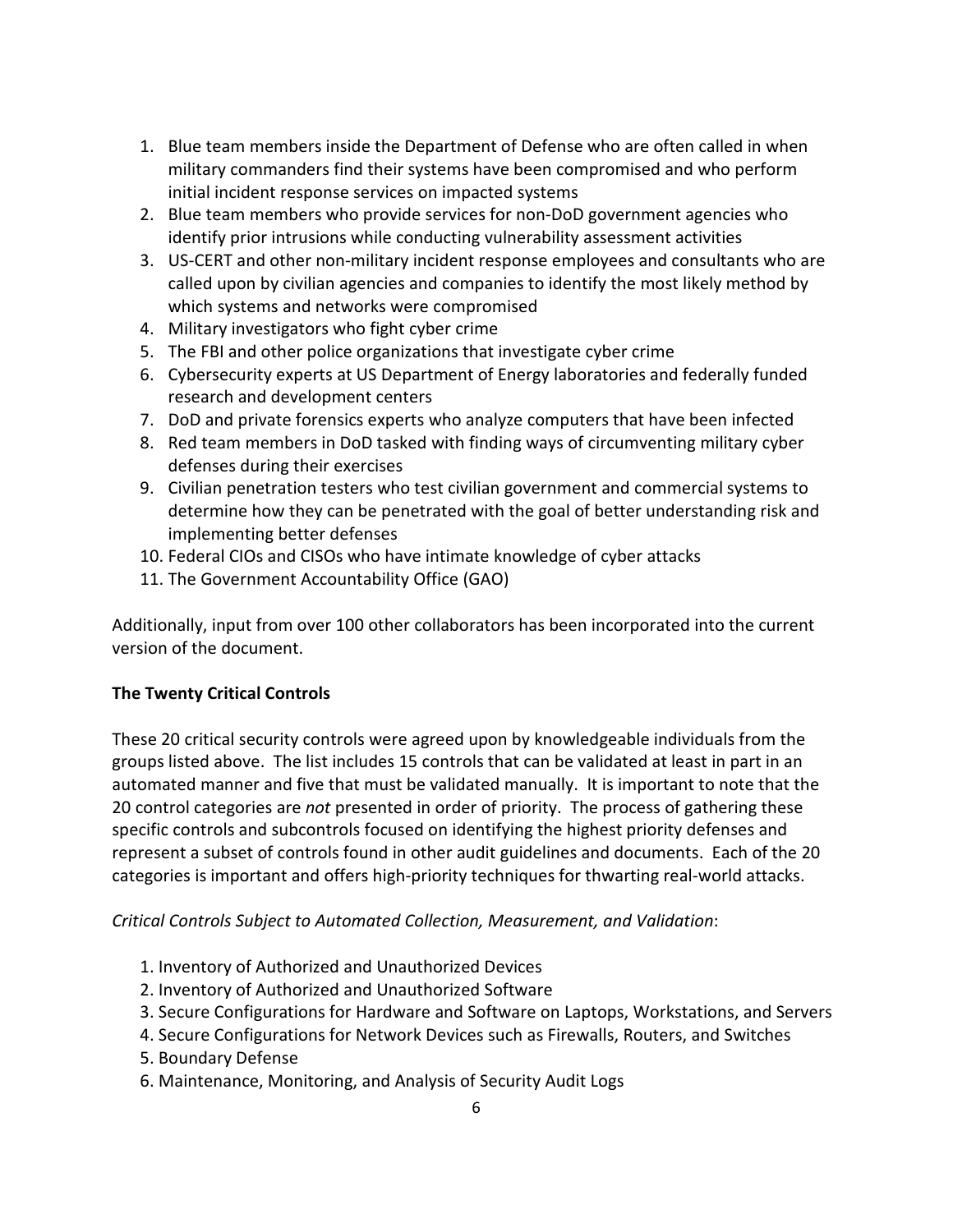- 7. Application Software Security
- 8. Controlled Use of Administrative Privileges
- 9. Controlled Access Based on Need to Know
- 10. Continuous Vulnerability Assessment and Remediation
- 11. Account Monitoring and Control
- 12. Malware Defenses
- 13. Limitation and Control of Network Ports, Protocols, and Services
- 14. Wireless Device Control
- 15. Data Loss Prevention

*Additional Critical Controls (not directly supported by automated measurement and validation):* 

- 16. Secure Network Engineering
- 17. Penetration Tests and Red Team Exercises
- 18. Incident Response Capability
- 19. Data Recovery Capability
- 20. Security Skills Assessment and Appropriate Training to Fill Gaps

In the pages that follow, each of these controls is described more fully. Descriptions include how attackers currently exploit the lack of the control, detailed subcontrols that describe what an organization needs to do in each area and requirements for measuring these activities, and suggestions regarding how standardized measurements can be applied. As pilot implementations are completed and agencies gain experience with automation, it is expected that the document will be expanded into a detailed audit guide that agency CIOs can use to ensure they are doing the right things for effective cyber defense and that IGs can use to verify the CIOs' tests.

## **Insider Threats vs. Outsider Threats**

A quick review of the critical controls may lead some readers to think that they are heavily focused on outsider threats and may, therefore, not fully deal with insider attacks. In reality, the insider threat is well covered in these controls in two ways. First, specific controls such as maintenance of security audit logs, control of administrative privileges, controlled access based on need to know, data loss prevention, and effective incident response all directly address the key ways that insider threats can be mitigated. Second, the insider and outsider threats sometimes merge as outsiders penetrate security perimeters and effectively become "insiders." All of the controls that limit unauthorized access within the organization work to mitigate both insider and outsider threats. It is important to note that these controls are meant to deal with multiple kinds of computer attackers, including but not limited to malicious internal employees and contractors, independent individual external actors, organized crime groups, terrorists, and nation state actors, as well as mixes of these different threats. While these controls are designed to provide protection against each of these threats, very sophisticated, well-funded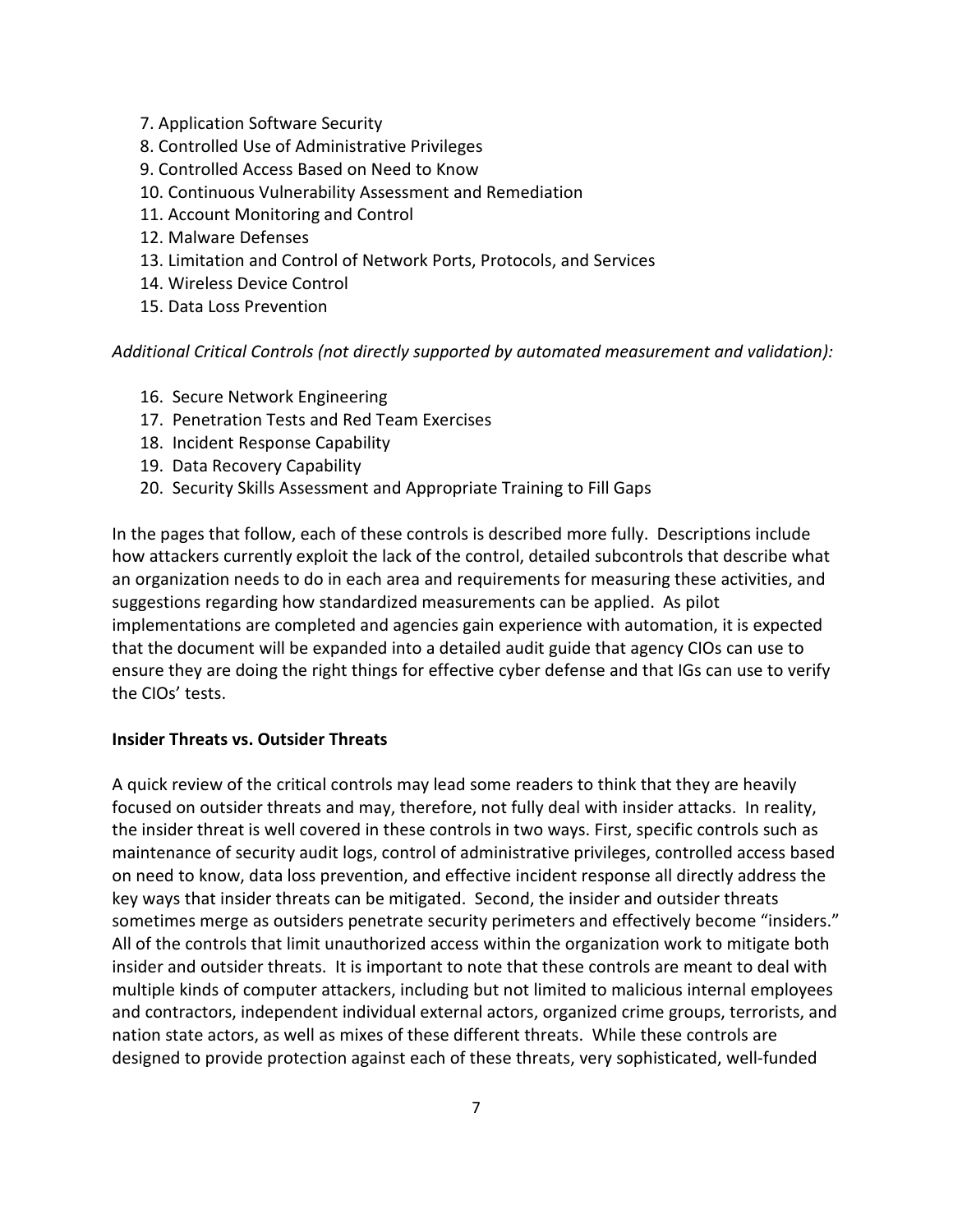actors such as nation states may sometimes employ attack techniques that require extreme defenses that go beyond the scope of this document.

These controls are not limited to blocking only the initial compromise of systems, but also address detecting already-compromised machines, and preventing or disrupting attacker's actions. The defenses identified through these controls deal with decreasing the initial attack surface by hardening security, identifying already-compromised machines to address long-term threats inside an organization's network, controlling super-user privileges on systems, and disrupting attackers' command-and-control of implanted malicious code. Figure 1 illustrates the scope of different kinds of attacker activities that these controls are designed to help thwart.

The rings of Figure 1 represent the actions computer attackers often take against target machines. These actions include initially compromising a machine to establish a foothold by exploiting one or more vulnerabilities. Attackers can then maintain long-term access on a system, often by creating accounts, subverting existing accounts, or altering the software on the machine to include backdoors and rootkits. Attackers with access to machines can also cause damage, which could include stealing, altering, or destroying information; impairing the system's functionality to jeopardize its business effectiveness or mission; or using it as a jumpoff point for compromise of other systems in the environment. Where these rings overlap, attackers have even more ability to compromise sensitive information or cause damage.

The various defensive strategies located outside of each set of rings in the figure are covered throughout the controls described in this document. Defenses in any of the rings help to limit the abilities of attackers, but improved defenses are required across all three rings and their intersections. It is important to note that the Twenty Critical Controls for Effective Cyber Defense are designed to help improve defenses across each of these rings, rather than to merely prevent initial compromise.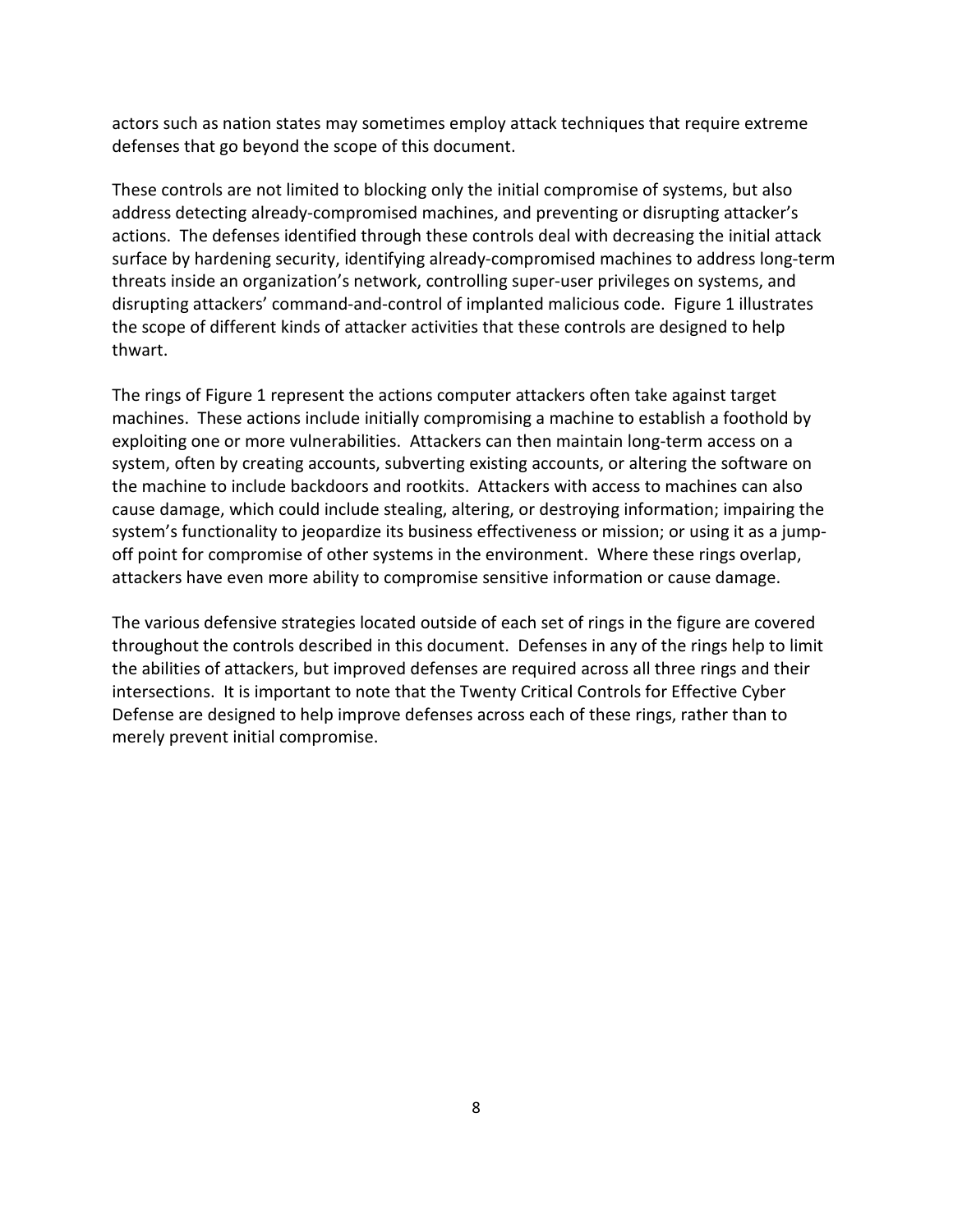

*Figure 1: Types of Computer Attacker Activities These Controls Are Designed to Help Thwart* 

## **Relationship to Other Federal Guidelines, Recommendations, and Requirements**

These controls are meant to reinforce and prioritize some of the most important elements of the guidelines, standards, and requirements put forth in other US Government documentation, such as NIST Special Publication 800-53: *Recommended Security Controls for Federal Information Systems*, SCAP, FDCC, FISMA, and Department of Homeland Security Software Assurance documents. These guidelines do not conflict with such recommendations. In fact, the guidelines set forth are a proper subset of the recommendations of NIST SP 800-53, designed so that organizations can focus on a specific set of actions associated with current threats and computer attacks they face every day. A draft of the mapping of individual controls in this document to specific recommendations of NIST SP 800-53 is included in Appendix A.

## **Periodic and Continual Testing of Controls**

Each control included in this document describes a series of tests that organizations can conduct on a periodic or, in some cases, continual basis to ensure that appropriate defenses are in place. One of the goals of the tests described is to provide as much automation of testing as possible. By leveraging standardization efforts and repositories of content like SCAP, these automated test suites and scripts can be highly sharable between organizations, consistent to a large extent, and easily used by auditors for validation. A key element to support automation of measurement is the management infrastructure of the enterprise network. Well managed networks tend to have enterprise tools for remotely gathering, analyzing, and updating the configuration of workstations, servers, and network equipment on a fine-grained basis.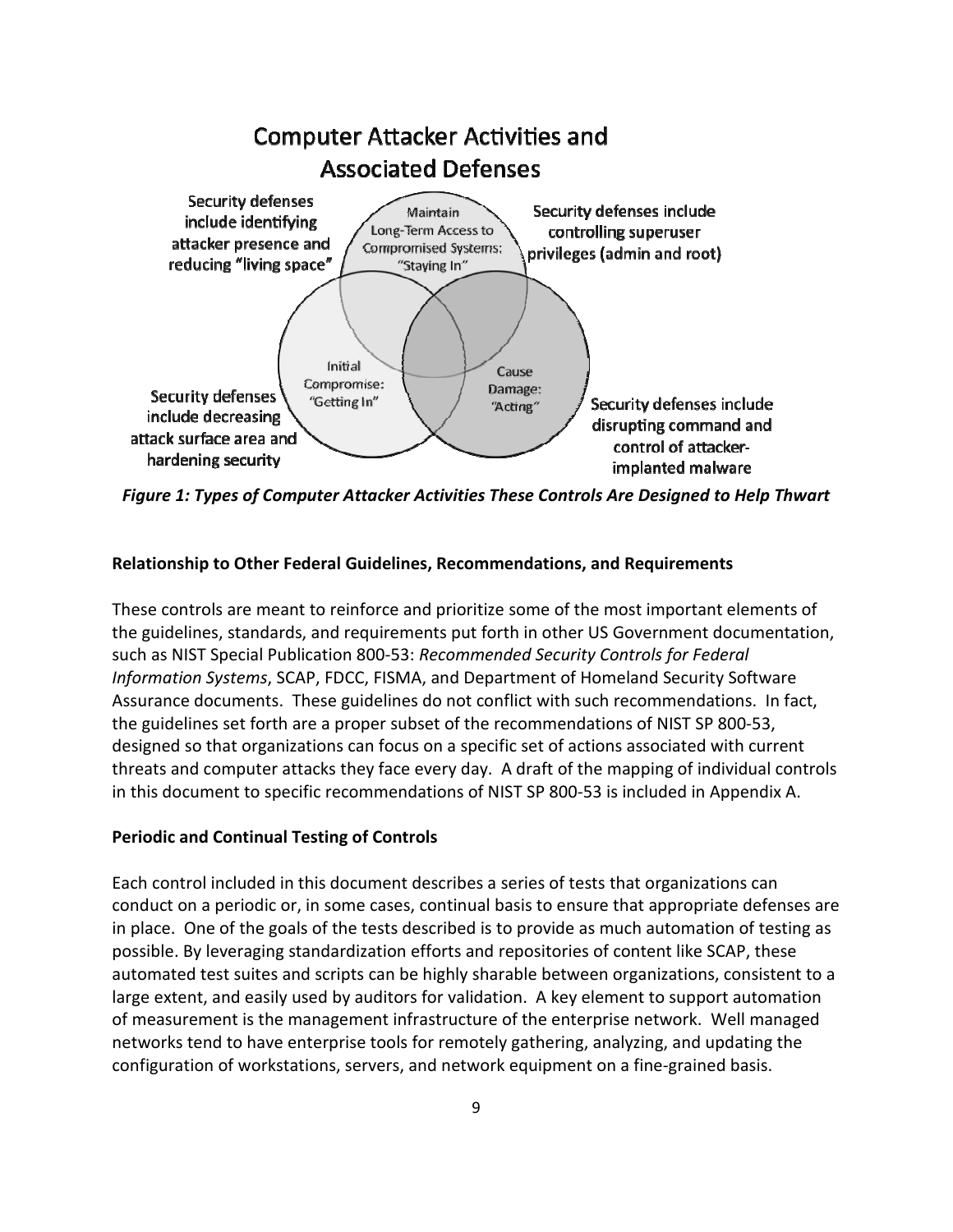It is important to note that, at various phases of the tests described in the controls, human testers are needed to set up tests or evaluate results in a fashion that cannot be automated. The testers responsible for measuring such controls must be trusted individuals, as the test may require them to access sensitive systems or data in the course of their tests. Without appropriate authorization, background checks, and possibly clearance, such tests may be impossible. Such tests should also be supervised or reviewed by appropriate agency officials well versed in lawful monitoring and analysis of Information Technology systems as well as regulatory requirements for protecting sensitive Personally Identifiable Information.

## **Future Evolution of the Twenty Critical Controls for Effective Cyber Defense**

The consensus effort to define critical security controls is an evolving effort. In fact, changing technology and changing attack patterns will necessitate future changes even after the current set of controls has been finalized. In a sense, this will be a living document moving forward, but the controls described in this version are a solid start on the quest to make fundamental computer security defenses a well understood, repeatable, measurable, scalable, and reliable process throughout the federal government.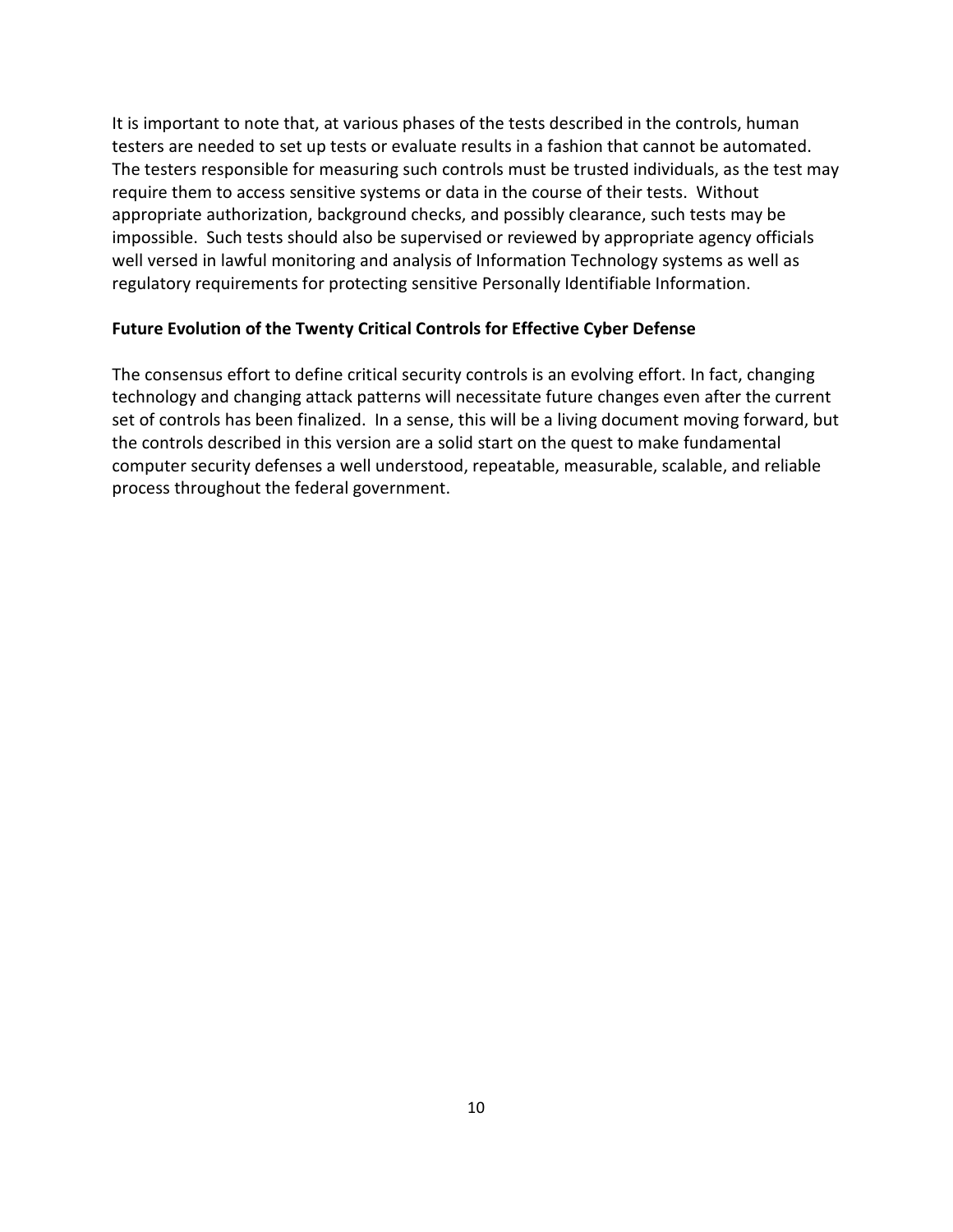## **Critical Control 1: Inventory of Authorized and Unauthorized Devices**

## **How do attackers exploit the lack of this control?**

Many criminal groups and nation states deploy systems that continuously scan address spaces of target organizations waiting for new, unprotected systems to be attached to the network. The attackers also look for laptops not up to date with patches because they are not frequently connected to the network. One common attack takes advantage of new hardware that is installed on the network one evening and not configured and patched with appropriate security updates until the following day. Attackers from anywhere in the world may quickly find and exploit such systems that are Internet-accessible. Furthermore, even for internal network systems, attackers who have already gained internal access may hunt for and compromise additional improperly secured internal computer systems. Some attackers use the local nighttime window to install backdoors on the systems before they are hardened.

Additionally, attackers frequently look for experimental or test systems that are briefly connected to the network but not included in the standard asset inventory of an organization. Such experimental systems tend not to have as thorough security hardening or defensive measures as other systems on the network. Although these test systems do not typically hold sensitive data, they offer an attacker an avenue into the organization, and a launching point for deeper penetration.

## **How can this control be implemented, automated, and its effectiveness measured?**

An accurate and up-to-date inventory, controlled by active monitoring and configuration management, can reduce the chance of attackers finding unauthorized and unprotected systems to exploit.

- 1. QW: Deploy an automated asset inventory discovery tool and use it to build a preliminary asset inventory of systems connected to the enterprise network. Both active tools that scan through network address ranges, and passive tools that identify hosts based on analyzing their traffic should be employed.
- 2. Vis/Attrib: Maintain an asset inventory of all systems connected to the network and the network devices themselves, recording at least the network addresses, machine name(s), purpose of each system, an asset owner responsible for each device, and the department associated with each device. The inventory should include every system that has an IP address on the network, including, but not limited to desktops, laptops, servers, network equipment (routers, switches, firewalls, etc.), printers, Storage Area Networks, Voice-over-IP telephones, etc.
- 3. Vis/Attrib: Ensure that network inventory monitoring tools are operational and continuously monitoring, keeping the asset inventory up to date on a real-time basis,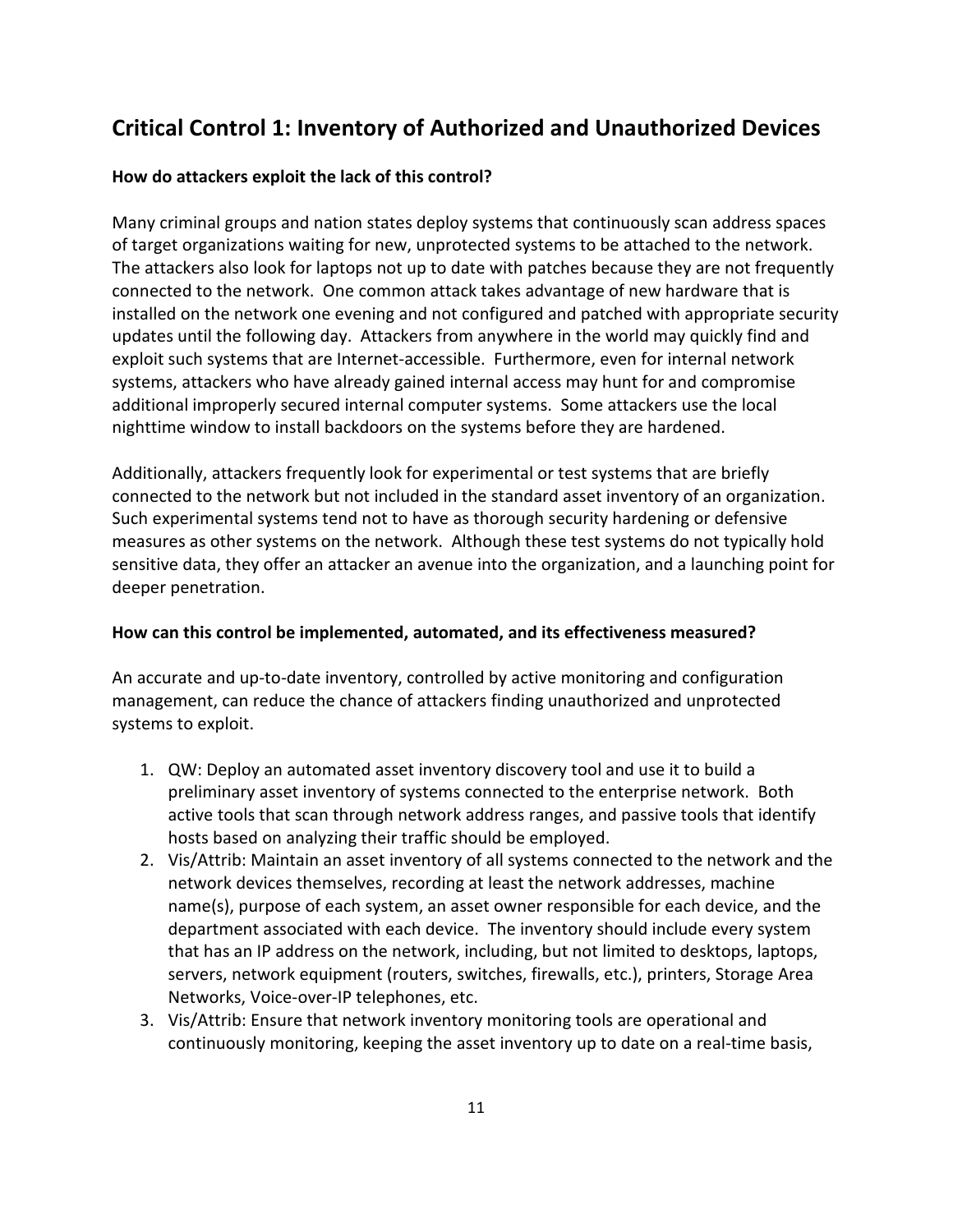looking for deviations from the expected inventory of assets on the network, and alerting security and/or operations personnel when deviations are discovered.

- 4. Config/Hygiene: Secure the asset inventory database and related systems, ensuring that they are included in periodic vulnerability scans and that asset information is encrypted. Limit access to these systems to authorized personnel only, and carefully log all such access. For additional security, a secure copy of the asset inventory may be kept in an off-line system air-gapped from the production network.
- 5. Config/Hygiene: In addition to an inventory of hardware, organizations should develop an inventory of information assets, which identifies their critical information, and maps critical information to the hardware assets (including servers, workstations, and laptops) on which it is located. A department and individual responsible for each information asset should be identified, recorded, and tracked.
- 6. Config/Hygiene: To evaluate the effectiveness of automated asset inventory tools, periodically attach several hardened computer systems not already included in asset inventories to the network and measure the delay before each device connection is disabled or the installers confronted.
- 7. Advanced: The organization's asset inventory should include removable media devices, including USB tokens, external hard drives, and other related information storage devices.

#### **Associated NIST SP 800-53 Rev 3 Priority 1 Controls:**

#### CM-8 (a, c, d, 2, 3, 4), PM-5, PM-6

#### **Procedures and tools for implementing and automating this control:**

Organizations must first establish information owners and asset owners, deciding and documenting which organizations and individuals are responsible for each component of information and device. Some organizations maintain asset inventories using specific largescale enterprise commercial products dedicated to the task or they use free solutions to track and then sweep the network periodically for new assets connected to the network. In particular, when effective organizations acquire new systems, they record the owner and features of each new asset, including its network interface MAC address, a unique identifier hard-coded into most network interface cards and devices. This mapping of asset attributes and owner-to-MAC address can be stored in a free or commercial database management system.

Then, with the asset inventory assembled, many organizations use tools to pull information from network assets such as switches and routers regarding the machines connected to the network. Using securely authenticated and encrypted network management protocols, tools can retrieve MAC addresses and other information from network devices that can be reconciled with the organization's asset inventory of servers, workstations, laptops, and other devices.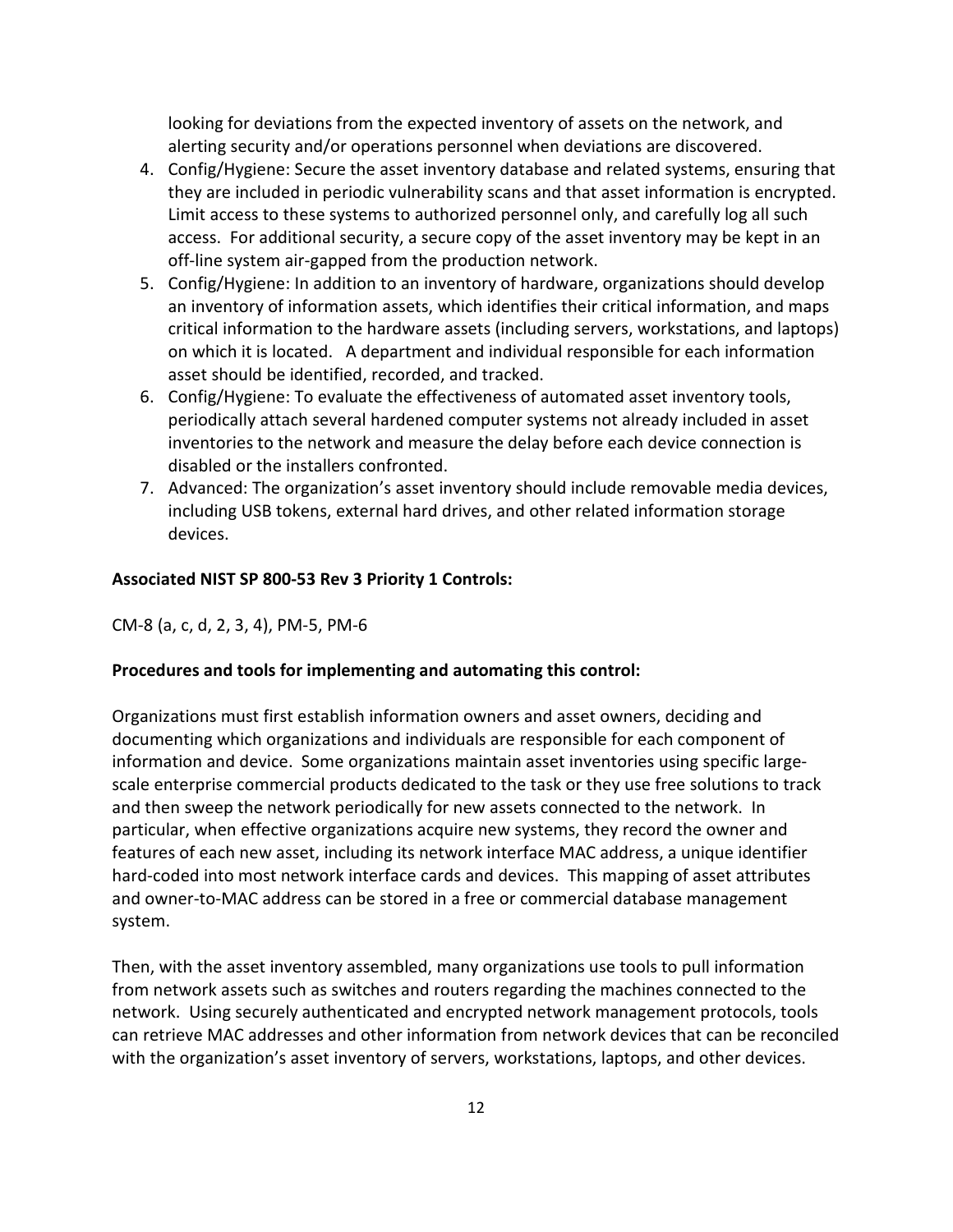Going further, effective organizations configure free or commercial network scanning tools to perform network sweeps on a regular basis, such as every 12 hours, sending a variety of different packet types to identify devices connected to the network. Before such scanning can take place, organizations should verify that they have adequate bandwidth for such periodic scans by consulting load history and capacities for their networks. In conducting inventory scans, scanning tools could send traditional ping packets (ICMP Echo Request), looking for ping responses to identify a system at a given IP address. Because some systems block inbound ping packets, in addition to traditional pings, scanners can also identify devices on the network using TCP SYN or ACK packets. Once they have identified IP addresses of devices on the network, some scanners provide robust fingerprinting features to determine the operating system type of the discovered machine.

In addition to active scanning tools that sweep the network, other asset identification tools passively listen on network interfaces looking for devices to announce their presence by sending traffic. Such passive tools can be connected to switch span ports at critical places in the network to view all data flowing through such switches, maximizing the chance of identifying systems communicating through those switches.

Wireless devices (and wired laptops) may periodically join a network and then disappear making the inventory of currently available systems churn significantly. Likewise, virtual machines can be difficult to track in asset inventories when they are shut down or paused, because they are merely files in some host machine's file system. Additionally, remote machines accessing the network using VPN technology may appear on the network for a time, and then be disconnected from it. Each machine, whether physical or virtual, directly connected to the network or attached via VPN, currently running or shut down, should be included in an organization's asset inventory.

To evaluate the effectiveness of the asset inventory and its monitoring, an organization should connect a fully patched and hardened machine to the network on a regular basis, such as monthly, to determine whether that asset appears as a new item in the network scan, the automated inventory, and/or asset management database.

Sandia National Labs takes the inventory a step further by requiring the name and contact information of a system administrator responsible for each element in its inventory. Such information provides near instantaneous access to the people in a position to take action when a system at a given IP address is found to have been compromised.

## **Critical Control 2: Inventory of Authorized and Unauthorized Software**

**How do attackers exploit the lack of this control?**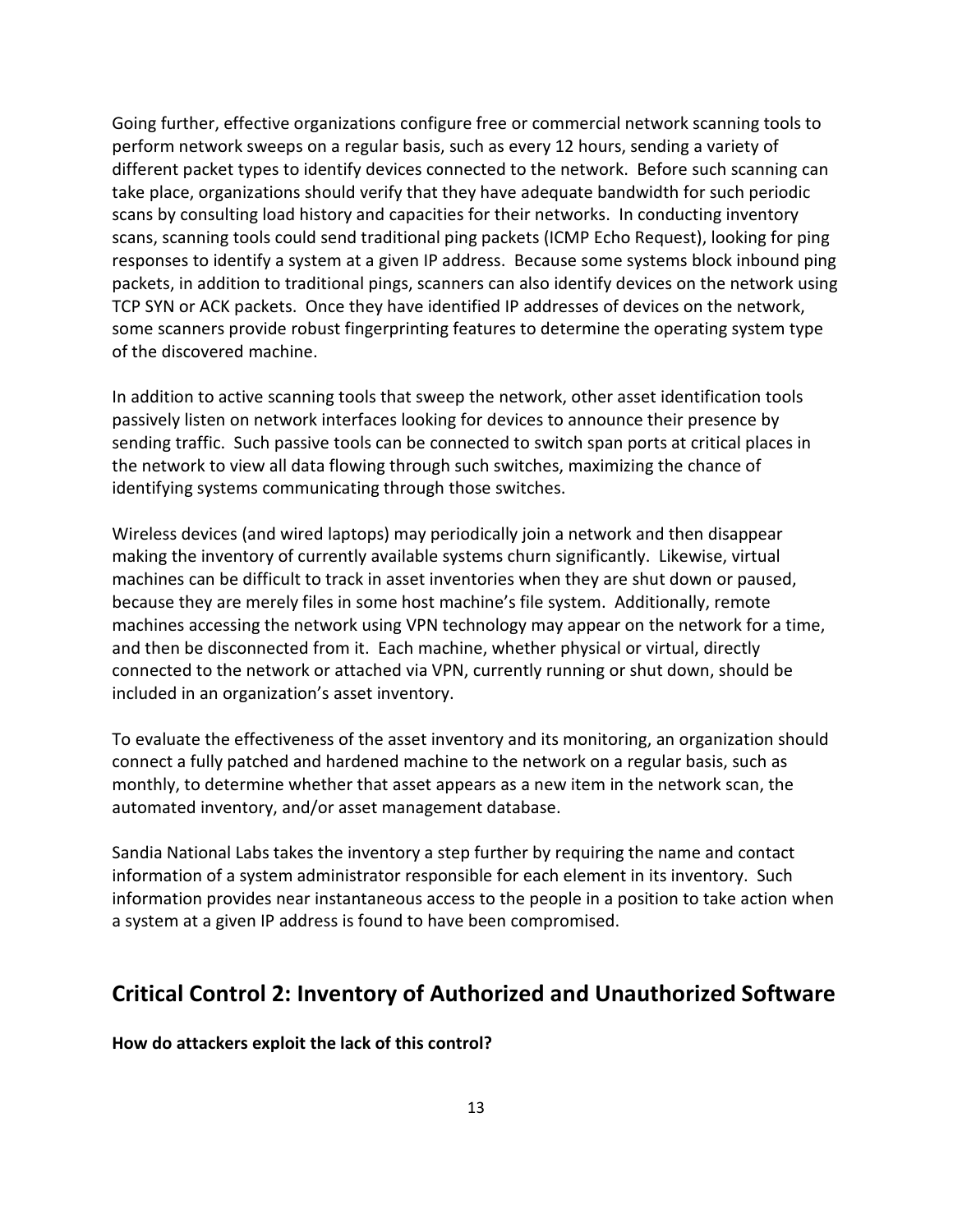Computer attackers deploy systems that continuously scan address spaces of target organizations looking for vulnerable versions of software that can be remotely exploited. Some attackers also distribute hostile web pages, document files, media files, and other content via their own web pages or otherwise trustworthy third-party sites. When unsuspecting victims access this content with a vulnerable browser or other client-side program, attackers compromise their machines, often installing backdoor programs and bots that give the attacker long-term control of the system. Some sophisticated attackers may use zero-day exploits, which take advantage of previously unknown vulnerabilities for which no patch has yet been released by the software vendor. Without proper knowledge or control of the software deployed in an organization, defenders cannot properly secure their assets.

Without the ability to inventory and control which programs are installed and allowed to run on their machines, enterprises make their systems more vulnerable. Such poorly controlled machines are more likely to be either running software that is unneeded for business purposes, introducing potential security flaws, or running malware introduced by a computer attacker after system compromise. Once a single machine has been exploited, attackers often use it as a staging point for collecting sensitive information from the compromised system and from other systems connected to it. In addition, compromised machines are used as a launching point for movement throughout the network and partnering networks. In this way, attackers may quickly turn one compromised machine into many. Organizations that do not have complete software inventories are unable to find systems running vulnerable or malicious software to mitigate problems or root out attackers.

- 1. QW: Devise a list of authorized software that is required in the enterprise for each type of system, including servers, workstations, and laptops of various kinds and uses.
- 2. Vis/Attrib: Deploy software inventory tools throughout the organization covering each of the operating system types in use, including servers, workstations, and laptops. The software inventory system should track the version of the underlying operating system as well as the applications installed on it. Furthermore, the tool should record not only the type of software installed on each system, but also its version number and patch level. The tool should also monitor for unauthorized software installed on each machine. This unauthorized software also includes legitimate system administration software installed on inappropriate systems where there is no business need for it.
- 3. Config/Hygiene: To evaluate the effectiveness of automated software inventory tools, periodically install several software updates and new packages on hardened control machines in the network and measure the delay before the software inventory indicates the changes. Such updates should be chosen for the control machines so that they do not negatively impact production systems on the network.
- 4. Advanced: Deploy software white-listing technology that allows systems to run only approved applications and prevents execution of all other software on the system.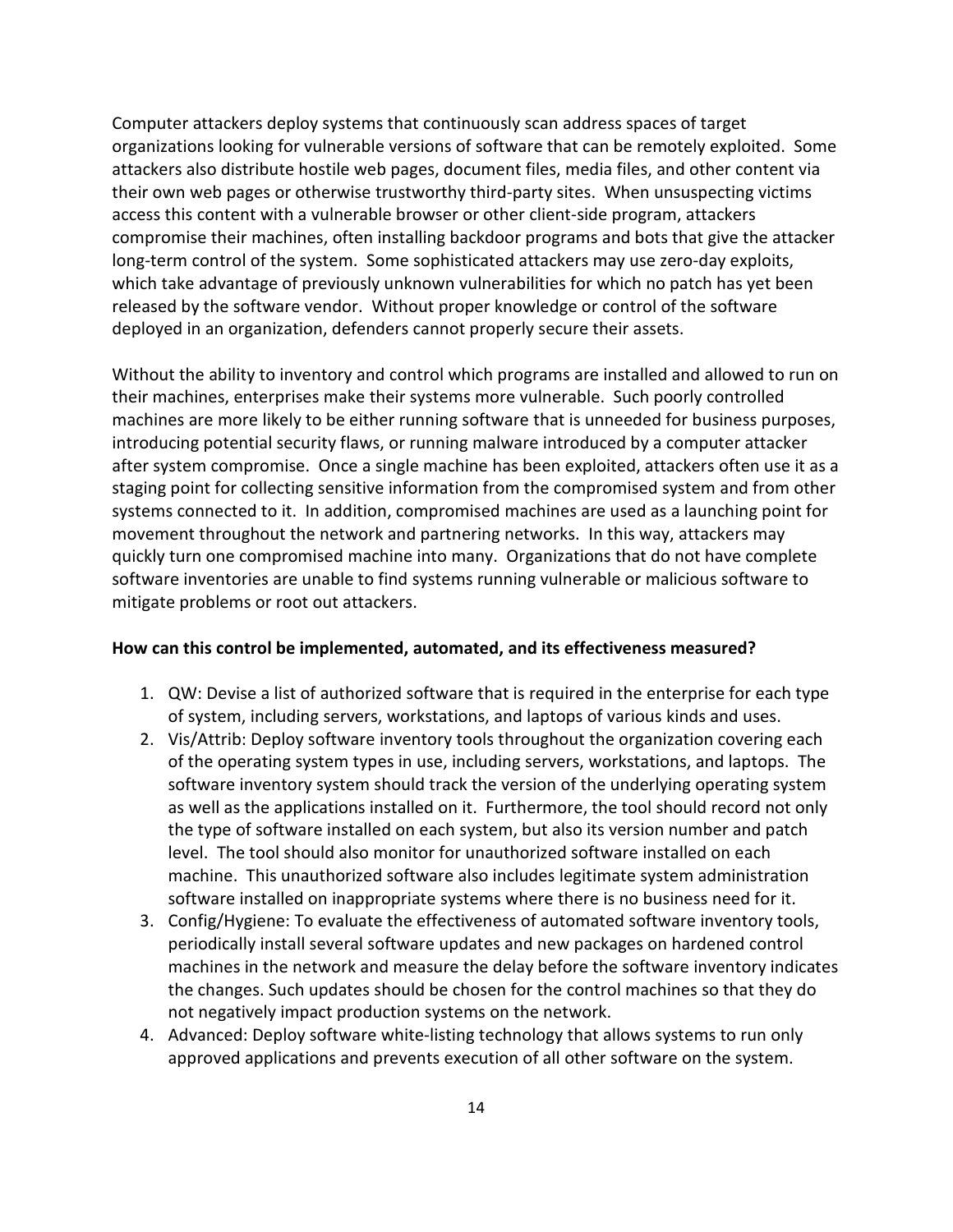#### **Associated NIST SP 800-53 Rev 3 Priority 1 Controls:**

CM-1, CM-2 (2, 4, 5), CM-3, CM-5 (2, 7), CM-7 (1, 2), CM-8 (1, 2, 3, 4, 6), CM-9, PM-6, SA-6, SA-7

### **Procedures and tools for implementing and automating this control:**

Commercial software and asset inventory tools are widely available and in use in many enterprises today. The best of these tools provide an inventory check of hundreds of common applications used in enterprises, pulling information about the patch level of each installed program to ensure that it is the latest version and leveraging standardized application names, such as those found in CPE.

Features that implement whitelists and blacklists of programs allowed to run or blocked from executing are included in many modern end-point security suites. Moreover, commercial solutions are increasingly bundling together anti-virus, anti-spyware, personal firewall, and host-based Intrusion Detection Systems and Intrusion Prevention Systems (IDS and IPS), along with software white listing and black listing. In particular, most endpoint security solutions can look at the name, file system location, and/or cryptographic hash of a given executable to determine whether the application should be allowed to run on the protected machine. The most effective of these tools offer custom whitelists and blacklists based on executable path, hash, or regular expression matching. Some even include a graylist function that allows administrators to define rules for execution of specific programs only by certain users and at certain times of day, and blacklists based on specific signatures.

Once software inventory and execution control products are deployed, they can be evaluated by attempting to run a black listed program or a program that is not on the whitelist. To test whitelist or blacklist solutions, the organization can define a specific benign executable for which the blacklist or whitelist would block execution, such as a simple benign single EXE file. They can then attempt to run the program and test whether execution is blocked and whether an alert is generated.

## **Critical Control 3: Secure Configurations for Hardware and Software on Laptops, Workstations, and Servers**

#### **How do attackers exploit the lack of this control?**

On both the Internet and internal networks that attackers have already compromised, automated computer attack programs constantly search target networks looking for systems that were configured with vulnerable software installed the way it was delivered from manufacturers and resellers, thereby being immediately vulnerable to exploitation. Default configurations are often geared to ease-of-deployment and ease-of-use and not security,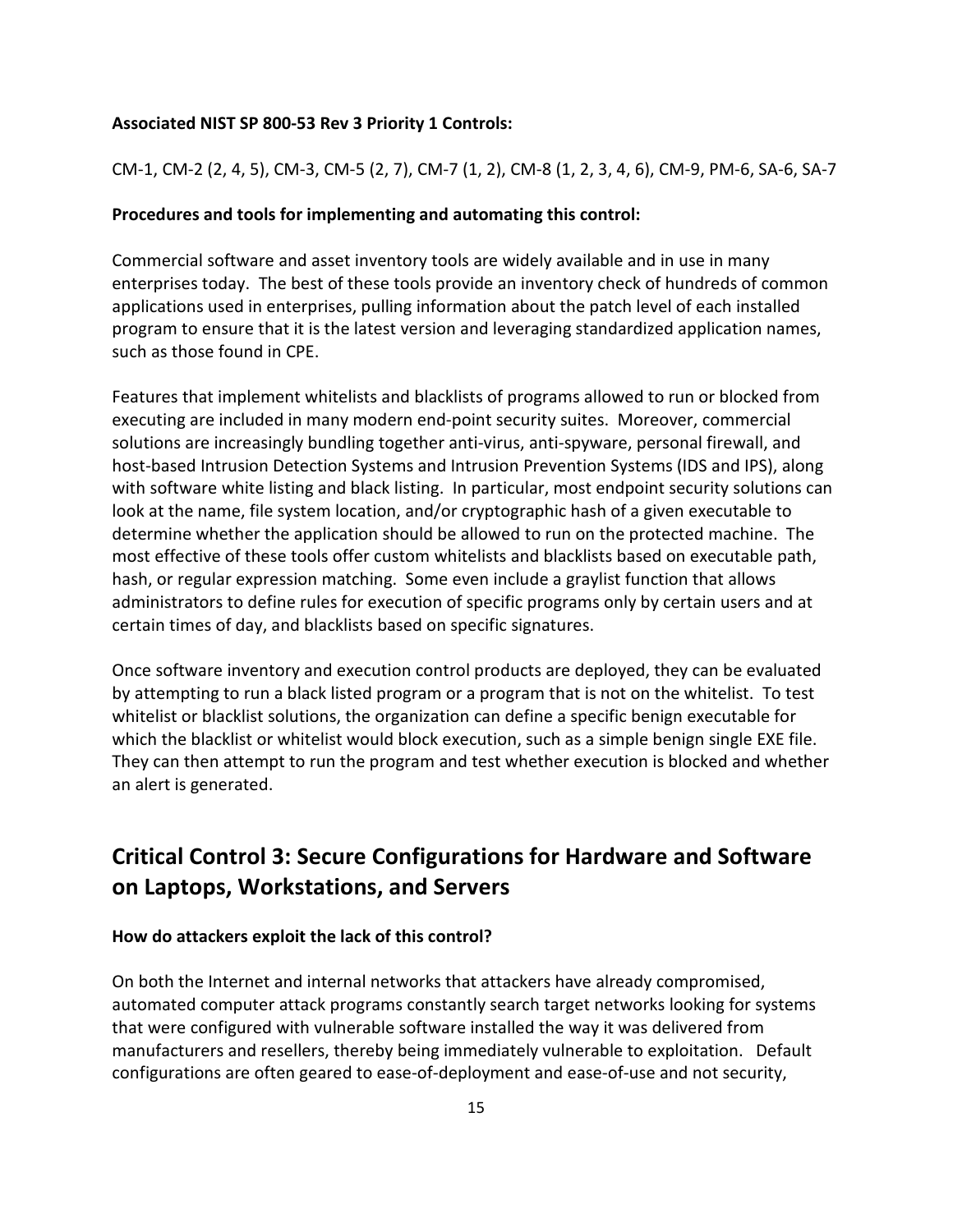leaving some systems exploitable in their default state. Attackers attempt to exploit both network-accessible services and browsing client software using such techniques.

Defenses against these automated exploits include procuring computer and network components with the secure configurations already implemented, deploying such preconfigured hardened systems, updating these configurations on a regular basis, and tracking them in a configuration management system.

- 1. QW: System images must have documented security settings that are tested before deployment, approved by an agency change control board, and registered with a central image library for the agency or multiple agencies. These images should be validated and refreshed on a regular basis (such as every six months) to update their security configuration in light of recent vulnerabilities and attack vectors.
- 2. QW: Standardized images should represent hardened versions of the underlying operating system and the applications installed on the system, such as those released by NIST, NSA, DISA, the Center for Internet Security (CIS), and others. This hardening would typically include removal of unnecessary accounts, as well as the disabling or removal of unnecessary services. Such hardening also involves, among other measures, applying patches, closing open and unused network ports, implementing intrusion detection systems and/or intrusion prevention systems, and host-based firewalls.
- 3. QW: Any deviations from the standard build or updates to the standard build should be documented and approved in a change management system.
- 4. QW: Government agencies should negotiate contracts to buy systems configured securely out of the box using standardized images, which should be devised to avoid extraneous software that would increase their attack surface and susceptibility to vulnerabilities.
- 5. QW: The master images themselves must be stored on securely configured servers, with integrity checking tools and change management to ensure only authorized changes to the images are possible. Alternatively, these master images can be stored in off-line machines, air-gapped from the production network, with images copied via secure media to move them between the image storage servers and the production network.
- 6. Config/Hygiene: At least once per month, run assessment programs on a varying sample of systems to measure the number that are and are not configured according to the secure configuration guidelines.
- 7. Config/Hygiene: Utilize file integrity checking tools on at least a weekly basis to ensure that critical system files (including sensitive system and application executables, libraries, and configurations) have not been altered. All alterations to such files should be automatically reported to security personnel. The reporting system should have the ability to account for routine and expected changes, highlighting unusual or unexpected alterations.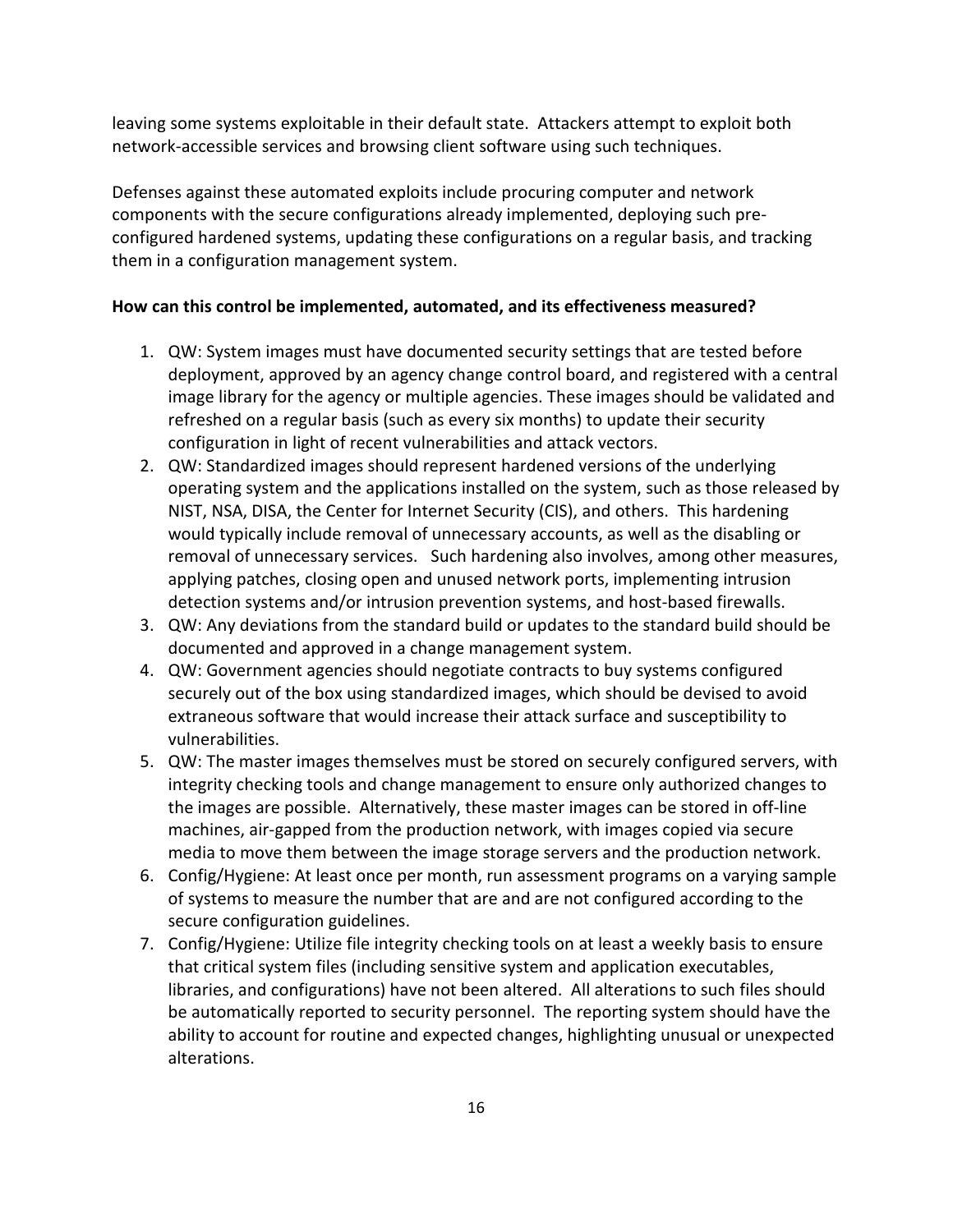- 8. Config/Hygiene: Implement and test an automated configuration monitoring system that measures all secure configuration elements that can be measured through remote testing, using features such as those included with SCAP-compliant tools to gather configuration vulnerability information. These automated tests should analyze both hardware and software changes, network configuration changes, and any other modifications affecting security of the system.
- 9. Config/Hygiene: Provide senior executives with charts showing the number of systems that match configuration guidelines versus those that do not match, illustrating the change of such numbers month by month for each organizational unit.

#### **Associated NIST SP 800-53 Rev 3 Priority 1 Controls:**

CM-1, CM-2 (1, 2), CM-3 (b, c, d, e, 2, 3), CM-5 (2), CM-6 (1, 2, 4), CM-7 (1), SA-1 (a), SA-4 (5), SI-7 (3), PM-6

#### **Procedures and tools for implementing this control:**

Organizations can implement this control by developing a series of images and secure storage servers for hosting these standard images. Then, commercial and/or free configuration management tools can be employed to measure the settings of managed machines' operating system and applications to look for deviations from the standard image configurations used by the organization. Some configuration management tools require that an agent be installed on each managed system, while others remotely login to each managed machine using administrator credentials. Either approach or combinations of the two approaches can provide the information needed for this control.

## **Critical Control 4: Secure Configurations for Network Devices such as Firewalls, Routers, and Switches**

#### **How do attackers exploit the lack of this control?**

Attackers take advantage of the fact that network devices may become less securely configured over time as users demand exceptions for specific and temporary business needs, the exceptions are deployed, and those exceptions are not undone when the business need is no longer applicable. Making matters worse, in some cases, the security risk of the exception is never properly analyzed, nor is this risk measured against the associated business need. Attackers search for electronic holes in firewalls, routers, and switches and use those to penetrate defenses. Attackers have exploited flaws in these network devices to gain access to target networks, redirect traffic on a network (to a malicious system masquerading as a trusted system), and to intercept and alter information while in transmission. Through such actions,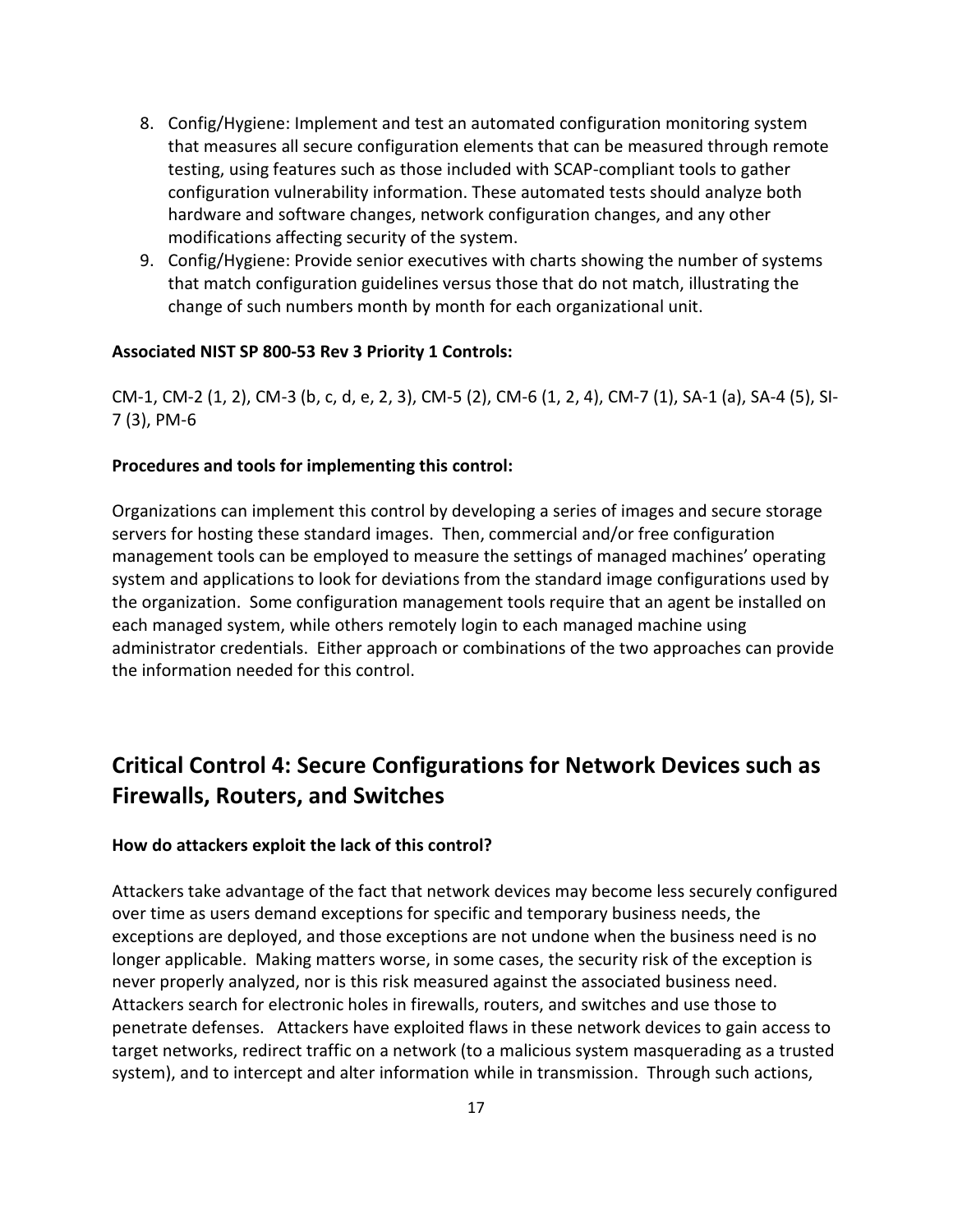the attacker gains access to sensitive data, alters important information, or even uses one compromised machine to pose as another trusted system on the network.

- 1. QW: Compare firewall, router, and switch configuration against standard secure configurations defined for each type of network device in use in the organization. The security configuration of such devices should be documented, reviewed, and approved by an agency change control board. Any deviations from the standard configuration or updates to the standard configuration should be documented and approved in a change control system.
- 2. QW: At network interconnection points, such as Internet gateways, inter-agency connections, and internal network segments with different security controls, implement ingress and egress filtering to allow only those ports and protocols with a documented business need. All other ports and protocols besides those with an explicit need should be blocked with default-deny rules by firewalls, network-based IPSs, and/or routers.
- 3. QW: Network devices that filter unneeded services or block attacks (including firewalls, network-based Intrusion Prevention Systems, routers with access control lists, etc.) should be tested under laboratory conditions with each given organization's configuration to ensure that these devices exhibit failure behavior in a closed/blocking fashion under significant loads with traffic including a mixture of legitimate, allowed traffic for that configuration intermixed with attacks at line speeds.
- 4. Config/Hygiene: All new configuration rules beyond a baseline-hardened configuration that allow traffic to flow through network security devices, such as firewalls and network-based IPSs, should be documented and recorded in a configuration management system, with a specific business reason for each change, a specific individual's name responsible for that business need, and an expected duration of the need. At least once per quarter, these rules should be reviewed to determine whether they are still required from a business perspective. Expired rules should be removed.
- 5. Config/Hygiene: Network filtering technologies employed between networks with different security levels (firewalls, network-based IPS tools, and routers with ACLs) should be deployed with capabilities to filter IPv6 traffic. Even if IPv6 is not explicitly used on the network, many operating systems today ship with IPv6 support activated, and therefore filtering technologies need to take it into account.
- 6. Config/Hygiene: Network devices should be managed using two-factor authentication and encrypted sessions. Only true two-factor authentication mechanisms should be used, such as a password and a hardware token, or a password and biometric device. Requiring two different passwords for accessing a system is not two-factor authentication.
- 7. Advanced: The network infrastructure should be managed across network connections that are separated from the business use of that network, relying on separate VLANs or preferably relying on entirely different physical connectivity for management sessions for network devices.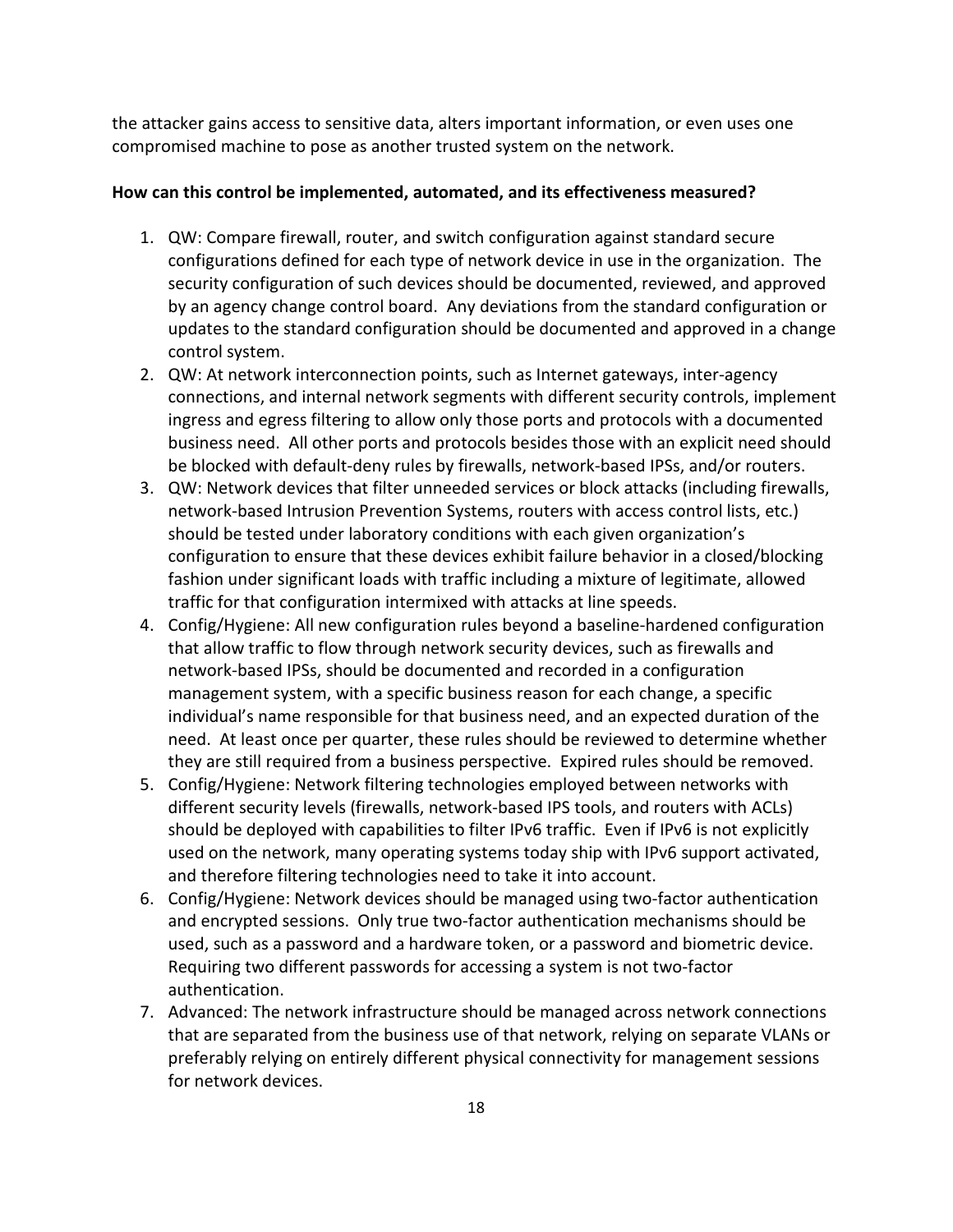#### **Associated NIST SP 800-53 Rev 3 Priority 1 Controls:**

AC-4 (7, 10, 11, 16), CM-1, CM-2 (1), CM-3 (2), CM-5 (1, 2, 5), CM-6 (4), CM-7 (1, 3), IA-2 (1, 6), IA-5, IA-8, RA-5, SC-7 (2, 4, 5, 6, 8, 11, 13, 14, 18), SC-9

#### **Procedures and tools for implementing this control:**

Port scanners and most vulnerability scanning tools can be used to attempt to launch packets through the device, measuring all TCP and UDP ports allowed through. This measures the effectiveness of the filter's configuration and implementation. A sniffer can be set up on the other side of the filtering device to determine which packets are allowed through, and which are blocked. The results of the test can be matched against the list of traffic types and network services that should be allowed through the device both inbound and outbound according to policy (defined by the documented business needs for each allowed service), thereby identifying misconfigured filters. Such measurement should be conducted at least every quarter, and also when significant changes are made to firewall rule sets and router access control lists.

Going further, some organizations use commercial tools that evaluate the rule set of network filtering devices to determine whether they are consistent or in conflict, providing an automated sanity check of network filters and search for errors in rule sets or ACLs that may allow unintended services through the device. Such tools should be run each time significant changes are made to firewall rule sets, router ACLs, or other filtering technologies.

## **Critical Control 5: Boundary Defense**

## **How do attackers exploit the lack of this control?**

Attackers focus on exploiting systems that they can reach across the Internet, which include not only DMZ systems, but also workstation and laptop computers that pull content from the Internet through network boundaries. Threats such as organized crime groups and nation states use configuration and architectural weaknesses found on perimeter systems, network devices, and Internet-accessing client machines to gain initial access into an organization. Then, with a base of operations on these machines, attackers often pivot to get deeper inside the boundary to steal or change information or to set up a persistent presence for later attacks against internal hosts. Additionally, many attacks occur between business partner networks, sometimes referred to as extranets, as attackers hop from one organization's network to another, exploiting vulnerable systems on extranet perimeters.

To control the flow of traffic through network borders and to police its content looking for attacks and evidence of compromised machines, boundary defenses should be multi-layered,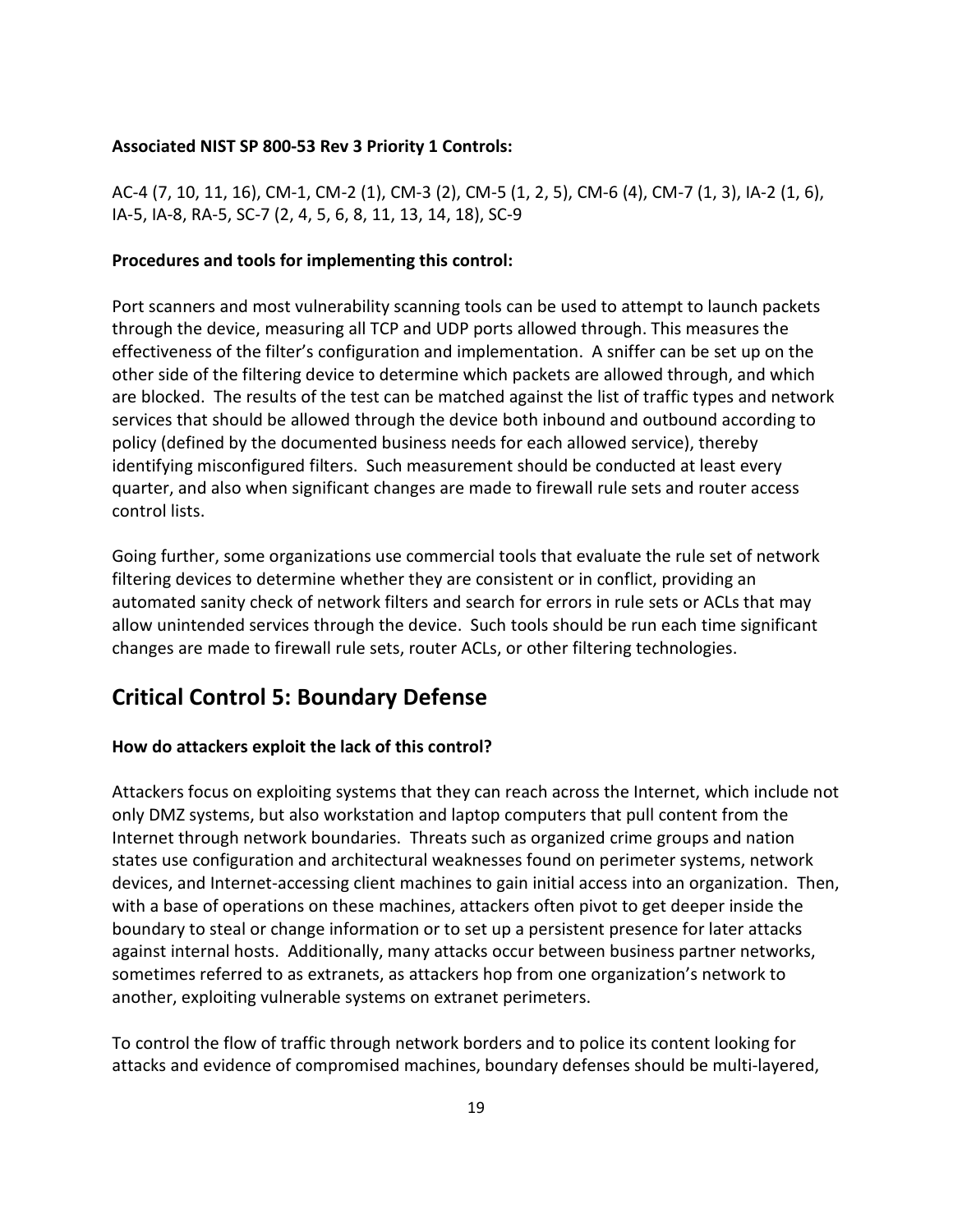relying on firewalls, proxies, DMZ perimeter networks, and network-based Intrusion Prevention Systems and Intrusion Detection Systems.

It should be noted that boundary lines between internal and external networks are diminishing through increased interconnectivity within and between organizations, as well as the rapid rise in deployment of wireless technologies. These blurring lines sometimes allow attackers to gain access inside networks while bypassing boundary systems. However, even with this blurring, effective security deployments still rely on carefully configured boundary defenses that separate networks with different threat levels, different sets of users, and different levels of control. Even with the blurring of internal and external networks, effective multi-layered defenses of perimeter networks help to lower the number of successful attacks, allowing security personnel to focus on attackers who have devised methods to bypass boundary restrictions.

#### **How can this control be implemented, automated, and its effectiveness measured?**

The boundary defenses included in this control build on Critical Control 4, with these additional recommendations focused on improving the overall architecture and implementation of both Internet and internal network boundary points. Internal network segmentation is central to this control because once inside a network, many intruders attempt to target the most sensitive machines. Usually, internal network protections are not set up to defend against an internal attacker. Setting up even a basic level of security segmentation across the network and protecting each segment with a proxy and a firewall will greatly reduce the intruders' access to the other parts of the network.

- 1. QW: Organizations should deny communications with (or limit data flow to) known malicious IP addresses (blacklists) or limit access to trusted sites (whitelists). Periodically, test packets from bogon source IP addresses should be sent into the network to verify that they are not transmitted through network perimeters. Lists of bogon addresses (unroutable or otherwise unused IP addresses) are publicly available on the Internet from various sources, and indicate a series of IP addresses that should not be used for legitimate traffic traversing the Internet.
- 2. QW: Deploy IDS sensors on Internet and extranet DMZ systems and networks that look for unusual attack mechanisms and detect compromise of these systems. These IDS sensors may detect attacks through the use of signatures, network behavior analysis, or other mechanisms to analyze traffic.
- 3. QW: On DMZ networks, monitoring systems (which may be built-in to the IDS sensors or deployed as a separate technology) should be configured to record at least packet header information, and preferably full packet header and payloads of the traffic destined for or passing through the network border.
- 4. Vis/Attrib: Define a network architecture that clearly separates internal systems from DMZ systems and extranet systems. DMZ systems are machines that need to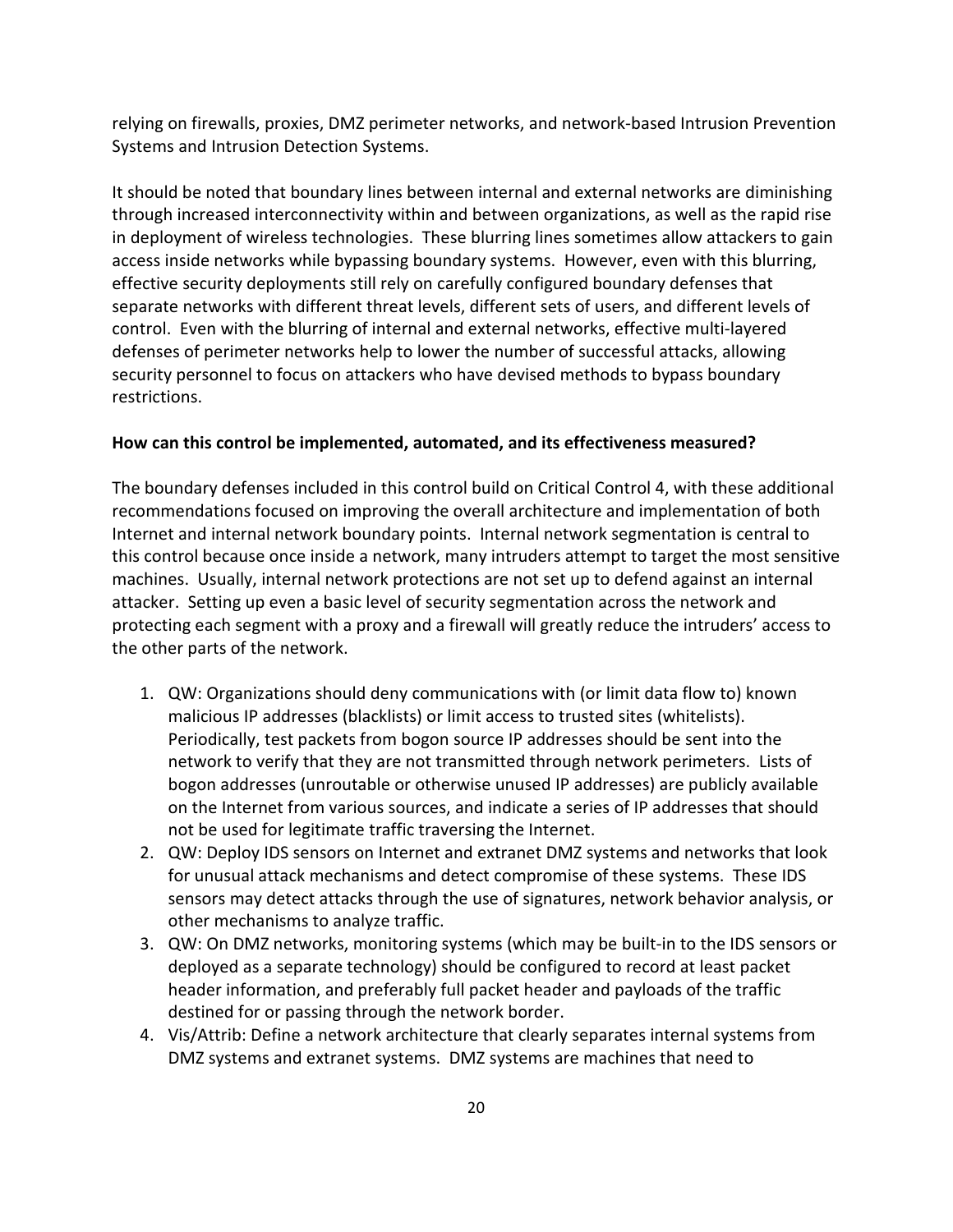communicate with the internal network as well as the Internet, while extranet systems are systems whose primary communication is with other systems at a business partner.

- 5. Vis/Attrib: Design and implement network perimeters so that all outgoing web, FTP, and secure shell traffic to the Internet must pass through at least one proxy on a DMZ network. The proxy should support logging individual TCP sessions; blocking specific URLs, domain names, and IP addresses to implement a blacklist; and applying whitelists of allowed sites that can be accessed through the proxy while blocking all other sites.
- 6. Vis/Attrib: Require all remote login access (including VPN, dial-up, and other forms of access that allow login to internal systems) to use two-factor authentication.
- 7. Config/Hygiene: All devices remotely logging into the internal network should be managed by the enterprise, with remote control of their configuration, installed software, and patch levels.
- 8. Config/Hygiene: Organizations should periodically scan for back-channel connections to the Internet that bypass the DMZ, including unauthorized VPN connections and dualhomed hosts connected to the enterprise network and to other networks via wireless, dial-up modems, or other mechanisms.
- 9. Config/Hygiene: To limit access by an insider or malware spreading on an internal network, organizations should devise internal network segmentation schemes to limit traffic to only those services needed for business use across the internal network.
- 10. Config/Hygiene: Organizations should develop plans for rapidly deploying filters on internal networks to help stop the spread of malware or an intruder.
- 11. Advanced: Organizations should force outbound traffic to the Internet through an authenticated proxy server on the enterprise perimeter.
- 12. Advanced: To help identify covert channels exfiltrating data through a firewall, built-in firewall session tracking mechanisms included in many commercial firewalls should be configured to identify long-term TCP sessions that last an unusually long time for the given organization and firewall device, alerting personnel about the source and destination addresses associated with these long-term sessions.

#### **Associated NIST SP 800-53 Rev 3 Priority 1 Controls:**

AC-17 (1), AC-20, CA-3, IA-2 (1, 2), IA-8, RA-5, SC-7 (1, 2, 3, 8, 10, 11, 14), SC-18, SI-4 (c, 1, 4, 5, 11), PM-7

## **Procedures and tools for implementing this control:**

One element of this control can be implemented using free or commercial IDSs and sniffers to look for attacks from external sources directed at DMZ and internal systems, as well as attacks originating from internal systems against the DMZ or Internet. Security personnel should regularly test these sensors by launching vulnerability-scanning tools against them to verify that the scanner traffic triggers an appropriate alert. The captured packets of the IDS sensors should be reviewed using an automated script each day to ensure that log volumes are within expected parameters and that the logs are formatted properly and have not been corrupted.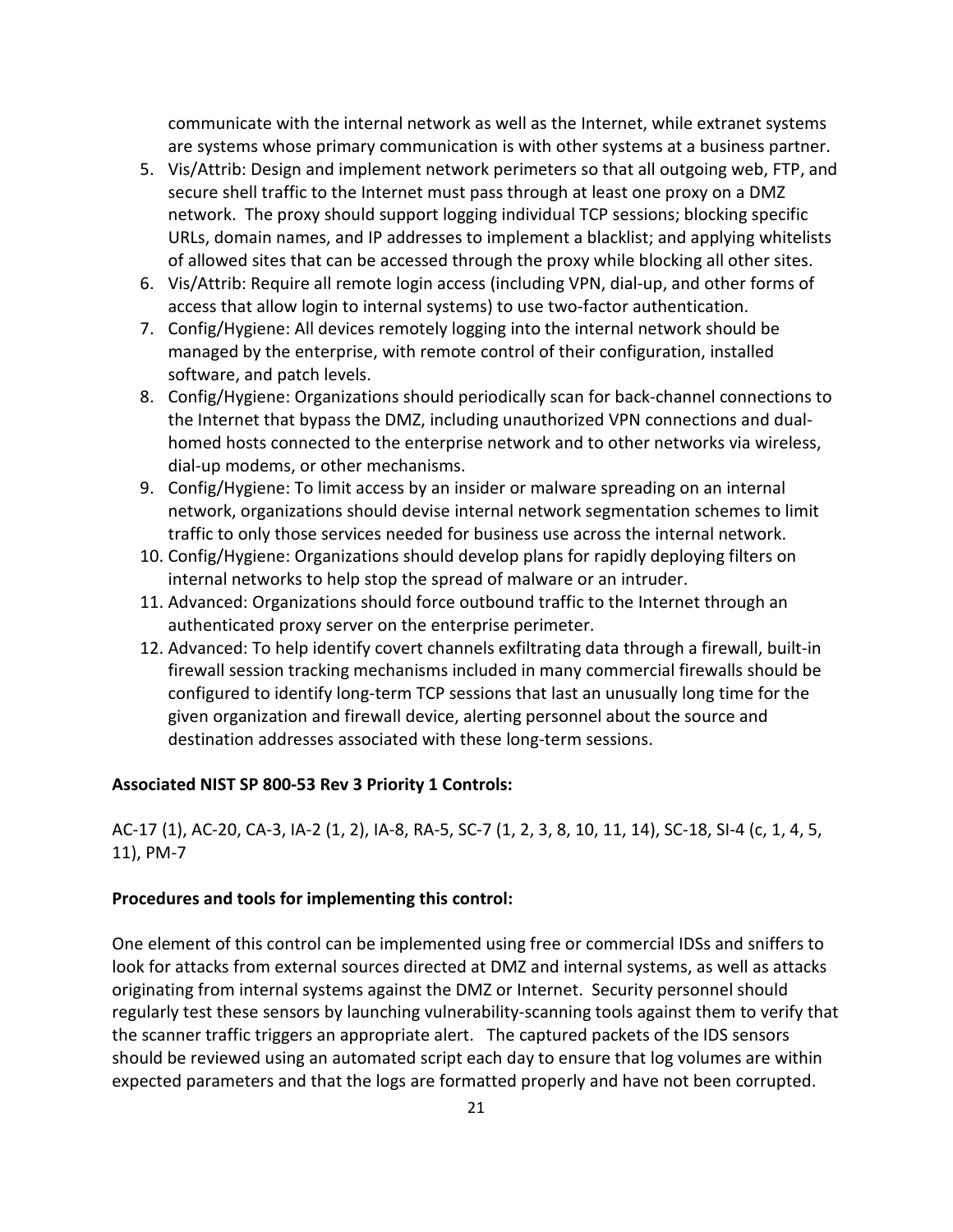Additionally, packet sniffers should be deployed on DMZs to look for HTTP traffic that bypasses HTTP proxies. By sampling traffic regularly, such as over a 3-hour period once per week, information security personnel search for HTTP traffic that is neither sourced by nor destined for a DMZ proxy, implying that the requirement for proxy use is being bypassed.

To identify back-channel connections that bypass approved DMZs, network security personnel can establish an Internet-accessible system to use as a receiver for testing outbound access. This system is configured with a free or commercial packet sniffer. Then, security personnel connect a sending test system to various points on the organization's internal network, sending easily identifiable traffic to the sniffing receiver on the Internet. These packets can be generated using free or commercial tools with a payload that contains a custom file used for the test. When the packets arrive at the receiver system, the source address of the packets should be verified against acceptable DMZ addresses allowed for the organization. If source addresses are discovered that are not included in legitimate, registered DMZs, more detail can be gathered by using a traceroute tool to determine the path packets take from the sender to the receiver system.

## **Critical Control 6: Maintenance, Monitoring, and Analysis of Audit Logs**

## **How do attackers exploit the lack of this control?**

Deficiencies in security logging and analysis allow attackers to hide their location, malicious software used for remote control, and activities on victim machines. Even if the victims know that their systems were compromised, without protected and complete logging records, the victim is blind to the details of the attack and to the subsequent actions taken by the attackers. Without solid audit logs, an attack may go unnoticed indefinitely and the particular damages done may be irreversible.

Sometimes logging records are the only evidence of a successful attack. Many organizations keep audit records for compliance purposes but attackers rely on the fact that such organizations rarely look at the audit logs so they do not know that their systems have been compromised. Because of poor or non-existent log analysis processes, attackers sometimes control victim machines for months or years without anyone in the target organization knowing, even though the evidence of the attack has been recorded in unexamined log files.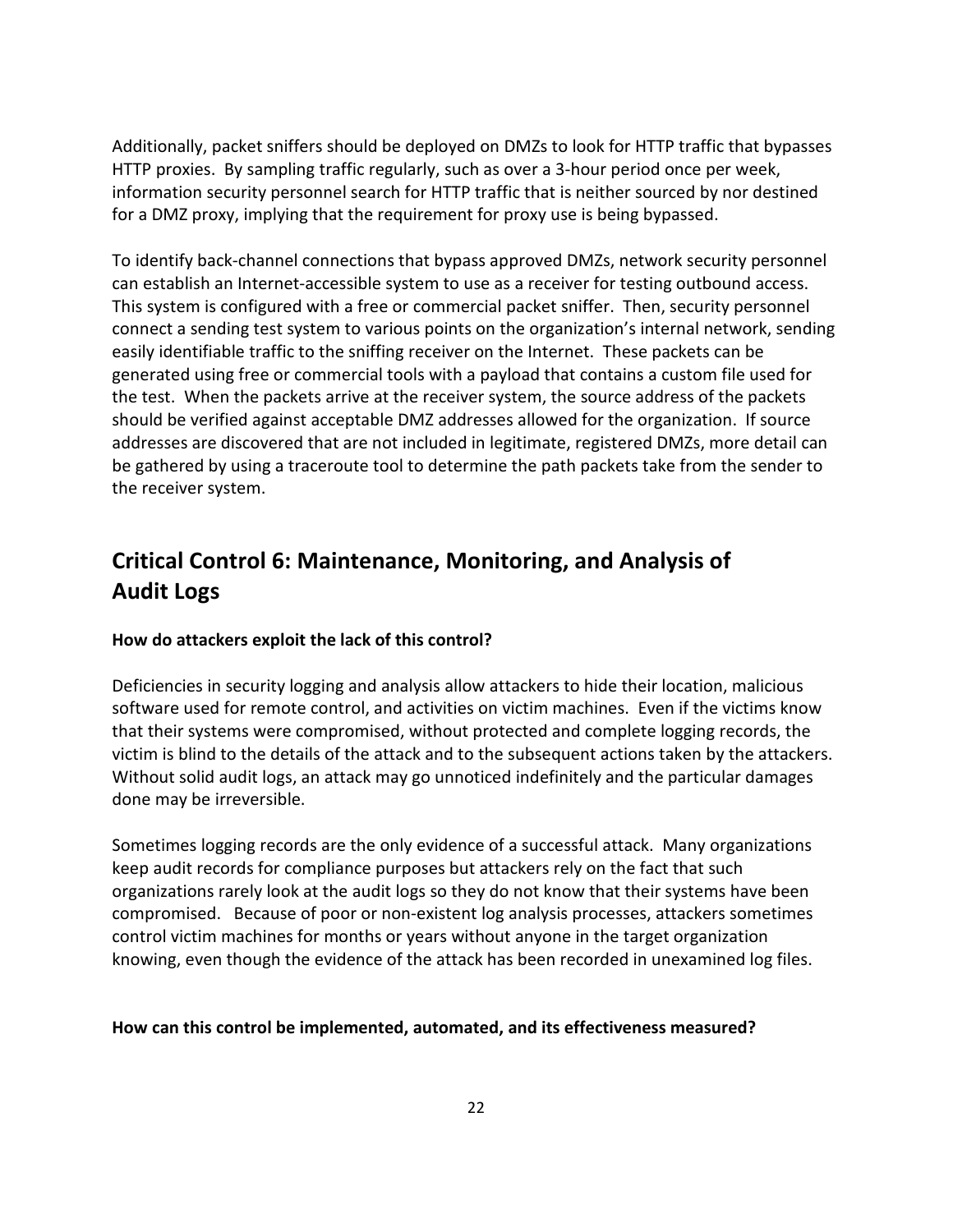- 1. QW: Validate audit log settings for each hardware device and the software installed on it, ensuring that logs include a date, timestamp, source addresses, destination addresses, and various other useful elements of each packet and/or transaction. Systems should record logs in a standardized format such as syslog entries or those outlined by the Common Event Expression (CEE) initiative. If systems cannot generate logs in a standardized format, deploy log normalization tools to convert logs into a standardized format.
- 2. QW: Ensure that all systems that store logs have adequate storage space for the logs generated on a regular basis, so that log files will not fill up between log rotation intervals.
- 3. QW: System administrators and security personnel should devise profiles of common events from given systems, so that they can tune detection to focus on unusual activity, avoid false positives, more rapidly identify anomalies, and prevent overwhelming analysts with insignificant alerts.
- 4. QW: All remote access to an internal network, whether through VPN, dial-up, or other mechanism, should be logged verbosely.
- 5. QW: Operating systems should be configured to log access control events associated with a user attempting to access a resource (e.g., a file or directory) without the appropriate permissions.
- 6. QW: Security personnel and/or system administrators should run bi-weekly reports that identify anomalies in logs. They should then actively review the anomalies, documenting their findings.
- 7. Vis/Attrib: Each agency network should include at least two synchronized time sources, from which all servers and network equipment retrieve time information on a regular basis, so that timestamps in logs are consistent.
- 8. Vis/Attrib: Network boundary devices, including firewalls, network-based IPSs, and inbound and outbound proxies should be configured to log verbosely all traffic (both allowed and blocked) arriving at the device.
- 9. Vis/Attrib: For all servers, organizations should ensure logs are written to write-only devices or to dedicated logging servers running on separate machines from hosts generating the event logs, lowering the chance that an attacker can manipulate logs stored locally on compromised machines.
- 10. Config/Hygiene: Organizations should periodically test the audit analysis process by creating controlled, benign events in logs and monitoring devices and measuring the amount of time that passes before the events are discovered and action is taken. Ensure that a trusted person is in place to coordinate activities between the incident response team and the personnel conducting such tests.
- 11. Advanced: Organizations should deploy a Security Event/Information Management (SEIM) system tool for log aggregation and consolidation from multiple machines and for log correlation and analysis. Deploy and monitor standard government scripts for analysis of the logs, as well as using customized local scripts. Furthermore, event logs should be correlated with information from vulnerability scans to fulfill two goals. First, personnel should verify that the activity of the regular vulnerability scanning tools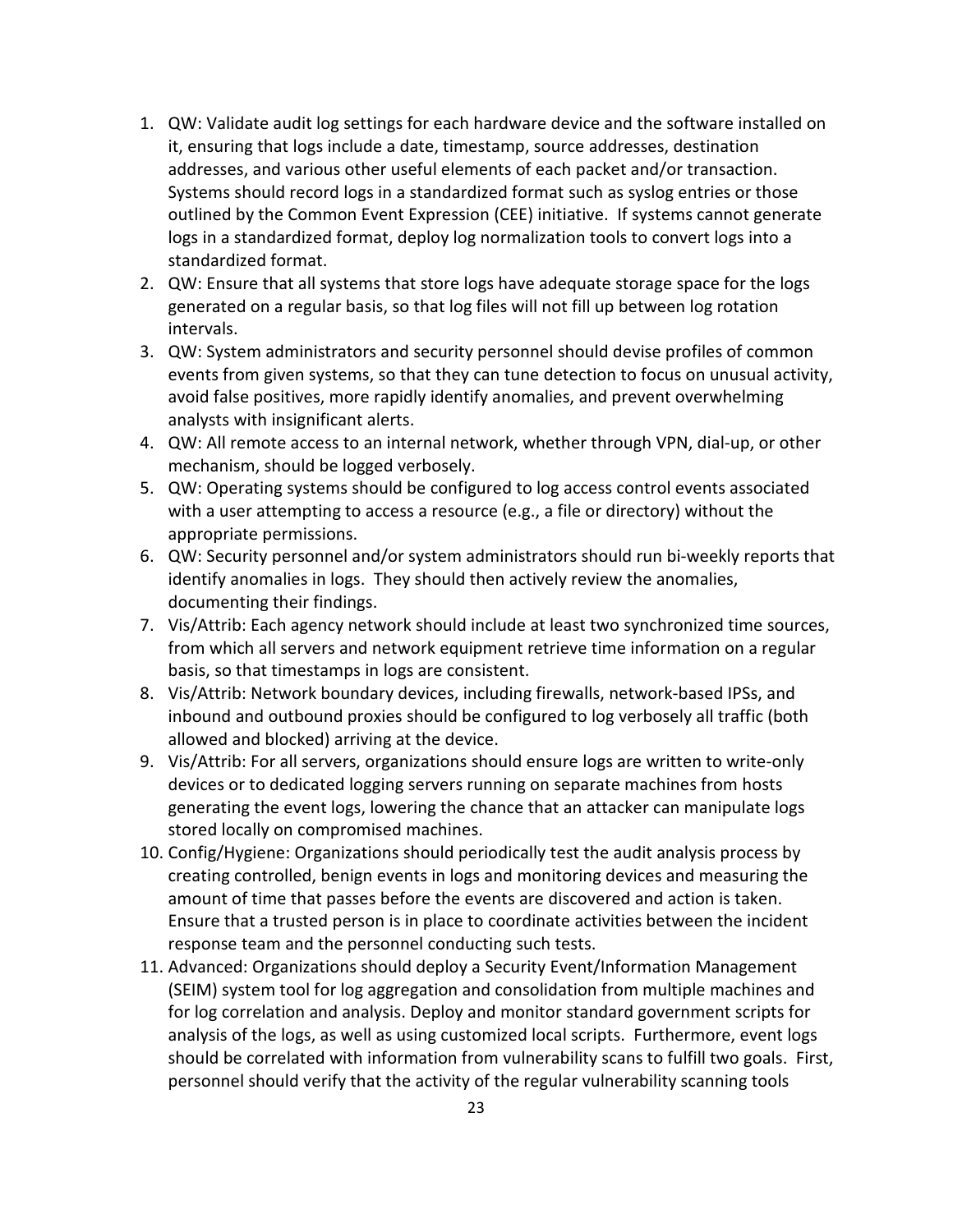themselves is logged. And, secondly, personnel should be able to correlate attack detection events with earlier vulnerability scanning results to determine whether the given exploit was used against a known-vulnerable target.

### **Associated NIST SP 800-53 Rev 3 Priority 1 Controls:**

AC-17 (1), AC-19, AU-2 (4), AU-3 (1,2), AU-4, AU-5, AU-6 (a, 1, 5), AU-8, AU-9 (1, 2), AU-12 (2), SI-4 (8)

#### **Procedures and tools for implementing this control:**

Most free and commercial operating systems, network services, and firewall technologies offer logging capabilities. Such logging should be activated, with logs sent to centralized logging servers. Firewalls, proxies, and remote access systems (VPN, dial-up, etc.) should all be configured for verbose logging, storing all the information available for logging should a followup investigation be required. Furthermore, operating systems, especially those of servers, should be configured to create access control logs when a user attempts to access resources without the appropriate privileges. To evaluate whether such logging is in place, an organization should periodically scan through its logs and compare them with the asset inventory assembled as part of Critical Control 1, to ensure that each managed item actively connected to the network is periodically generating logs.

Analytical programs for reviewing logs can be useful, but the capabilities employed to analyze audit logs is quite wide-ranging, including just a cursory examination by a human. Actual correlation tools can make audit logs far more useful for subsequent manual inspection by people. Such tools can be quite helpful in identifying subtle attacks. However, these tools are neither a panacea nor a replacement for skilled information security personnel and system administrators. Even with automated log analysis tools, human expertise and intuition are often required to identify and understand attacks.

## **Critical Control 7: Application Software Security**

#### **How do attackers exploit the lack of this control?**

Attacks against vulnerabilities in web-based and other application software have been a top priority for criminal organizations in recent years. Application software that does not properly check the size of user input, fails to sanitize user input by filtering out unneeded but potentially malicious character sequences, or does not initialize and clear variables properly could be vulnerable to remote compromise. Attackers can inject specific exploits, including buffer overflows, SQL injection attacks, and cross-site scripting code to gain control over vulnerable machines. In one attack in 2008, more than 1 million web servers were exploited and turned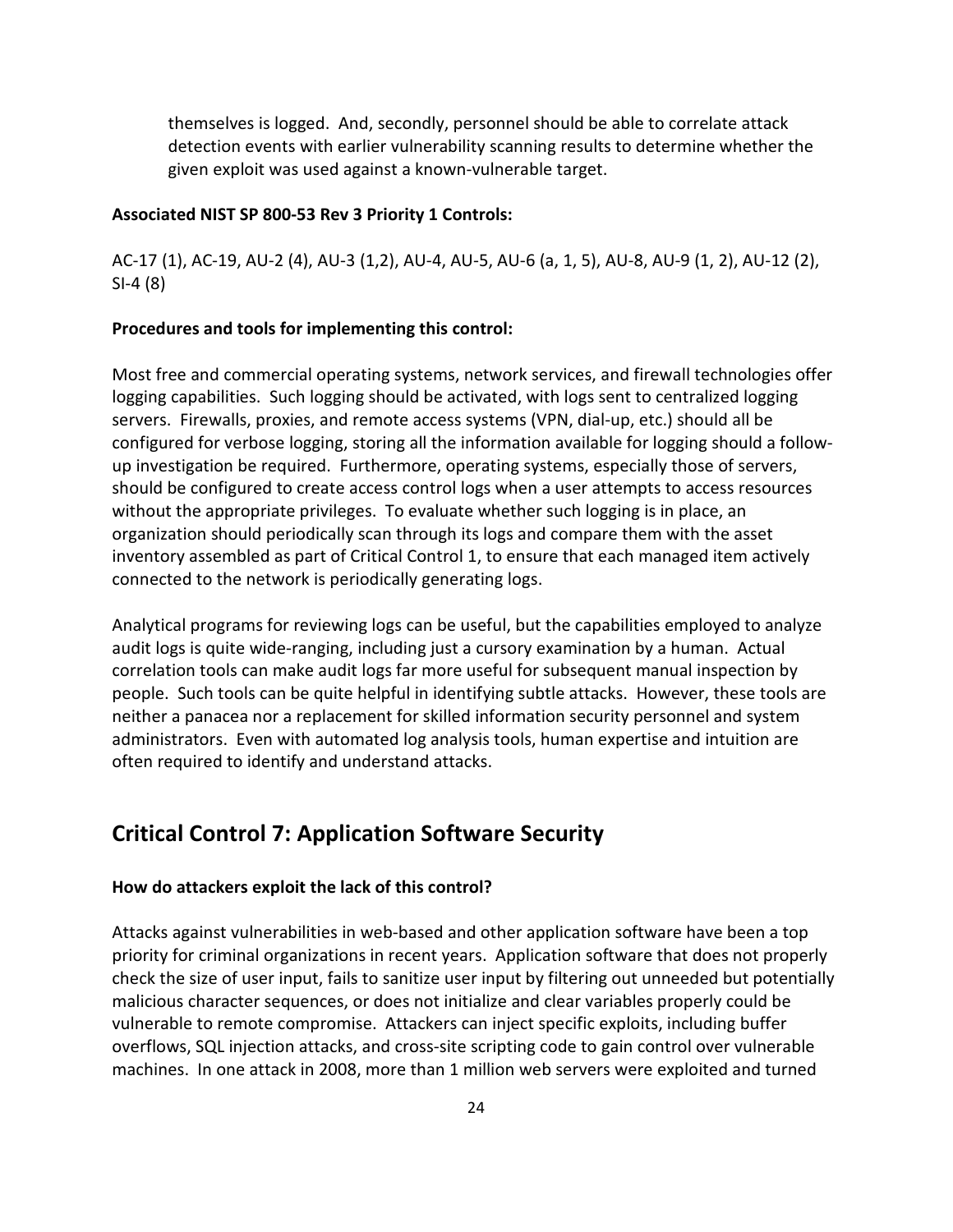into infection engines for visitors to those sites using SQL injection. During that attack, trusted websites from state governments and other organizations compromised by attackers were used to infect hundreds of thousands of browsers that accessed those websites. Many more web and non-web application vulnerabilities are discovered on a regular basis.

To avoid such attacks, both internally developed and third-party application software must be carefully tested to find security flaws. For third-party application software, enterprises should verify that vendors have conducted detailed security testing of their products. For in-house developed applications, enterprises must conduct such testing themselves or engage an outside firm to conduct such testing.

- 1. QW: Organizations should protect web applications by deploying web application firewalls that inspect all traffic flowing to the web application for common web application attacks, including but not limited to Cross-Site Scripting, SQL injection, command injection, and directory traversal attacks. For applications that are not web based, deploy specific application firewalls if such tools are available for the given application type.
- 2. Config/Hygiene: Organizations should test in-house developed and third-party procured web and other application software for coding errors and malware insertion, including backdoors prior to deployment using automated static code analysis software. If source code is not available, these organizations should test compiled code using static binary analysis tools. In particular, input validation and output encoding routines of application software should be carefully reviewed and tested.
- 3. Config/Hygiene: Organizations should test in-house developed and third-party procured web applications for common security weaknesses using automated remote web application scanners prior to deployment, whenever updates are made to the application, and on a regular recurring basis, such as weekly.
- 4. Config/Hygiene: For applications that rely on a database, organizations should conduct a configuration review of both the operating system housing the database and the database software itself, checking settings to ensure that the database system has been hardened using standard hardening templates.
- 5. Config/Hygiene: Organizations should verify that security considerations are taken into account throughout the requirements, design, implementation, testing, and other phases of the application development life cycle of all applications.
- 6. Config/Hygiene: Organizations should ensure that all software development personnel receive training in writing secure code for their specific development environment.
- 7. Config/Hygiene: Require that all in-house developed software include white-list filtering capabilities for all data input and output associated with the system. These whitelists should be configured to allow in or out only the types of data needed for the system, blocking other forms of data that are not required.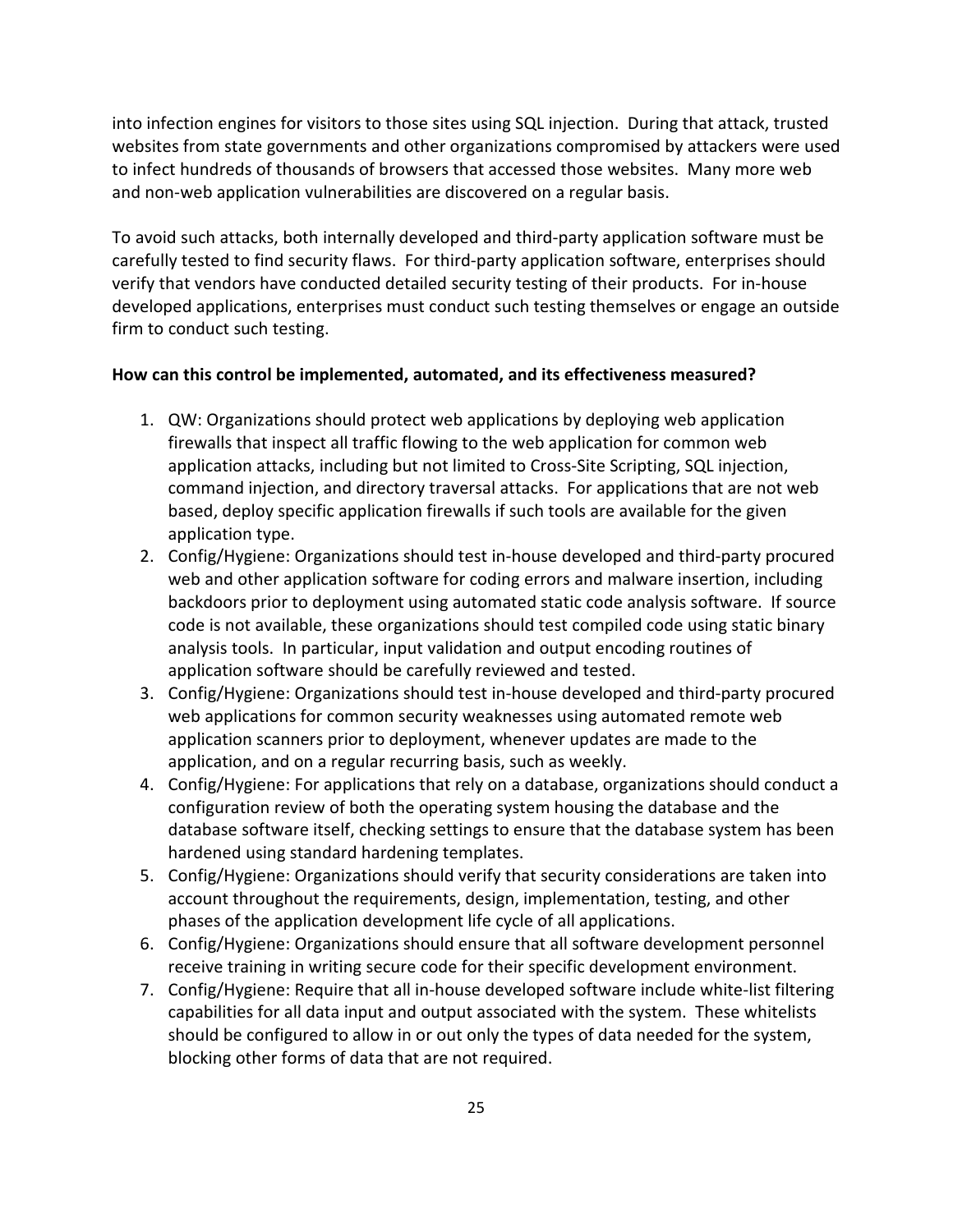#### **Associated NIST SP 800-53 Rev 3 Priority 1 Controls:**

CM-7, RA-5 (a, 1), SA-3, SA-4 (3), SA-8, SI-3, SI-10

### **Procedures and tools for implementing this control:**

Source code testing tools, web application security scanning tools, and object code testing tools have proven useful in securing application software, along with manual application security penetration testing by testers who have extensive programming knowledge as well as application penetration testing expertise. The Common Weakness Enumeration (CWE) initiative is utilized by many such tools to identify the weaknesses that they find. Organizations can also use CWE to determine which types of weaknesses they are most interested in addressing and removing. A broad community effort to identify the "Top 25 Most Dangerous Programming Errors" is also available as a minimum set of important issues to investigate and address during the application development process. When evaluating the effectiveness of testing for these weaknesses, the Common Attack Pattern Enumeration and Classification (CAPEC) can be used to organize and record the breadth of the testing for the CWEs as well as a way for testers to think like attackers in their development of test cases.

## **Critical Control 8: Controlled Use of Administrative Privileges**

#### **How do attackers exploit the lack of this control?**

According to some Blue Team personnel as well as investigators of large-scale Personally Identifiable Information (PII) breaches, the misuse of administrator privileges is the number one method for attackers to spread inside a target enterprise. Two very common attacker techniques take advantage of uncontrolled administrative privileges. In the first, a workstation user is fooled into opening a malicious email attachment, downloading and opening a file from a malicious web site, or simply surfing to a website hosting attacker content that can automatically exploit browsers. The file or exploit contains executable code that runs on the victim's machine either automatically or by tricking the user into executing the attacker's content. If the victim user's account has administrative privileges, the attacker can take over the victim's machine completely and install keystroke loggers, sniffers, and remote control software to find administrator passwords and other sensitive data.

The second common technique used by attackers is elevation of privileges by guessing or cracking a password for an administrative user to gain access to a target machine. If administrative privileges are loosely and widely distributed, the attacker has a much easier time gaining full control of systems, because there are many more accounts that can act as avenues for the attacker to compromise administrative privileges. One of the most common of these attacks involves the domain administration privileges in large Windows environments, giving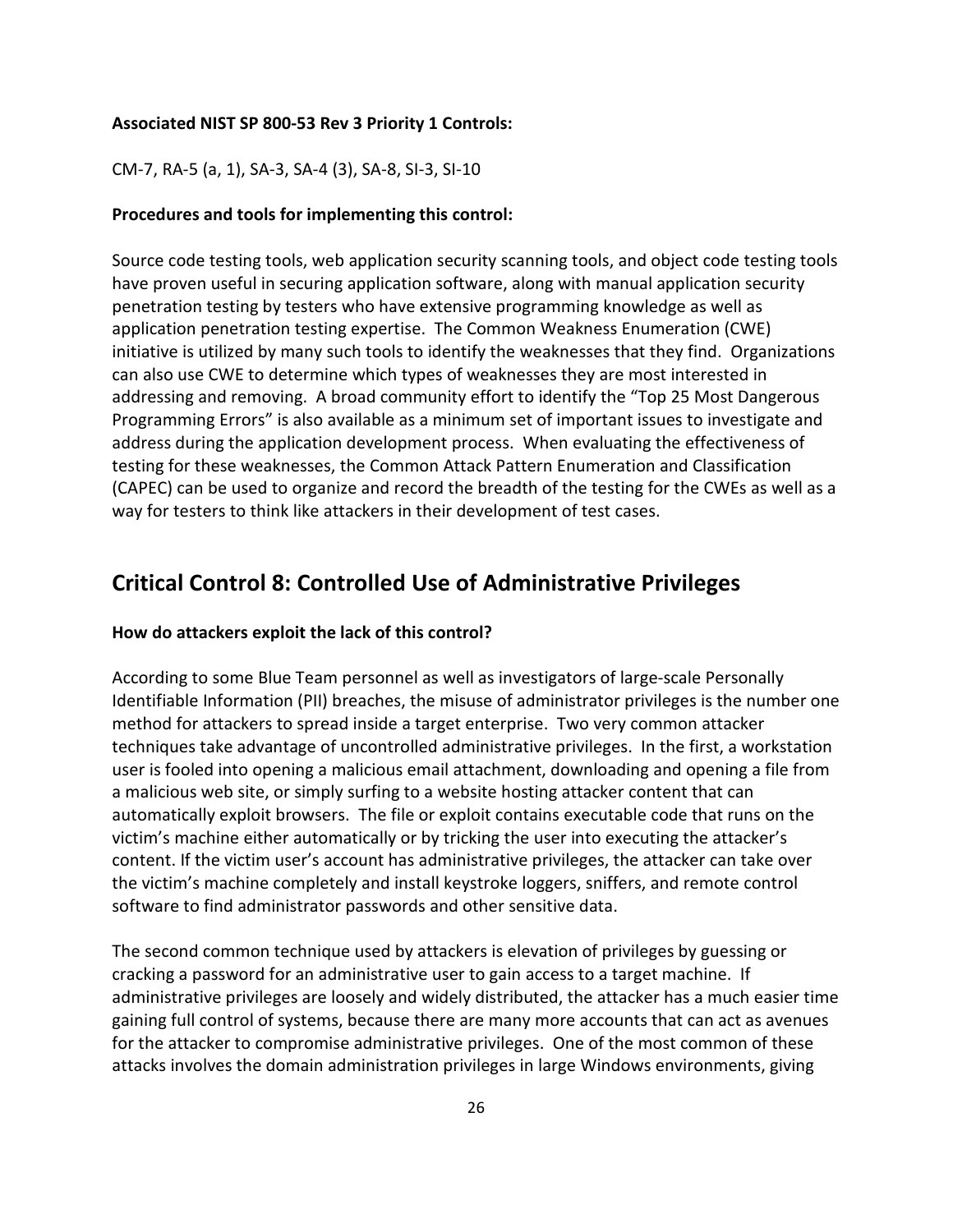the attacker significant control over large numbers of machines and access to the data they contain.

- 1. QW: Organizations should inventory all administrative passwords and validate that each person with administrative privileges on desktops, laptops, and servers is authorized by a senior executive and that his/her administrative password has at least 12 semirandom characters, consistent with the Federal Desktop Core Configuration (FDCC) standard.
- 2. QW: Before deploying any new devices in a networked environment, organizations should change all default passwords for applications, operating systems, routers, firewalls, wireless access points, and other systems to a difficult-to-guess value.
- 3. QW: Organizations should configure all administrative-level accounts to require regular password changes on a 30-, 60-, or 90-day interval.
- 4. QW: Organizations should ensure all service accounts have long and difficult-to-guess passwords that are changed on a periodic basis as is done for traditional user and administrator passwords.
- 5. QW: Passwords for all systems should be stored in a hashed or encrypted format. Furthermore, files containing these encrypted or hashed passwords required for systems to authenticate users should be readable only with superuser privileges.
- 6. QW: Organizations should ensure that administrator accounts are used only for system administration activities, and not for reading e-mail, composing documents, or surfing the Internet.
- 7. QW: Through policy and user awareness, organizations should require that administrators establish unique, different passwords for their administrator accounts and their non-administrative accounts. On systems with unsalted passwords, such as Windows machines, this approach can be verified in a password audit by comparing the password hashes of each account used by a single person.
- 8. QW: Organizations should configure operating systems so that passwords cannot be reused within a certain time frame, such as six months.
- 9. Vis/Attrib: Organizations should implement focused auditing on the use of administrative privileged functions and monitor for anomalous behavior (e.g., system reconfigurations during night shift).
- 10. Vis/Attrib: Organizations should configure systems to issue a log entry and alert when an account is added to or removed from a domain administrators group.
- 11. Config/Hygiene: All administrative access, including domain administrative access, should utilize two-factor authentication.
- 12. Config/Hygiene: Remote access directly to a machine should be blocked for administrator-level accounts. Instead, administrators should be required to access a system remotely using a fully logged and non-administrative account. Then, once logged in to the machine without admin privileges, the administrator should then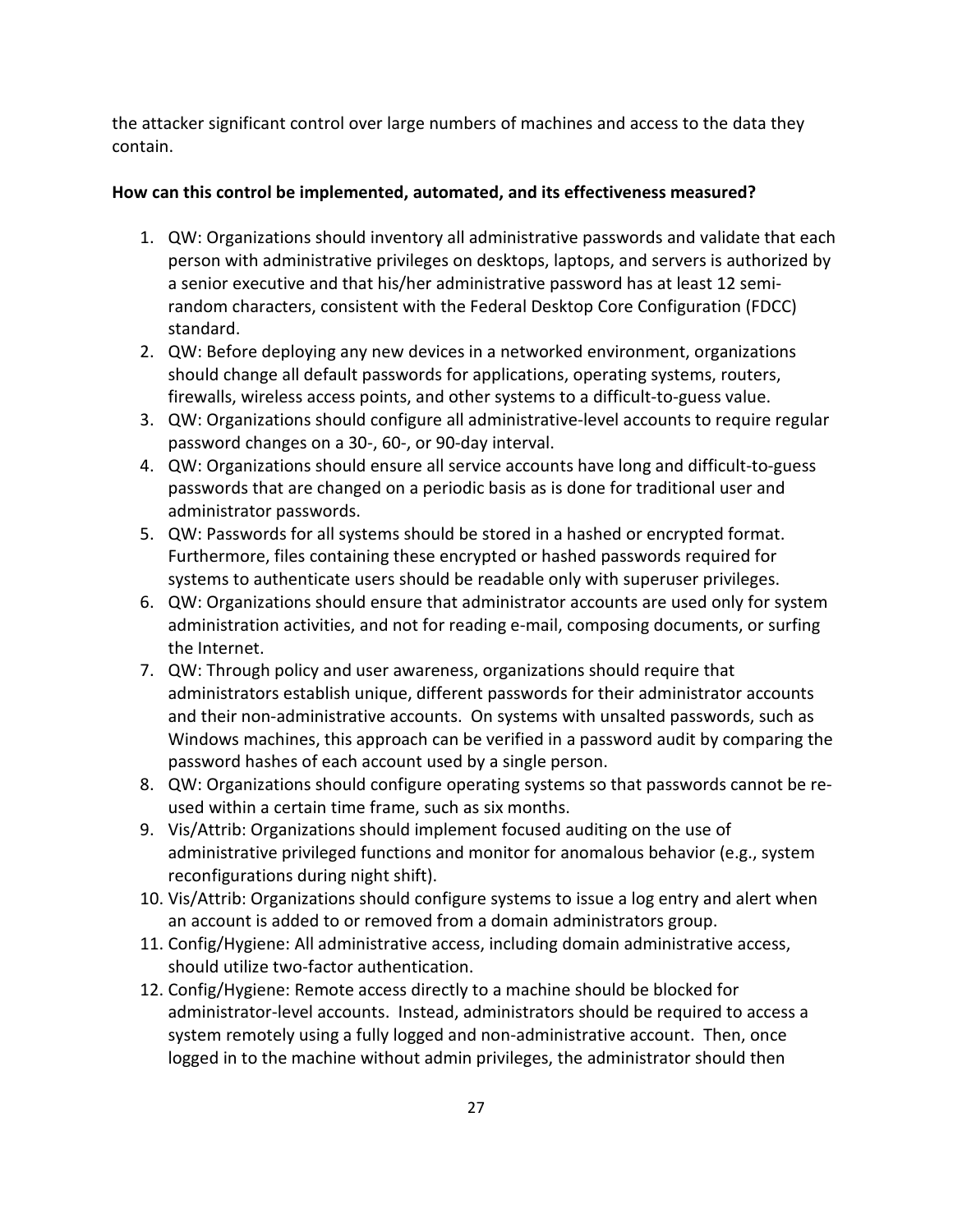transition to administrative privileges using tools such as sudo on Linux/UNIX, runas on Windows, and other similar facilities for other types of systems.

- 13. Config/Hygiene: Organizations should conduct targeted spear-phishing tests against both administrative personnel and non-administrative users to measure the quality of their defense against social engineering.
- 14. Advanced: Organizations should segregate administrator accounts based on defined roles within the organization. For example, "Workstation admin" accounts should only be allowed administrative access of workstations, laptops, etc.

#### **Associated NIST SP 800-53 Rev 3 Priority 1 Controls:**

AC-6 (2, 5), AC-17 (3), AC-19, AU-2 (4)

### **Procedures and tools for implementing this control:**

Built-in operating system features can extract lists of accounts with superuser privileges, both locally on individual systems and on overall domain controllers. To verify that users with highprivileged accounts do not use such accounts for day-to-day web surfing and e-mail reading, security personnel could periodically gather a list of running processes in an attempt to determine whether any browsers or e-mail readers are running with high privileges. Such information gathering can be scripted, with short shell scripts searching for a dozen or more different browsers, e-mail readers, and document editing programs running with high privileges on machines. Some legitimate system administration activity may require the execution of such programs over the short term, but long-term or frequent use of such programs with administrative privileges could indicate that an administrator is not adhering to this control.

Additionally, to prevent administrators from accessing the web using their administrator accounts, administrative accounts can be configured to use a web proxy of 127.0.0.1 in some operating systems that allow user-level configuration of web proxy settings. Furthermore, in some environments, administrator accounts do not require the ability to receive e-mail. These accounts can be created without an e-mail box on the system.

To enforce the requirement for password length of 12 or more characters, built-in operating system features for minimum password length can be configured, which prevent users from choosing short passwords. To enforce password complexity (requiring passwords to be a string of pseudo-random characters), built-in operating system settings or third-party password complexity enforcement tools can be applied.

## **Critical Control 9: Controlled Access Based on Need to Know**

**How do attackers exploit the lack of this control?**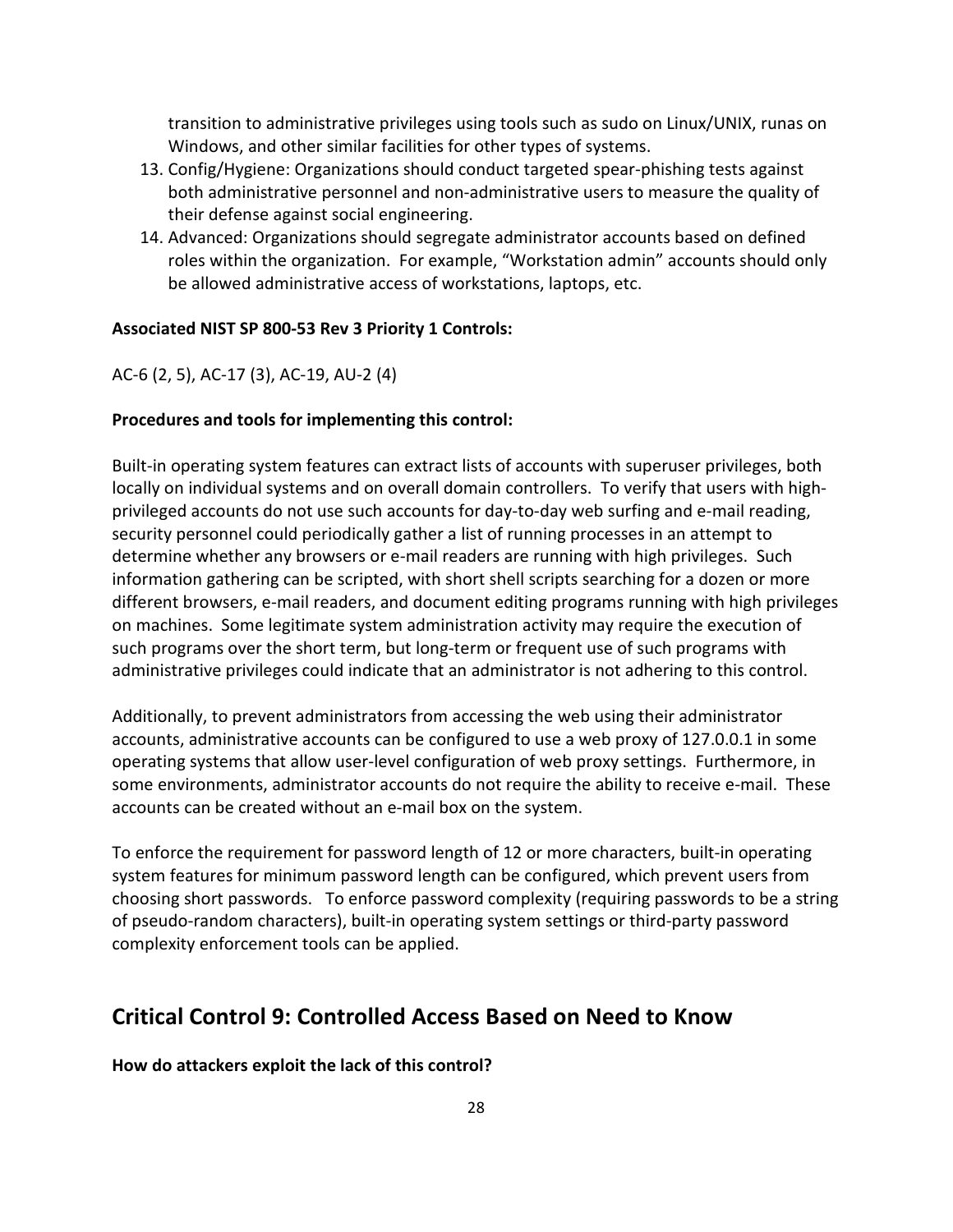Some organizations do not carefully identify and separate their most sensitive data from less sensitive, publicly available information on their internal networks. In many environments, internal users have access to all or most of the information on the network. Once attackers have penetrated such a network, they can easily find and exfiltrate important information with little resistance. In several high-profile breaches over the past two years, attackers were able to gain access to sensitive data stored on the same servers with the same level of access as far less important data.

## **How can this control be implemented, automated, and its effectiveness measured?**

- 1. QW: Organizations should establish a multi-level data identification/separation scheme (e.g., a three- or four-tiered scheme with data separated into categories based on the impact of exposure of the data).
- 2. QW: Organizations should ensure that files shares have defined controls (such as Windows share access control lists) that specify at least that only "authenticated users" can access the share.
- 3. Vis/Attrib: Organizations should enforce detailed audit logging for access to non-public data and special authentication for sensitive data.
- 4. Config/Hygiene: Periodically, security or audit personnel should create a standard user account on file servers and other application servers in the organization. Then, while logged into that test account, authorized personnel should examine whether they can access files owned by other users on the system, as well as critical operating system and application software on the machine.

## **Associated NIST SP 800-53 Rev 3 Priority 1 Controls:**

## AC-1, AC-2 (b, c), AC-3 (4), AC-4, AC-6, MP-3, RA-2 (a)

## **Procedures and tools for implementing this control:**

This control is often tested using built-in operating system administrative features, with security personnel scheduling a periodic test on a regular basis, such as monthly. For the test, the security team could create at least two non-superuser accounts on a sample of server and workstation systems. With the first test account, the security personnel could create a directory and a file that should be viewable only by that account. They could then login to each machine using the second test account to see whether they are denied access to the files owned by the first account. Similar but more complex test procedures could be devised to verify that accounts with different levels of access to sensitive data are in fact restricted to accessing only the data at the proper classification/sensitivity level.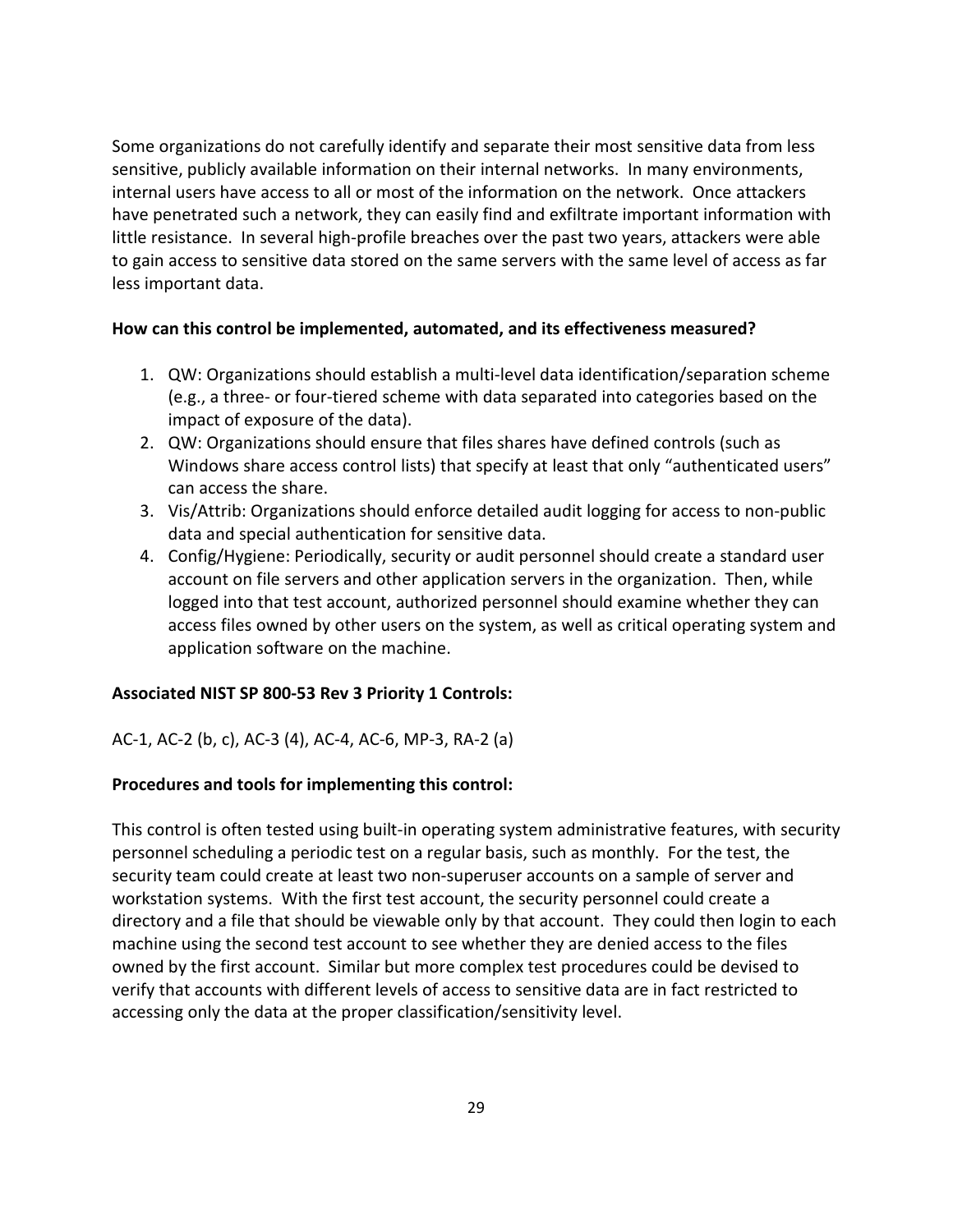## **Critical Control 10: Continuous Vulnerability Assessment and Remediation**

#### **How do attackers exploit the lack of this control?**

Soon after new vulnerabilities are discovered and reported by security researchers or vendors, attackers engineer exploit code and then launch that code against targets of interest. Any significant delays in finding or fixing software with critical vulnerabilities provides ample opportunity for persistent attackers to break through, gaining control over the vulnerable machines and getting access to the sensitive data they contain. Organizations that do not scan for vulnerabilities and address discovered flaws proactively face a significant likelihood of having their computer systems compromised.

- 1. QW: Organizations should run automated vulnerability scanning tools against all systems on their networks on a weekly or more frequent basis. Where feasible, vulnerability scanning should occur on a daily basis using an up-to-date vulnerability scanning tool.
- 2. Config/Hygiene: Organizations should ensure that vulnerability scanning is performed in authenticated mode (i.e., configuring the scanner with administrator credentials) at least quarterly, either with agents running locally on each end system to analyze the security configuration or with remote scanners that are given administrative rights on the system being tested, to overcome limitations of unauthenticated vulnerability scanning.
- 3. Config/Hygiene: Organizations should compare the results from back-to-back vulnerability scans to verify that vulnerabilities were addressed either by patching, implementing a compensating control, or by documenting and accepting a reasonable business risk. Such acceptance of business risks for existing vulnerabilities should be periodically reviewed to determine if newer compensating controls or subsequent patches can address vulnerabilities that were previously accepted, or if conditions have changed increasing the risk.
- 4. Config/Hygiene: Vulnerability scanning tools should be tuned to compare services that are listening on each machine against a list of authorized services. The tools should be further tuned to identify changes over time on systems for both authorized and unauthorized services. Organizations should use government-approved scanning configuration files for their scanning to ensure minimum standards are met.
- 5. Config/Hygiene: Security personnel should chart the numbers of unmitigated, critical vulnerabilities, for each department/division.
- 6. Config/Hygiene: Security personnel should share vulnerability reports indicating critical issues with senior management to provide effective incentives for mitigation.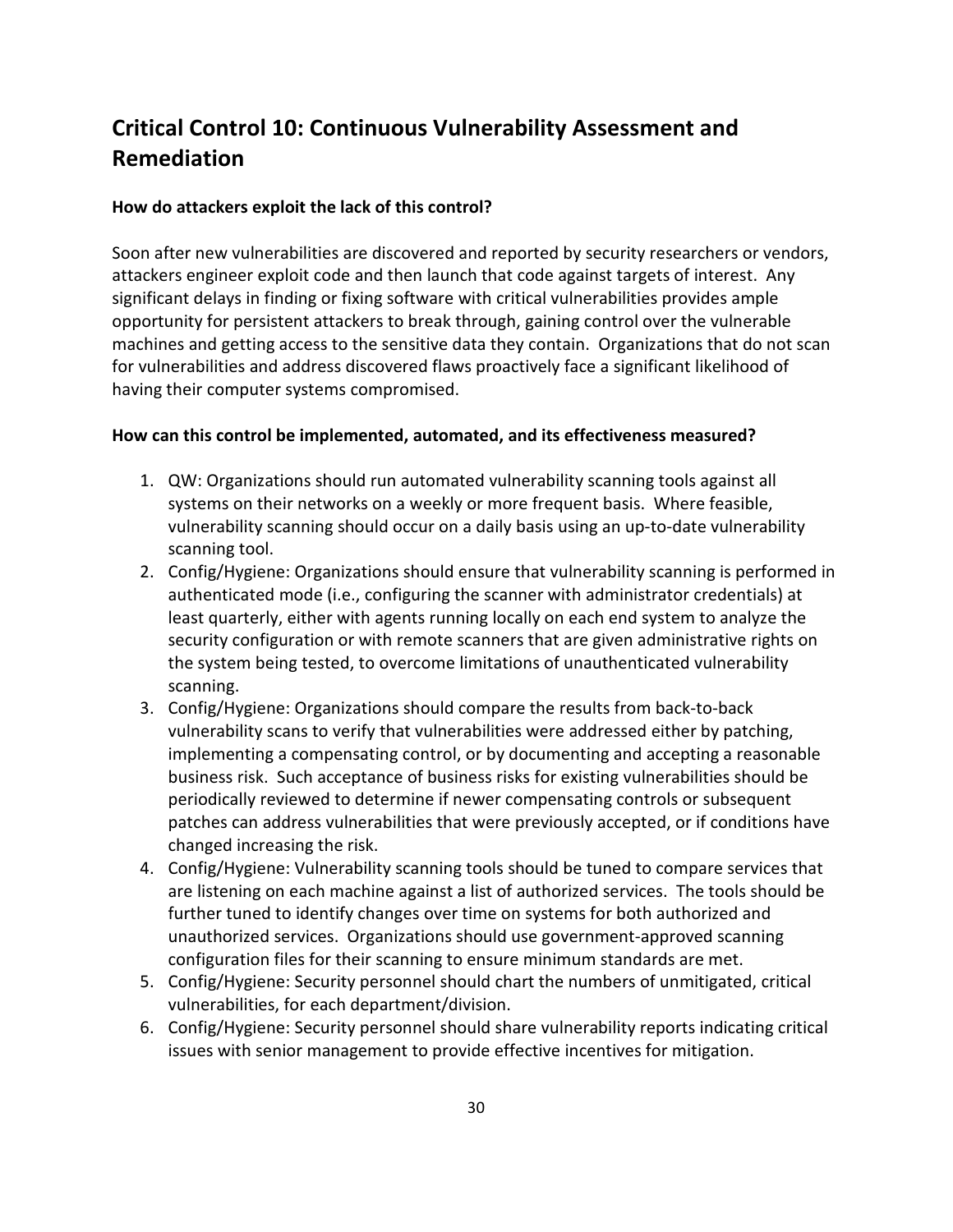- 7. Config/Hygiene: Organizations should measure the delay in patching new vulnerabilities and ensure the delay is equal to or less than the benchmarks set forth by the organization, which should be no more than a week for critical patches unless a mitigating control that blocks exploitation is available.
- 8. Config/Hygiene: Critical patches must be evaluated in a test environment before being pushed into production on enterprise systems. If such patches break critical business applications on test machines, the organization must devise other mitigating controls that block exploitation on systems where the patch cannot be deployed because of its impact on business functionality.
- 9. Advanced: Organizations should deploy automated patch management tools and software update tools for all systems for which such tools are available and safe.

## **Associated NIST SP 800-53 Rev 3 Priority 1 Controls:**

RA-3 (a, b, c, d), RA-5 (a, b, 1, 2, 5, 6)

## **Procedures and tools for implementing this control:**

A large number of vulnerability scanning tools are available to evaluate the security configuration of systems. Some enterprises have also found commercial services using remotely managed scanning appliances to be effective as well. To help standardize the definitions of discovered vulnerabilities in multiple departments of an agency or even across agencies, it is preferable to use vulnerability scanning tools that measure security flaws and map them to vulnerabilities and issues categorized using one or more of the following industryrecognized vulnerability, configuration, and platform classification schemes and languages: CVE, CCE, OVAL, CPE, CVSS, and/or XCCDF.

Advanced vulnerability scanning tools can be configured with user credentials to login to scanned systems and perform more comprehensive scans than can be achieved without login credentials. For example, organizations can run scanners every week or every month without credentials for an initial inventory of potential vulnerabilities. Then, on a less frequent basis, such as monthly or quarterly, the organization can run the same scanning tool with user credentials or a different scanning tool that supports scanning with user credentials to find additional vulnerabilities. The frequency of scanning activities, however, should increase as the diversity of an organization's systems increases to account for the varying patch cycles of each vendor.

In addition to the scanning tools that check for vulnerabilities and misconfigurations across the network, various free and commercial tools can evaluate security settings and configurations of local machines on which they are installed. Such tools can provide fine-grained insight into unauthorized changes in configuration or the introduction of security weaknesses inadvertently by administrators.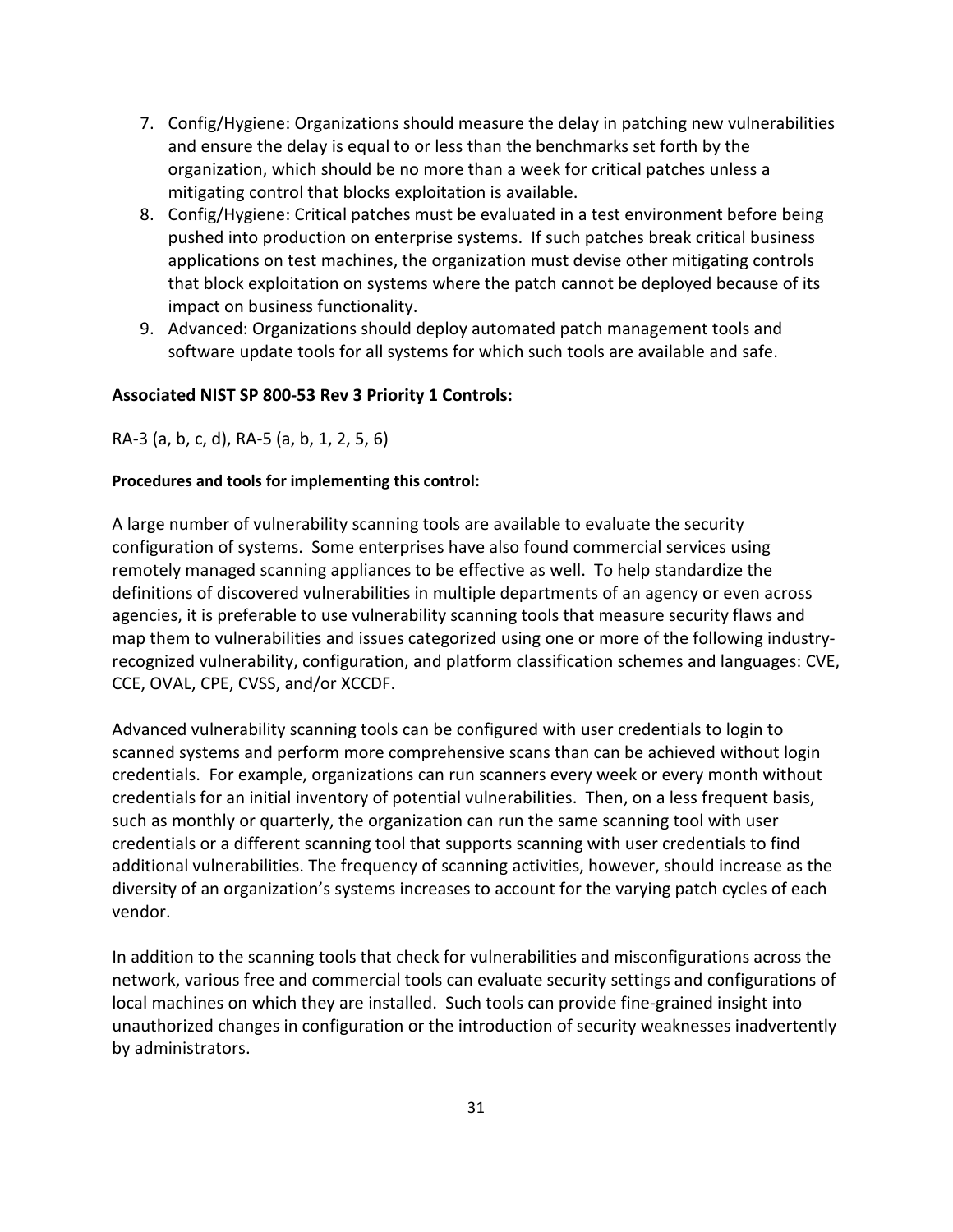Effective organizations link their vulnerability scanners with problem-ticketing systems that automatically monitor and report progress on fixing problems and that make visible unmitigated critical vulnerabilities to higher levels of management to ensure the problems are solved.

The most effective vulnerability scanning tools compare the results of the current scan with previous scans to determine how the vulnerabilities in the environment have changed over time. Security personnel use these features to conduct vulnerability trending from month-tomonth.

As vulnerabilities related to unpatched systems are discovered by scanning tools, security personnel should determine and document the amount of time that elapsed between the public release of a patch for the system and the occurrence of the vulnerability scan. If this time window exceeds the organization's benchmarks for deployment of the given patch's criticality level, security personnel should note the delay and determine if a deviation was formally documented for the system and its patch. If not, the security team should work with management to improve the patching process.

Additionally, some automated patching tools may not detect or install certain patches, due to error on the vendor's or administrator's part. Because of this, all patch checks should reconcile system patches with a list of patches each vendor has announced on its website.

## **Critical Control 11: Account Monitoring and Control**

## **How do attackers exploit the lack of this control?**

Attackers frequently discover and exploit legitimate but inactive user accounts to impersonate legitimate users, thereby making discovery of attacker behavior difficult for network watchers. Accounts of contractors and employees who have been terminated have often been misused in this way. Additionally, some malicious insiders or former employees have accessed accounts left behind in a system long after contract expiration, maintaining their access to an organization's computing system and sensitive data for unauthorized and sometimes malicious purposes.

- 1. QW: Review all system accounts and disable any account that cannot be associated with a business process and business owner.
- 2. QW: Systems should automatically create a report on a daily basis that includes a list of locked out accounts, disabled accounts, accounts with passwords that exceed the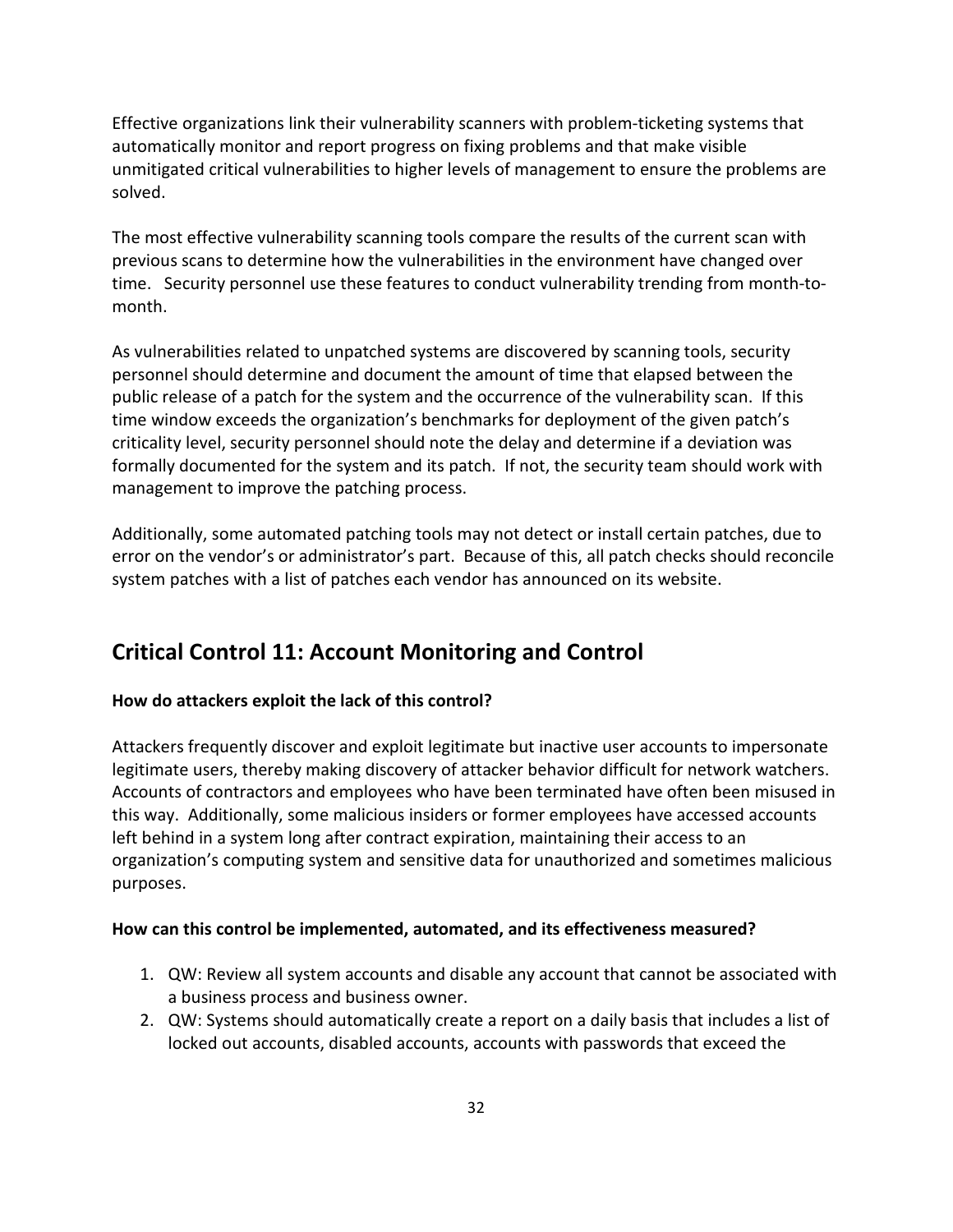maximum password age, and accounts with passwords that never expire. This list should be sent to the associated system administrator in a secure fashion.

- 3. QW: Organizations should establish and follow a process for revoking system access by disabling accounts immediately upon termination of an employee or contractor.
- 4. QW: Organizations should regularly monitor the use of all accounts, automatically logging off users after a standard period of inactivity.
- 5. QW: Organizations should monitor account usage to determine dormant accounts that have not been used for a given period, such as 30 days, notifying the user or user's manager of the dormancy. After a longer period, such as 60 days, the account should be disabled.
- 6. QW: On a periodic basis, such as quarterly or at least annually, organizations should require that managers match active employees and contractors with each account belonging to their managed staff. Security or system administrators should then disable accounts that are not assigned to active employees or contractors.
- 7. QW: When a dormant account is disabled, any files associated with that account should be encrypted and moved to a secure file server for analysis by security or management personnel.
- 8. Vis/Attrib: Organizations should monitor attempts to access deactivated accounts through audit logging.
- 9. Config/Hygiene: Organizations should profile each user's typical account usage by determining normal time-of-day access and access duration for each user. Daily reports should be generated that indicate users who have logged in during unusual hours or have exceeded their normal login duration by 150%.

## **Associated NIST SP 800-53 Rev 3 Priority 1 Controls:**

AC-2 (e, f, g, h, j, 2, 3, 4, 5), AC-3

## **Procedures and tools for implementing this control:**

A test account should be created every month, with very limited privileges so that it cannot access anything except public files on a system. No user should log into this test account. Any login activity to this test account should be investigated immediately. Automated software should check to ensure that the system generates a notice about such a test account after 30 days of non-use. Furthermore, an automated script should verify that the account has been disabled 60 days after the account was first created, notifying security personnel if the account has not been automatically disabled. At the end of this test interval, the first test account should be deleted, with a new limited test account created for the next round of automated checking.

## **Critical Control 12: Malware Defenses**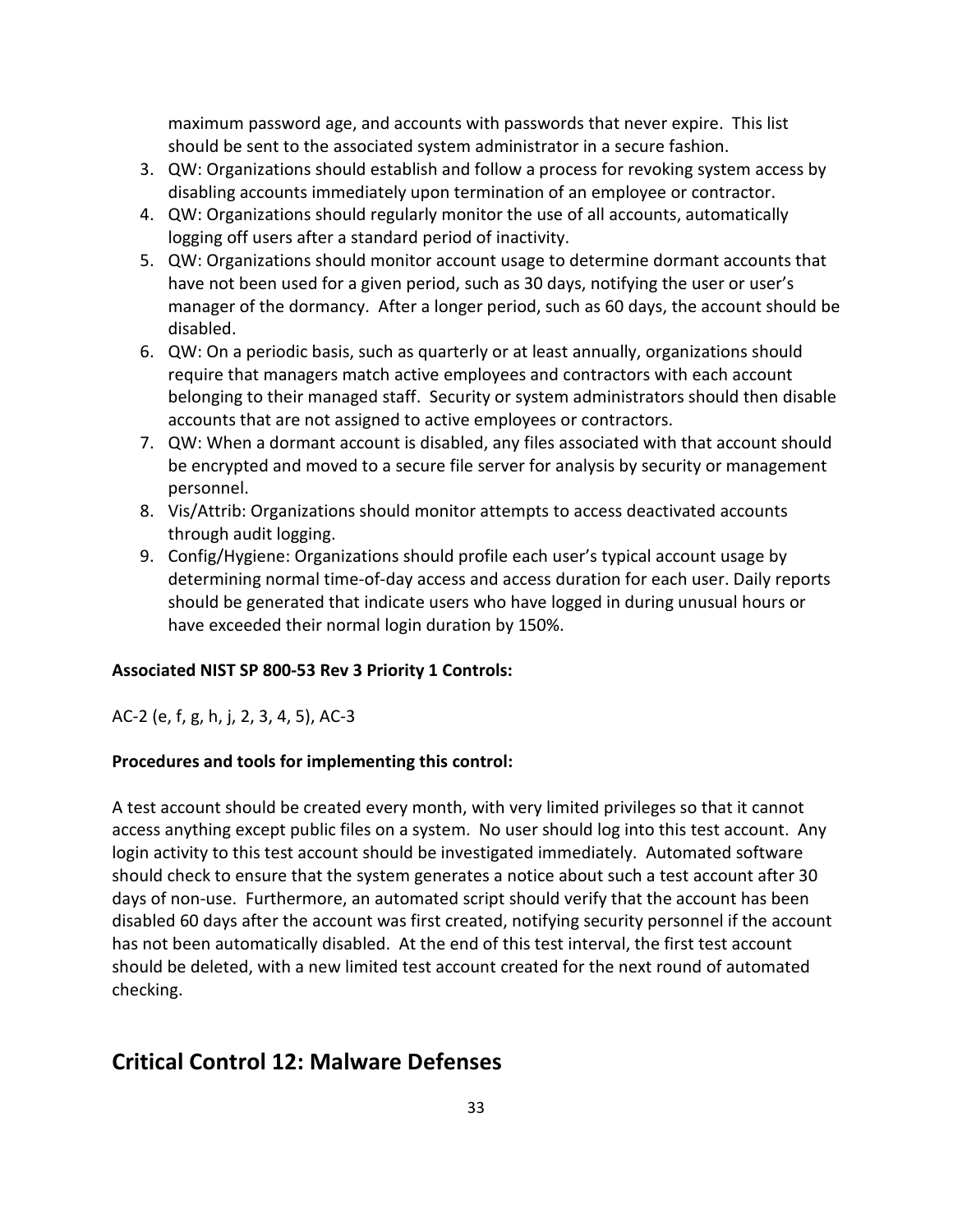## **How do attackers exploit the lack of this control?**

Malicious software is an integral and dangerous aspect of Internet threats, targeting end-users and organizations via web browsing, email attachments, mobile devices, and other vectors. Malicious code may tamper with the system's contents, capture sensitive data, and spread to other systems. Modern malware aims to avoid signature-based and behavioral detection, and may disable anti-virus tools running on the targeted system. Anti-virus and anti-spyware software, collectively referred to as anti-malware tools, help defend against these threats by attempting to detect malware and block its execution.

## **How can this control be implemented, automated, and its effectiveness measured?**

- 1. QW: Organizations should monitor workstations, servers, and mobile devices for active, up-to-date anti-malware protection with anti-virus, anti-spyware, and host-based Intrusion Prevention System functionality. Enterprise administrative features should be used to check daily the number of systems that do not have the latest anti-malware signatures, keeping the number of such systems small or eliminating them entirely through rapid and continuous updates. All malware detection events should be sent to enterprise anti-malware administration tools and event log servers.
- 2. QW: Organizations should employ anti-malware software and signature auto update features or have administrators manually push updates to all machines on a daily basis. After applying an update, automated systems should verify that each system has received its signature update.
- 3. QW: Organizations should configure laptops, workstations, and servers so that they will not auto-run content from USB tokens (i.e., "thumb drives"), USB hard drives, CDs/DVDs, Firewire devices, external SATA devices, mounted network shares, or other removable media.
- 4. QW: Organizations should configure systems so that they conduct an automated antimalware scan of removable media when it is inserted.
- 5. Config/Hygiene: To verify that anti-malware solutions are running, organizations should periodically introduce a benign, non-spreading test case, such as the EICAR anti-virus test file, onto a system in the environment to ensure that it is detected by the antimalware system, and that the detection is reported to the enterprise anti-malware management system.
- 6. Advanced: Organizations should deploy honeypots or tarpits as detection mechanisms that can also slow down an attacker's progress inside a network.
- 7. Advanced: Organizations should deploy Network Access Control (NAC) tools to verify security configuration and patch level compliance before granting access to a network.

## **Associated NIST SP 800-53 Rev 3 Priority 1 Controls:**

SC-18, SC-26, SI-3 (a, b, 1, 2, 5, 6)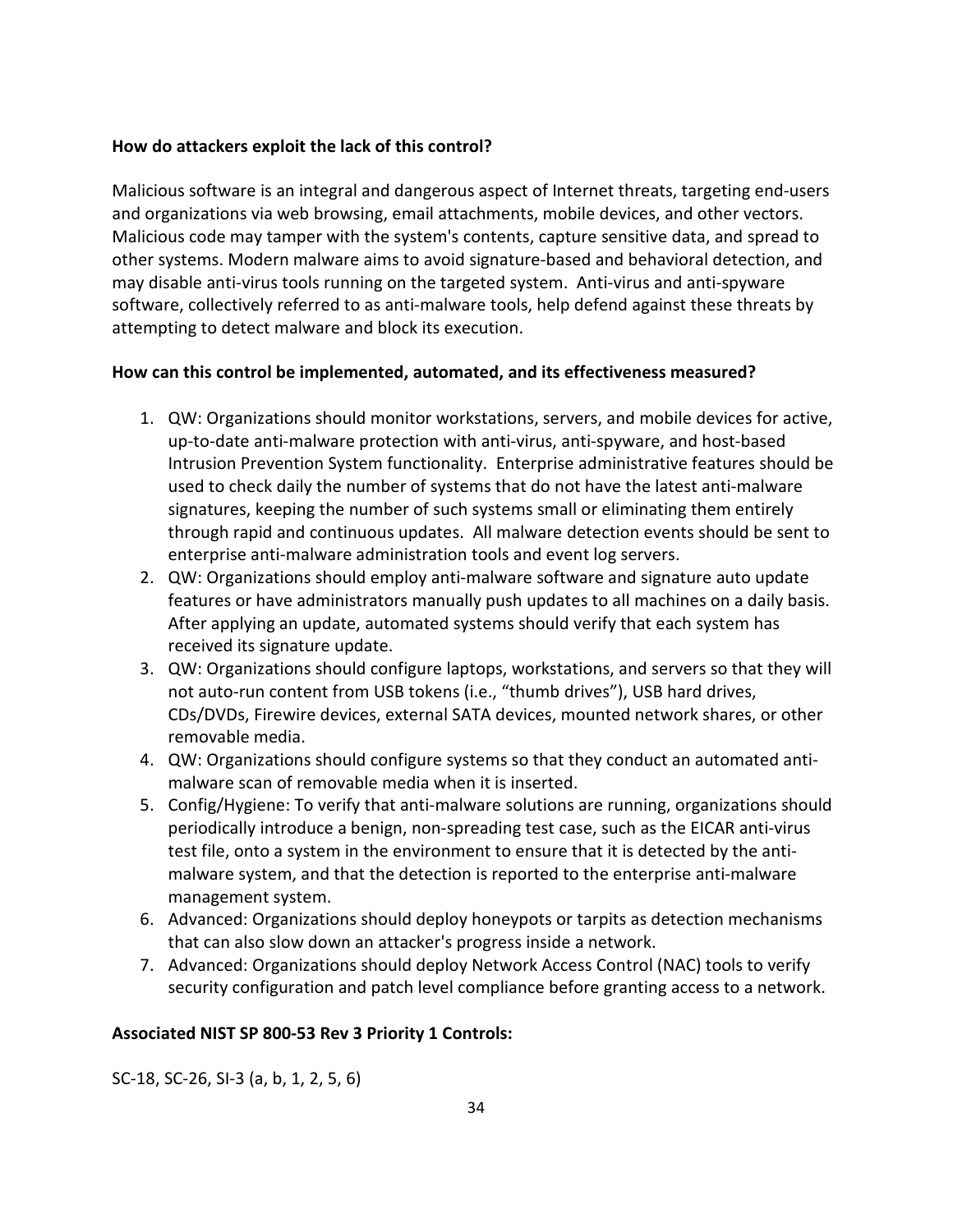## **Procedures and tools for implementing this control:**

Relying on policy and user action to keep anti-malware tools up to date has been widely discredited, as many users have not proven able to keep such tools up to date consistently. To ensure anti-virus signatures are up to date, effective organizations use automation. They use the built-in administrative features of enterprise end-point security suites to verify that antivirus, anti-spyware, and host-based IDS features are active on every managed system. They run automated assessments daily and review the results to find and mitigate systems that have deactivated such protections, as well as systems that do not have the latest malware definitions. For added security in depth, and for those systems that may fall outside the enterprise anti-malware coverage, some organizations use network access control technology that tests machines for compliance with security policy before allowing them to connect to the network.

On a regular basis, such as monthly, effective organizations download and test the free EICAR file to verify that anti-virus protection is functioning on a sampling of protected workstations and servers. Anti-malware tools should detect this benign file, and security personnel should verify that the detection event is noted in enterprise monitoring and alerting systems.

Some enterprises deploy free or commercial honeypot and tarpit tools to identify attackers in their environment. Security personnel should continuously monitor honeypots and tarpits to determine whether traffic is directed to them and account logins are attempted. When they identify such events, these personnel should gather the source address from which this traffic originates and other details associated with the attack for a follow-on investigation.

## **Critical Control 13: Limitation and Control of Network Ports, Protocols, and Services**

## **How do attackers exploit the lack of this control?**

Attackers search for remotely accessible network services that are vulnerable to exploitation. Common examples include poorly configured web servers, mail servers, file and print services, and DNS servers installed by default on a variety of different device types, often without a business need for the given service. Many software packages automatically install services and turn them on as part of the installation of the main software package without informing a user or administrator that the services have been enabled. Attackers scan for such issues and attempt to exploit these services, often attempting default user IDs and passwords or widely available exploitation code.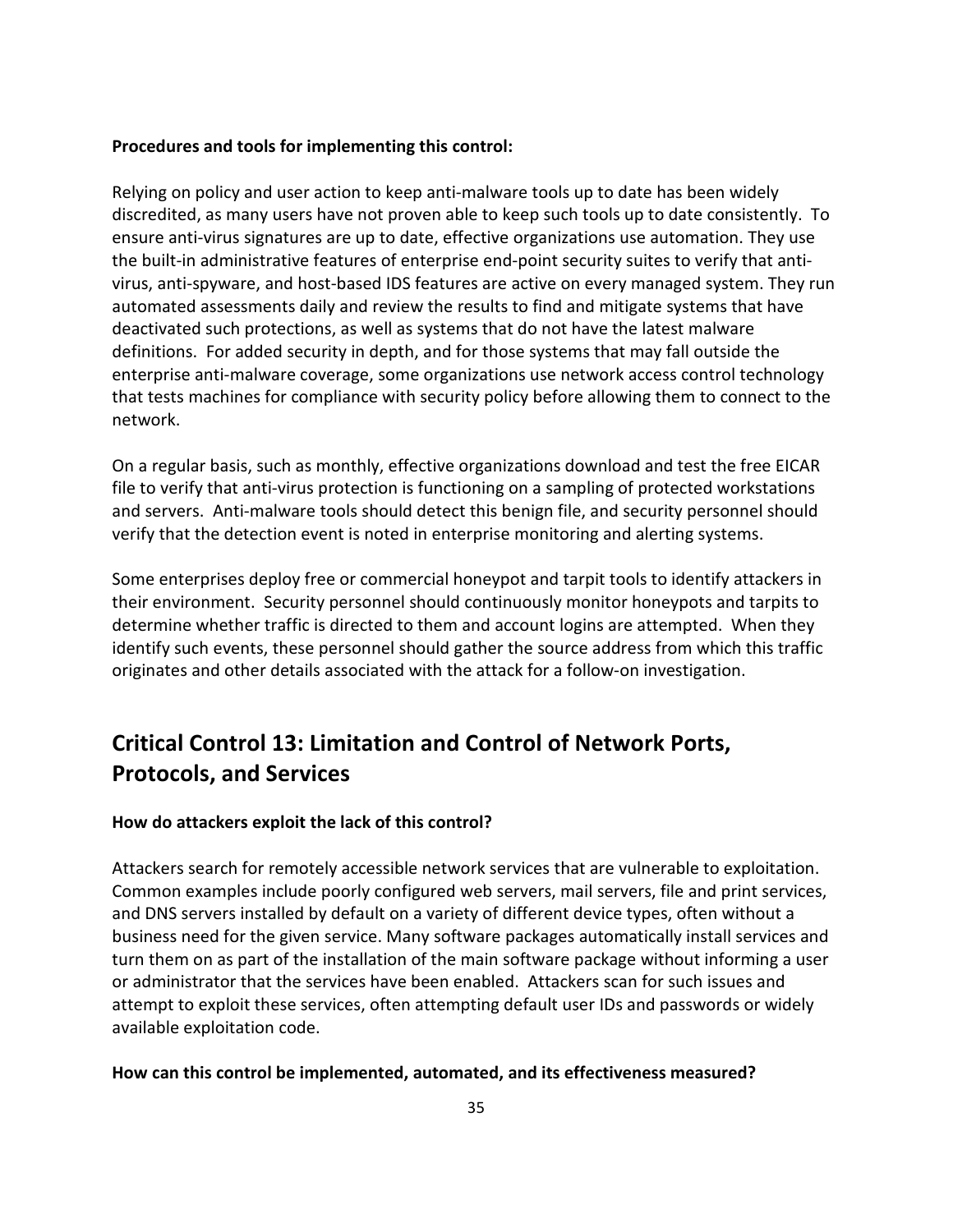- 1. QW: Host-based firewalls or port filtering tools should be applied on end systems, with a default-deny rule that drops all traffic except those services and ports that are explicitly allowed.
- 2. Config/Hygiene: Services needed for business use across the internal network should be reviewed quarterly via a change control group, and business units should re-justify the business use. Sometime services are turned on for projects or limited engagements, and should be turned off when they are no longer needed.
- 3. Config/Hygiene: Periodically, a secure version of an authorized service should be activated on a relatively unimportant system to verify that the change is flagged by the configuration and vulnerability testing tools in the environment.
- 4. Config/Hygiene: Operate critical services on separate physical host machines, such as DNS, file, mail, web, and database servers.

## **Associated NIST SP 800-53 Rev 3 Priority 1 Controls:**

CM-6 (a, b, d, 2, 3), CM-7 (1), SC-7 (4, 5, 11, 12)

#### **Procedures and tools for implementing this control:**

Port scanning tools are used to determine which services are listening on the network for a range of target systems. In addition to determining which ports are open, effective port scanners can be configured to identify the version of the protocol and service listening on each discovered open port. This list of services and their versions are compared against an inventory of services required by the organization for each server and workstation, in an asset management system, such as those described in Critical Control #1. Recently added features in these port scanners are being used to determine the changes in services offered by scanned machines on the network since the previous scan, helping security personnel identify differences over time.

## **Critical Control 14: Wireless Device Control**

#### **How do attackers exploit the lack of this control?**

Major data thefts have been initiated by attackers who have gained wireless access to organizations from nearby parking lots, bypassing organizations' security perimeters by connecting wirelessly to access points inside the organization. Wireless clients accompanying travelling officials are infected on a regular basis through remote exploitation during air travel or in cyber cafés. Such exploited systems are then used as back doors when they are reconnected to the network of a target organization. Still other organizations have reported the discovery of unauthorized wireless access points on their networks, planted and sometimes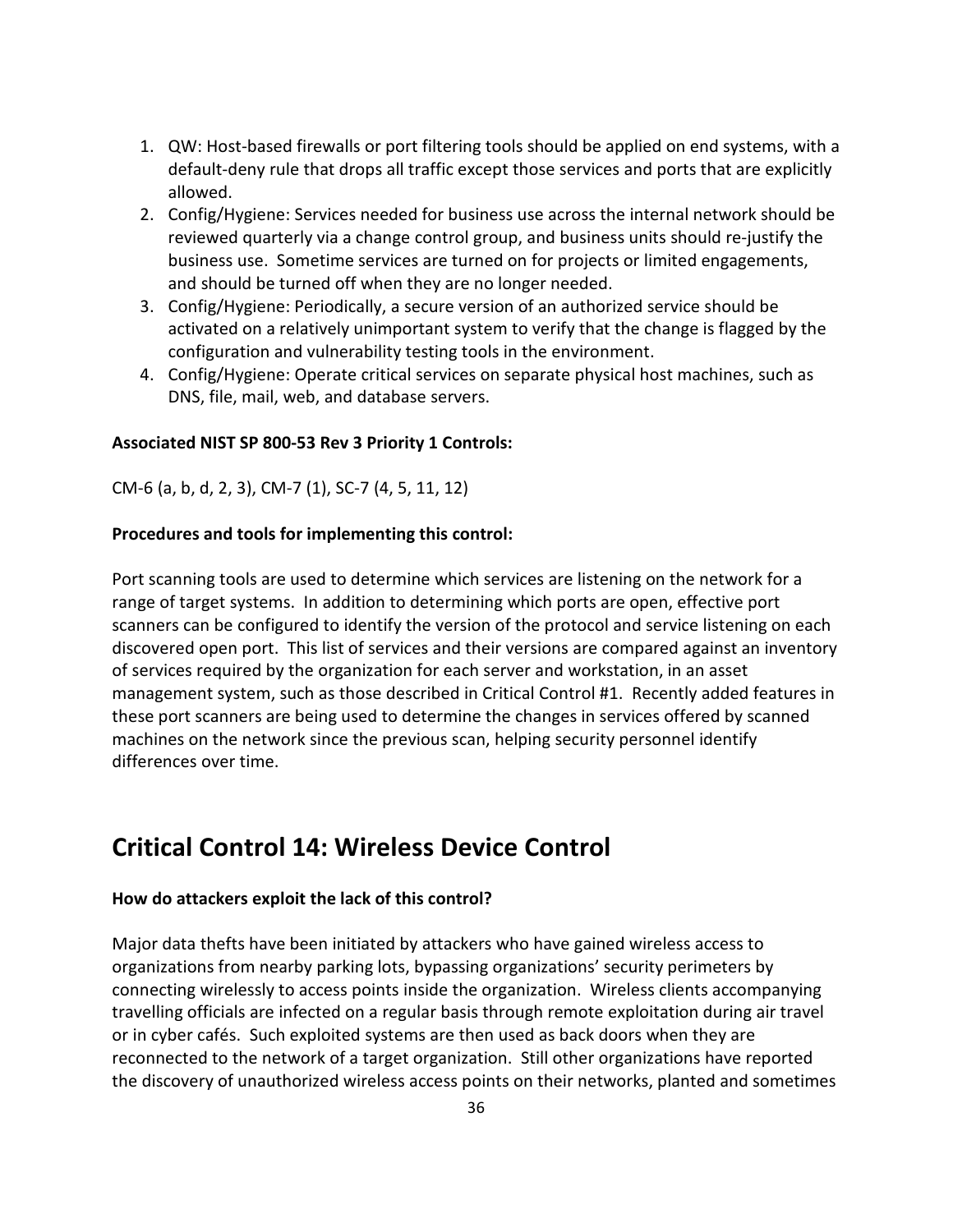hidden for unrestricted access to an internal network. Because they do not require direct physical connections, wireless devices are a convenient vector for attackers to maintain longterm access into a target environment.

- 1. QW: Organizations should ensure that each wireless device connected to the network matches an authorized configuration and security profile, with a documented owner of the connection and a defined business need. Organizations should deny access to those wireless devices that do not have such a configuration and profile.
- 2. QW: Organizations should ensure that all wireless access points are manageable using enterprise management tools. Access points designed for home use often lack such enterprise management capabilities, and should therefore be avoided in enterprise environments.
- 3. QW: Network vulnerability scanning tools should be configured to detect wireless access points connected to the wired network. Identified devices should be reconciled against a list of authorized wireless access points. Unauthorized (i.e., rogue) access points should be deactivated.
- 4. Vis/Attrib: Organizations should use wireless intrusion detection systems (WIDS) to identify rogue wireless devices and detect attack attempts and successful compromise. In addition to WIDS, all wireless traffic should be monitored by a wired IDS as traffic passes into the wired network.
- 5. Config/Hygiene: Where a specific business need for wireless access has been identified, organizations should configure wireless access on client machines to allow access only to authorized wireless networks.
- 6. Config/Hygiene: For devices that do not have an essential wireless business purpose, organizations should disable wireless access in the hardware configuration (BIOS or EFI), with password protections to lower the possibility that the user will override such configurations.
- 7. Config/Hygiene: Organizations should regularly scan for unauthorized or misconfigured wireless infrastructure devices, using techniques such as "war driving" to identify access points and clients accepting peer-to-peer connections. Such unauthorized or misconfigured devices should be removed from the network, or have their configurations altered so that they comply with the security requirements of the organization.
- 8. Config/Hygiene: Organizations should ensure all wireless traffic leverages at least AES encryption used with at least WPA2 protection.
- 9. Config/Hygiene: Organizations should ensure wireless networks use authentication protocols such as EAP/TLS or PEAP, which provide credential protection and mutual authentication.
- 10. Config/Hygiene: Organizations should ensure wireless clients use strong, multi-factor authentication credentials to mitigate the risk of unauthorized access from compromised credentials.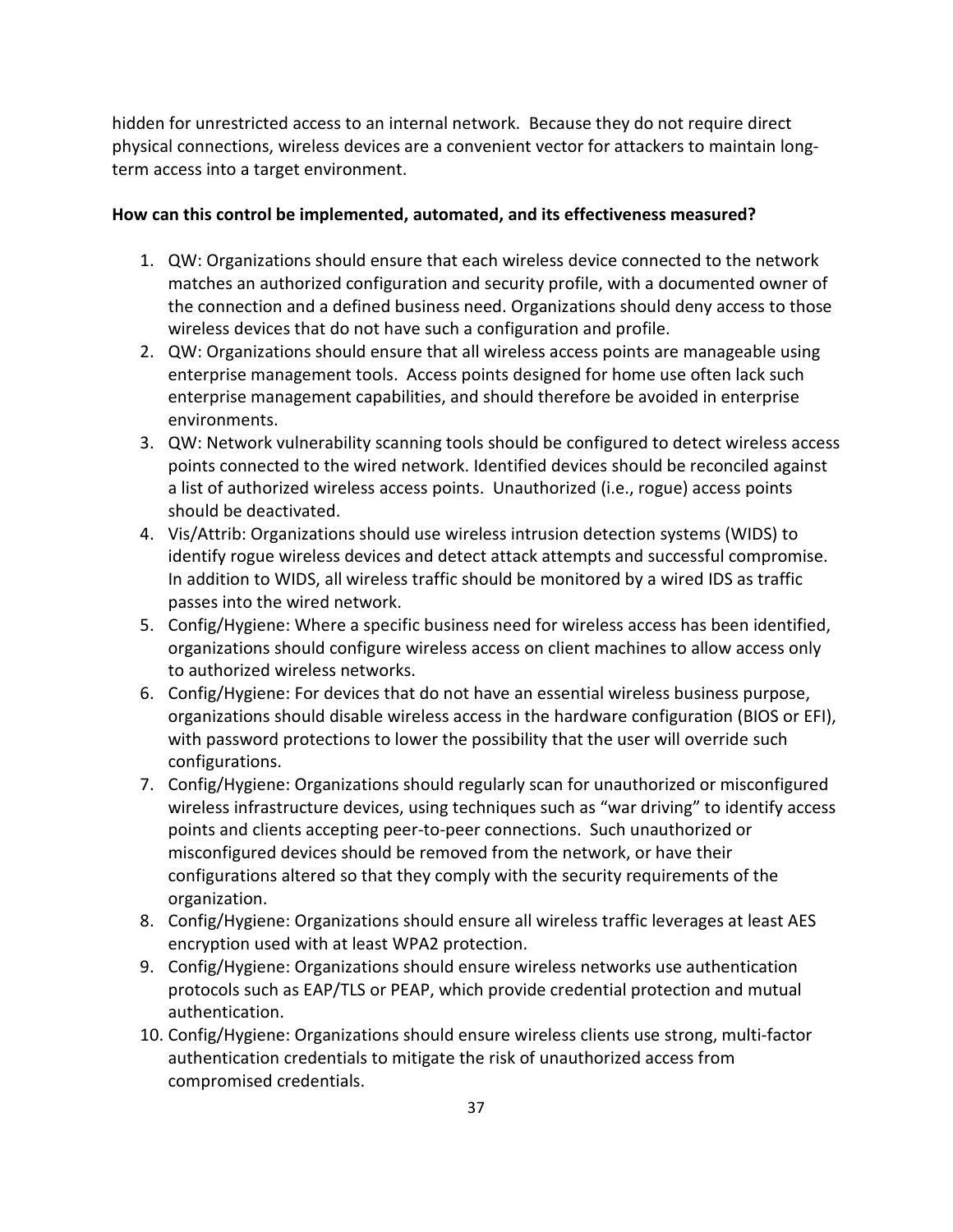- 11. Config/Hygiene: Organizations should disable peer-to-peer wireless network capabilities on wireless clients, unless such functionality meets a documented business need.
- 12. Config/Hygiene: Organizations should disable wireless peripheral access of devices (such as Bluetooth), unless such access is required for a documented business need.
- 13. Advanced: Organizations should configure all wireless clients used to access agency networks or handle organization data in a manner so that they cannot be used to connect to public wireless networks or any other networks beyond those specifically allowed by the agency.

## **Associated NIST SP 800-53 Rev 3 Priority 1 Controls:**

AC-17, AC-18 (1, 2, 3, 4), SC-9 (1), SC-24, SI-4 (14, 15)

## **Procedures and tools for implementing this control:**

Effective organizations run commercial wireless scanning, detection, and discovery tools as well as commercial wireless intrusion detection systems. To evaluate the effectiveness of such tools, security personnel could periodically activate an isolated wireless access point, which has no physical or wireless connectivity to a production network, from within a building monitored by a WIDS device. The team should determine whether the alerting system is triggered by the test access point, and record the amount of time such detection required.

Additionally, the security team could periodically capture wireless traffic from within the borders of a facility and use free and commercial analysis tools to determine whether the wireless traffic was transmitted using weaker protocols or encryption than the organization mandates. When devices relying on weak wireless security settings are identified, they should be found within the organization's asset inventory and either reconfigured more securely or denied access to the agency network.

Additionally, the security testing team could employ remote management tools on the wired network to pull information about the wireless capabilities and devices connected to managed systems.

## **Critical Control 15: Data Loss Prevention**

#### **How do attackers exploit the lack of this control?**

In recent years, attackers have exfiltrated more than 20 terabytes of often sensitive data from Department of Defense and Defense Industrial Base organizations (e.g., contractors doing business with the DoD), as well as civilian government organizations. Many attacks occurred across the network, while others involved physical theft of laptops and other equipment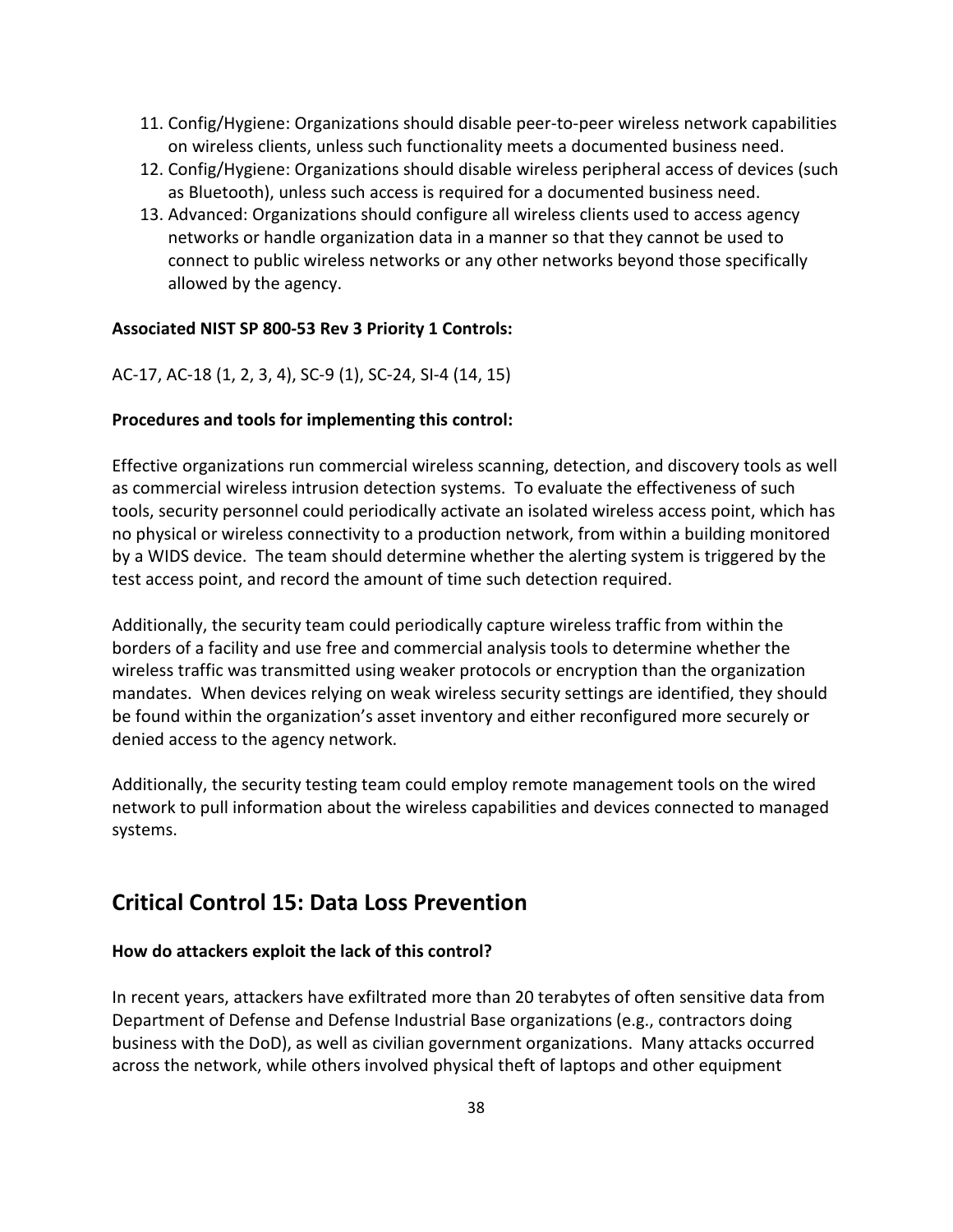holding sensitive information. Yet, in most cases, the victims were not aware that significant amounts of sensitive data were leaving their systems because they were not monitoring data outflows. The movement of data across network boundaries both electronically and physically must be carefully scrutinized to minimize its exposure to attackers.

The loss of control over protected or sensitive data by organizations is a serious threat to business operations as well as, potentially, national security. While some data is leaked or lost as a result of theft or espionage, the vast majority of these problems result from poorly understood data practices, a lack of effective policy architectures, and user error. Data loss can even occur as a result of legitimate activities such as e-Discovery during litigation, particularly when records retention practices are ineffective or non-existent.

The phrase "Data Loss Prevention" (DLP) refers to a comprehensive approach covering people, processes, and systems that identify, monitor, and protect data in use (e.g., endpoint actions), data in motion (e.g., network actions), and data at rest (e.g., data storage) through deep content inspection and with a centralized management framework. Over the last several years, there has been a noticeable shift in attention and investment from securing the network, to securing systems within the network, to securing the data itself. DLP controls are based on policy, and include classifying sensitive data, discovering that data across an enterprise, enforcing controls, and reporting and auditing to ensure policy compliance.

- 1. QW: Organizations should deploy approved hard drive encryption software to laptop machines that hold sensitive data.
- 2. Vis/Attrib: Network monitoring tools should analyze outbound traffic looking for a variety of anomalies, including large file transfers, long-time persistent connections, connections at regular repeated intervals, unusual protocols and ports in use, and possibly the presence of certain keywords in the data traversing the network perimeter.
- 3. Vis/Attrib: Deploy an automated tool on network perimeters that monitors for certain Personally Identifiable Information (PII), keywords, and other document characteristics in an automated fashion to determine attempts to exfiltrate data in an unauthorized fashion across network boundaries and block such transfers while alerting information security personnel.
- 4. Vis/Attrib: Conduct periodic scans of server machines using automated tools to determine whether PII data is present on the system in clear text. These tools, which search for patterns that indicate the presence of PII, can help identify if a business or technical process is leaving behind or otherwise leaking sensitive information in data at rest.
- 5. Config/Hygiene: Data should be moved between networks using secure, authenticated, encrypted mechanisms.
- 6. Config/Hygiene: Data stored on removable, easily transported storage media, such as USB tokens (i.e., "thumb drives"), USB portable hard drives, and CDs/DVDs, should be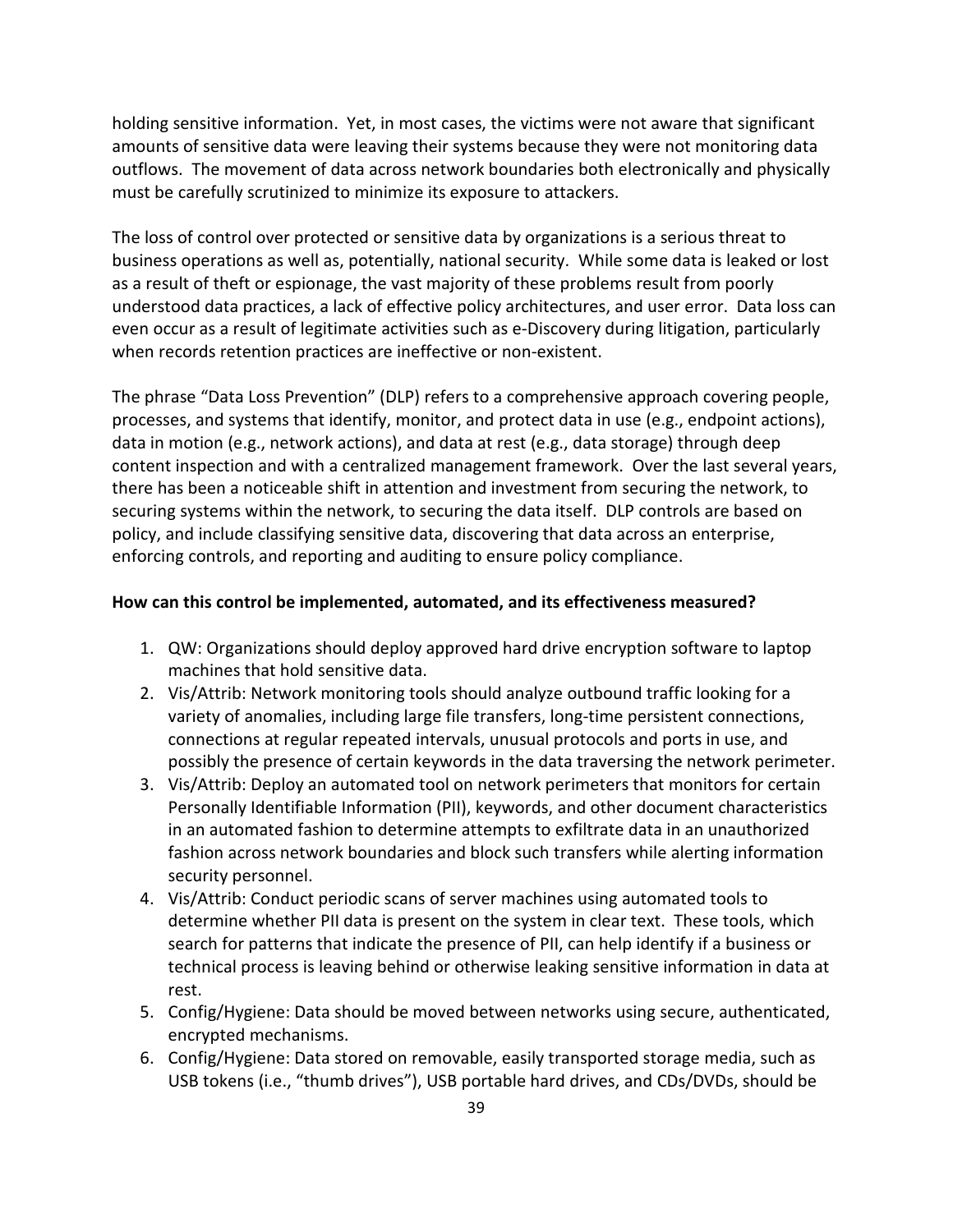encrypted. Systems should be configured so that all data written to such media is automatically encrypted without user intervention.

7. Advanced: If there is no business need for supporting such devices, configure systems so that they will not write data to USB tokens or USB hard drives. If such devices are required, utilize enterprise software that can configure systems to allow only specific USB devices (based on serial number or other unique property) to be accessed, and that all data placed on such devices be automatically encrypted.

#### **Associated NIST SP 800-53 Rev 3 Priority 1 Controls:**

AC-4, MP-2 (2), MP-4 (1), SC-7 (6, 10), SC-9, SC-13, SC-28 (1), SI-4 (4, 11), PM-7

#### **Procedures and tools for implementing this control:**

Periodically, such as once per quarter, information security personnel should run a script that purposely tries to trigger the data loss prevention functionality deployed at network perimeters by sending innocuous data with characteristics (such as certain key words, file size, or source address) to a test system located just outside the data leakage protection device and the firewall. These personnel should ensure that the attempted transfer was detected and an alert was generated, and should also investigate whether the transfer was successfully blocked.

## **Additional Controls**

The following paragraphs identify additional controls that are important but that cannot be automatically or continuously monitored.

## **Critical Control 16: Secure Network Engineering**

#### **How do attackers exploit the lack of this control?**

Many controls in this document are effective but can be circumvented in networks that are poorly designed. Without a carefully planned and properly implemented network architecture, attackers can bypass security controls on certain systems, pivoting through the network to gain access to target machines. Attackers frequently map networks looking for unneeded connections between systems, weak filtering, and a lack of network separation. Therefore a robust, secure network engineering process must be employed to complement the detailed controls being measured in other sections of this document.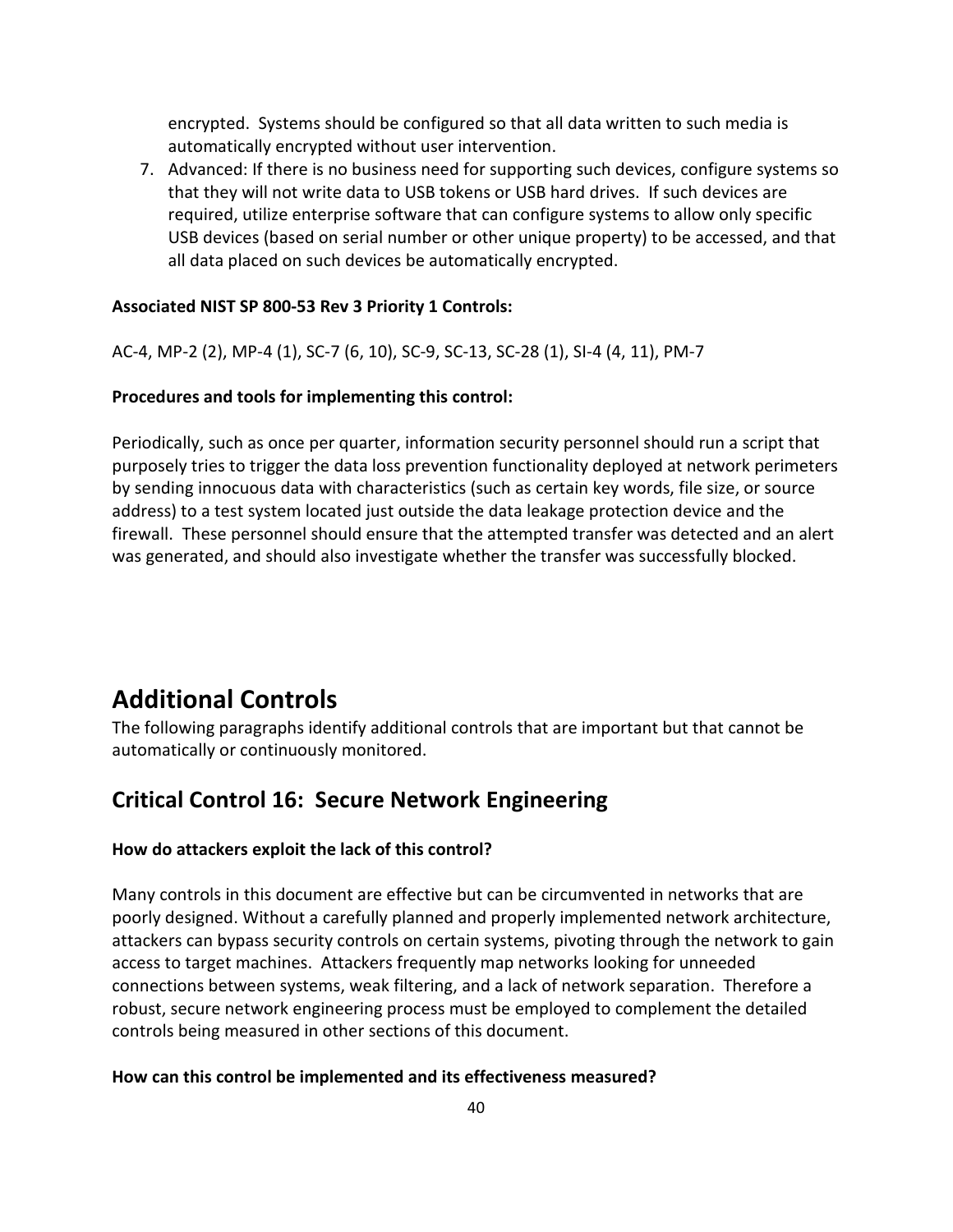Among the engineering/architectural standards to be used are:

- 1. QW: Each organization should standardize the DHCP lease information and time assigned to systems, and verbosely log all information about DHCP leases distributed in the organization.
- 2. Config/Hygiene: To support rapid response and shunning of detected attacks, the network architecture and the systems that make it up should be engineered for rapid deployment of new access control lists, rules, signatures, blocks, blackholes, and other defensive measures.
- 3. Vis/Attrib: DNS should be deployed in a hierarchical, structured fashion, with all internal network client machines configured to send requests to intranet DNS servers, not to DNS servers located on the Internet. These internal DNS servers should be configured to forward requests they cannot resolve to DNS servers located on a protected DMZ. These DMZ servers, in turn, should be the only DNS servers allowed to send requests to the Internet.
- 4. Advanced: Organizations should segment the enterprise network into multiple, separate trust zones to provide more granular control of system access and additional intranet boundary defenses.

## **Associated NIST SP 800-53 Rev 3 Priority 1 Controls:**

IR-4 (2), SA-8, SC-7 (1, 13), SC-20, SC-21, SC-22, PM-7

## **Procedures and tools for implementing this control:**

To help ensure a consistent, defensible network, the architecture of each network should be based on a template that describes the overall layout of the network and the services it provides. Organizations should prepare network diagrams for each of their networks that show network components such as routers, firewalls, and switches, along with significant servers and groups of client machines.

## **Critical Control 17: Penetration Tests and Red Team Exercises**

## **How do attackers exploit the lack of this control?**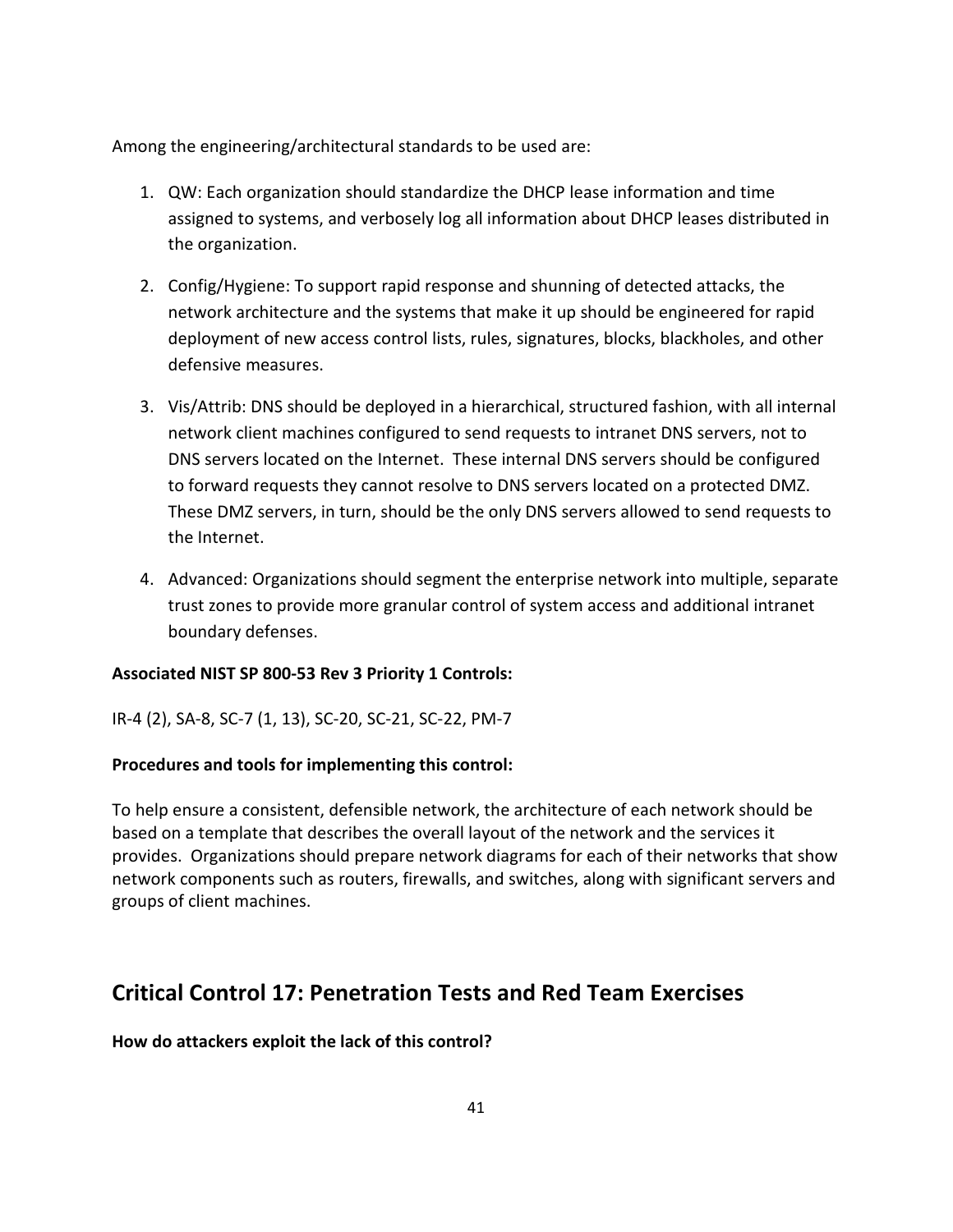Attackers penetrate networks and systems through social engineering and by exploiting vulnerable software and hardware. Once they get access, they often burrow deep into target systems and broadly expand the number of machines over which they have control. Most organizations do not exercise their defenses so they are uncertain about their capabilities and unprepared for identifying and responding to attack.

Penetration testing involves mimicking the actions of computer attackers to identify vulnerabilities in a target organization, and exploiting them to determine what kind of access an attacker can gain. Penetration tests typically provide a deeper analysis of security flaws than the vulnerability assessments described in Control #10. Vulnerability assessments focus on identifying potential vulnerabilities, while penetration testing goes deeper with controlled attempts at exploiting vulnerabilities, approaching target systems as an attacker would. The result provides deeper insight into the business risks of various vulnerabilities, by showing whether and how an attacker can compromise machines, pivot to other systems inside a target organization, and gain access to sensitive information assets.

Red team exercises go further than penetration testing. Red team exercises have the goals of improved readiness of the organization, better training for defensive practitioners, and inspection of current performance levels. Independent red teams can provide valuable objectivity regarding both the existence of vulnerabilities and the efficacy of defenses and mitigating controls already in place and even those planned for future implementation.

## **How can this control be implemented and its effectiveness measured?**

- 1. QW: Organizations should conduct regular penetration tests to identify vulnerabilities and attack vectors that can be used to exploit enterprise systems successfully. Penetration testing should occur from outside the network perimeter (i.e., the Internet or wireless frequencies around an organization) as well from within its boundaries (i.e., on the internal network) to simulate both outsider and insider attacks.
- 2. Vis/Attrib: Organizations should perform periodic red team exercises to test the readiness of organizations to identify and stop attacks or to respond quickly and effectively.
- 3. Vis/Attrib: Organizations should ensure systemic problems discovered in penetration tests and red team exercises are fully mitigated.
- 4. Vis/Attrib: Organizations should measure how well the organization has reduced the significant enablers for attackers by setting up automated processes to find:
	- Cleartext emails and documents with "password" in the filename or body.
	- Critical network diagrams stored online and in cleartext
	- Critical configuration files stored online and in cleartext.

- Vulnerability assessment, penetration test reports, and red team findings documents stored online and in cleartext.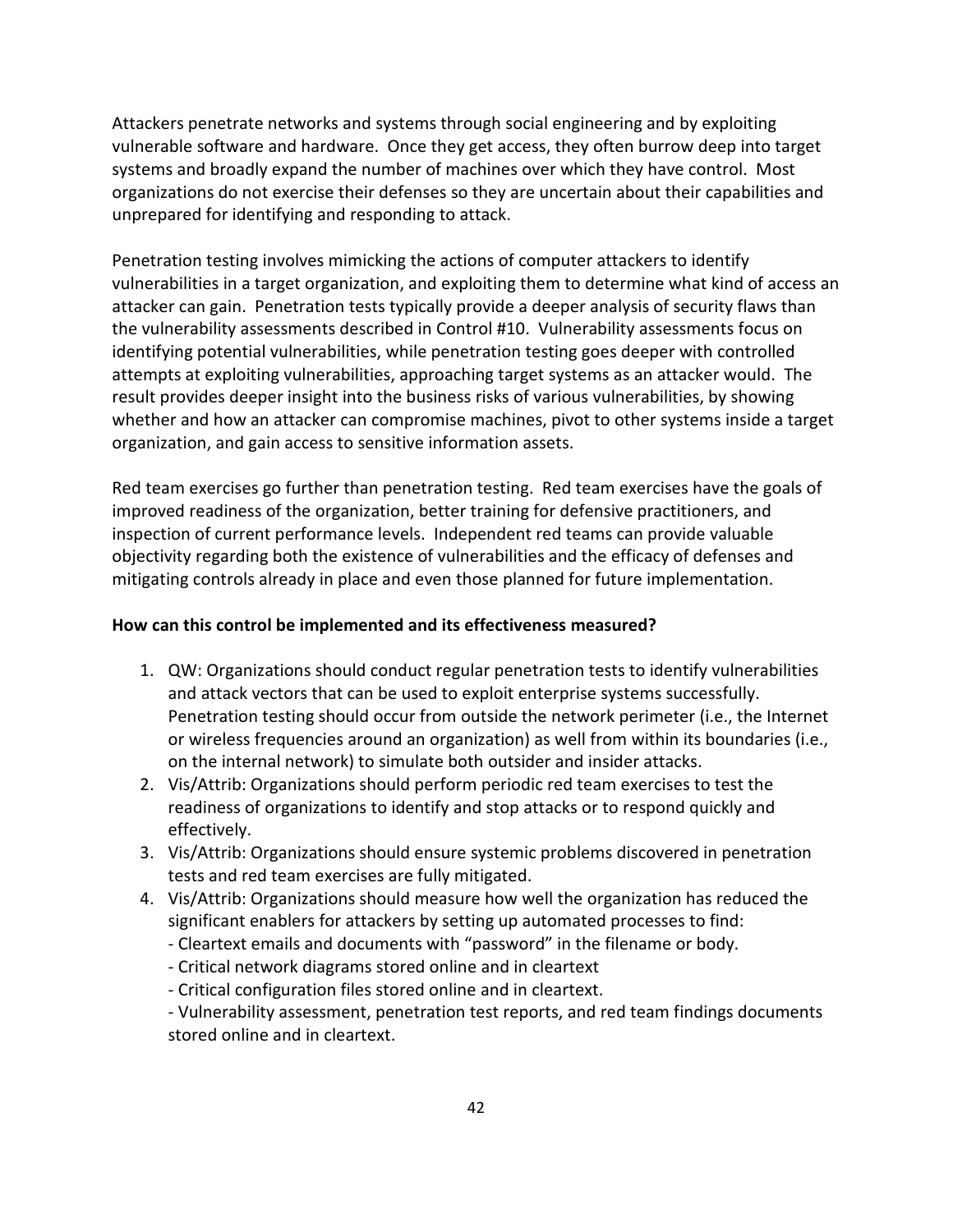- Other sensitive information identified by management personnel as critical to the operation of the enterprise during the scoping of a penetration test or red team exercise.

- 5. Advanced: Organizations should devise a scoring method for determining the results of red team exercises so that results can be compared over time.
- 6. Advanced: Organizations should create a test bed that mimics a production environment for specific penetration tests and red team attacks against elements that are not typically tested in production, such as attacks against SCADA and other control systems.

## **Associated NIST SP 800-53 Rev 3 Priority 1 Controls:**

CA-2 (1, 2), CA-7 (1, 2), RA-3, RA-5 (4, 9), SA-12 (7)

## **Procedures and tools for implementing this control:**

Each organization should define a clear scope and rules of engagement for penetration testing and red team analyses. The scope of such projects should include, at least, systems with the highest value information and production processing functionality of the organization. Other, lowered value systems may also be tested to see if they can be used as pivot points to compromise higher-valued targets. The rules of engagement for penetration tests and red team analyses should describe, at a minimum, times of day for testing, duration of tests, and overall test approach.

## **Critical Control 18: Incident Response Capability**

## **How do attackers exploit the lack of this control?**

A great deal of damage has been done to organizational reputations and a great deal of information has been lost in organizations that do not have fully effective incident response programs in place. Without an incident response plan, an organization may not discover an attack in the first place, or, if the attack is detected, the organization may not follow proper procedures to contain damage, eradicate the attacker's presence, and recover in a secure fashion. Thus, the attacker may have far higher impact on the target organization, causing more damage, infecting more systems, and possibly exfiltrating more sensitive data than would otherwise be possible with an effective incident response plan.

The National Institute of Standards and Technology (NIST) has released detailed guidelines for creating and running an incident response team in Special Publication 800-61, available at http://csrc.nist.gov/publications/nistpubs/800-61/sp800-61.pdf.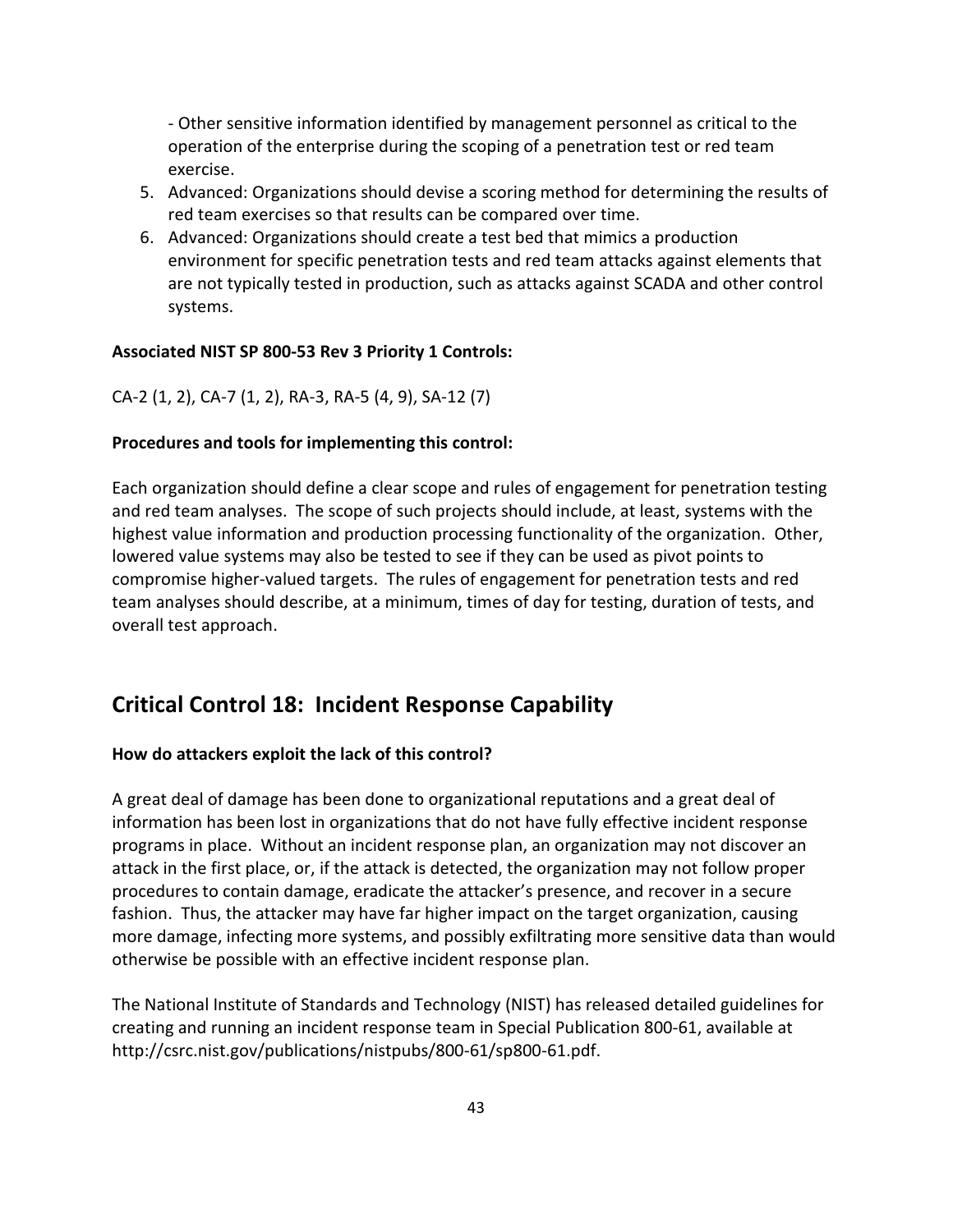## **How can this control be implemented and its effectiveness measured?**

Among the most important elements included in these guidelines are:

- 1. QW: Organizations should ensure that they have written incident response procedures, which include a definition of personnel roles for handling incidents. The procedures should define the phases of incident handling consistent with the NIST guidelines cited above.
- 2. QW: Organizations should assign job titles and duties for handling computer and network incidents to specific individuals.
- 3. QW: Organizations should define management personnel that will support the incident handling process within each organization, acting in key decision-making roles.
- 4. QW: Organizations should devise organization-wide standards for the time required for system administrators and other personnel to report anomalous events to the agency incident handling team, the mechanisms for such reporting, and the kind of information that should be passed in the incident notification. This reporting should also include notifying US-CERT in accordance with federal requirements for involving that organization in computer incidents.
- 5. QW: Organizations should publish information to all personnel, including employees and contractors, regarding reporting computer anomalies and incidents to the incident handling team. Include such information in routine employee awareness activities.
- 6. Config/Hygiene: Organizations should conduct periodic incident scenario sessions for personnel associated with the incident handling team to ensure that personnel understand current threats and risks, as well as their responsibilities in supporting the incident handling team.

## **Associated NIST SP 800-53 Rev 3 Priority 1 Controls:**

IR-1, IR-2 (1), IR-4, IR-5, IR-6 (a), IR-8

## **Procedures and tools for implementing this control:**

After defining detailed incident response procedures, the incident response team should engage in periodic scenario-based training, working through a series of attack scenarios finetuned to the threats and vulnerabilities the organization faces. These scenarios help ensure that team members understand their role on the incident response team and also help prepare them to handle incidents.

## **Critical Control 19: Data Recovery Capability**

## **How do attackers exploit the lack of this control?**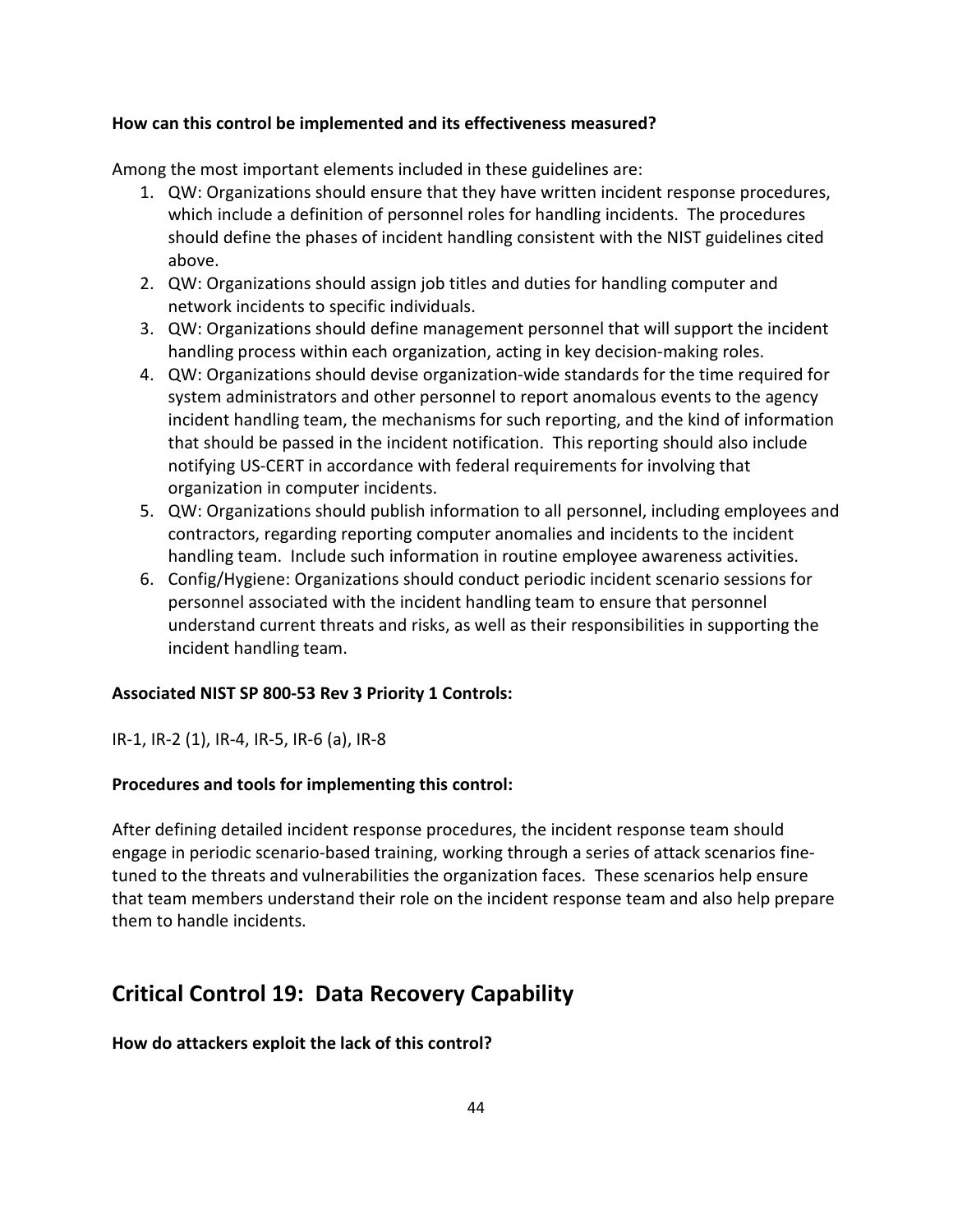When attackers compromise machines, they often make significant changes to configurations and software. Sometimes attackers also make subtle alterations of data stored on compromised machines, potentially jeopardizing organizational effectiveness with polluted information. When the attackers' presence is discovered, organizations without a trustworthy data recovery capability can have extreme difficulty removing all aspects of the attacker's presence on the machine.

## **How can this control be implemented and its effectiveness measured?**

- 1. QW: Organizations should ensure that each system is automatically backed up on at least a weekly basis, and more often for systems storing sensitive information. To help ensure the ability to rapidly restore a system from backup, make sure that the operating system, application software, and data on a machine are each included in the overall backup procedure. These three components of a system do not have to be included in the same backup file or using the same backup software. However, each must be backed up at least weekly.
- 2. Config/Hygiene: Organizations should ensure that backups are encrypted when they are stored locally, as well as when they are moved across the network.
- 3. Config/Hygiene: Backup media, such as hard drives and tapes, should be stored in physically secure, locked facilities.

## **Associated NIST SP 800-53 Rev 3 Priority 1 Controls:**

CP-9 (a, b, d, 1, 3), CP-10 (6)

## **Procedures and tools for implementing this control:**

Once per quarter, a testing team should evaluate a random sample of system backups by attempting to restore them on a test bed environment. The restored systems should be verified to ensure that the operating system, application, and data from the backup are all intact and functional.

## **Critical Control 20: Security Skills Assessment and Appropriate Training to Fill Gaps**

## **How do attackers exploit the lack of this control?**

Five groups of people are constantly being tested by exploitation attempts by attackers:

1. End users are fooled via social engineering scams, in which they are tricked into providing passwords, opening attachments, loading software from untrusted sites, or visiting malicious web sites.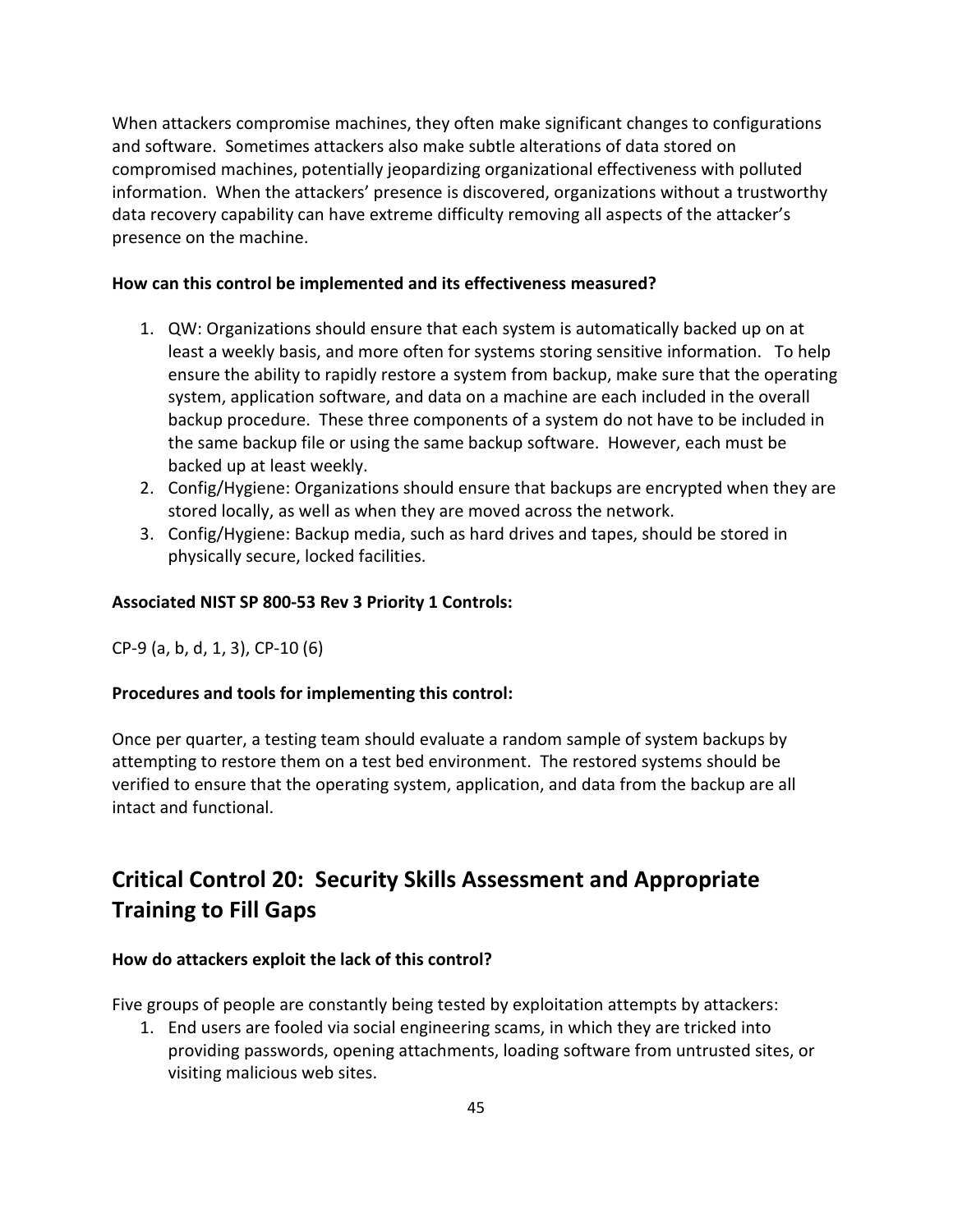- 2. System administrators are also fooled in the same manner as normal users but are also tested when attackers attempt to trick the administrator into setting up unauthorized accounts.
- 3. Security operators and analysts are tested with new and innovative attacks introduced on a continual basis.
- 4. Application programmers are tested by criminals who find and exploit the vulnerabilities in the code that they write.
- 5. To a lesser degree, system owners are tested when they are asked to invest in cyber security but are unaware of the devastating impact a compromise and data exfiltration or data alteration would have on their mission.

Any organization that hopes to be ready to find and respond to attacks effectively owes it to their employees and contractors to find the gaps in their knowledge and to provide exercises and training to fill those gaps. A solid security skills assessment program can provide actionable information to decision makers about where security awareness needs to be improved, and can also help determine proper allocation of limited resources to improve security practices.

## **How can this control be implemented and its effectiveness measured?**

- 1. QW: Organizations should develop security awareness training for various personnel job descriptions. The training should include specific, incident-based scenarios showing the threats an organization faces. The training should reflect proven defenses for the latest attack techniques.
- 2. Config/Hygiene: Organizations should devise periodic security awareness assessment quizzes, to be given to employees and contractors on at least an annual basis, determining whether they understand the information security policies and procedures for the organization, as well as their role in those procedures.
- 3. Config/Hygiene: Organizations should conduct periodic exercises to verify that employees and contractors are fulfilling their information security duties, by conducting tests to see whether employees will click on a link from suspicious e-mail or provide sensitive information on the telephone without following appropriate procedures for authenticating a caller.

## **Associated NIST SP 800-53 Rev 3 Priority 1 Controls:**

AT-1, AT-2 (1), AT-3 (1)

## **Procedures and tools for implementing this control:**

The key to upgrading skills is measurement – not with certification examinations, but with assessments that show both the employee and the employer where knowledge is sufficient and where the gaps are. Once the gaps have been identified, those employees who have the requisite skills and knowledge can be called upon to mentor the employees who need skills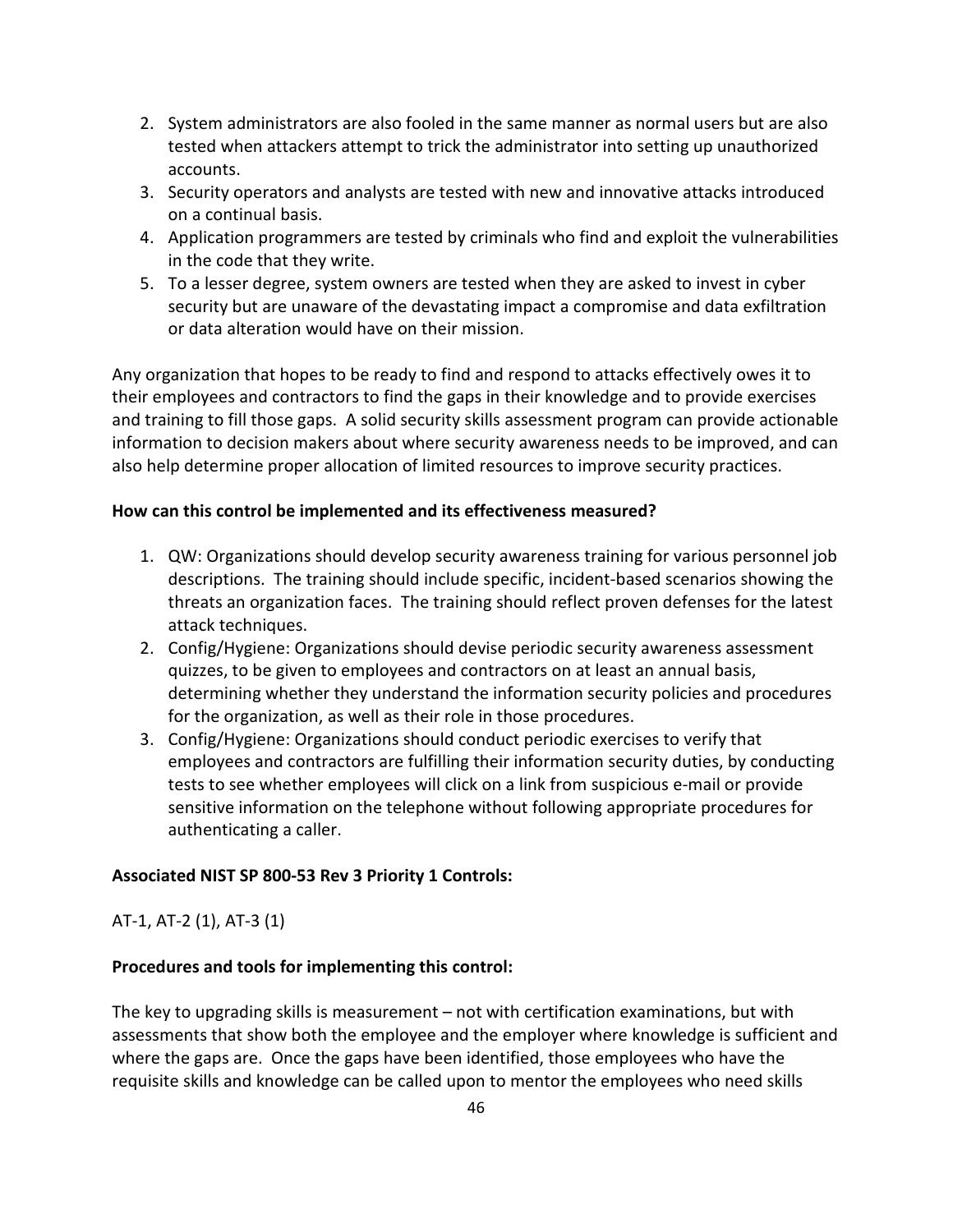improvement or the organization can develop training programs that directly fill the gaps and maintain employee readiness.

## **SUMMARY**

This document has been developed through the collaboration of a diverse set of security experts. While there is no such thing as absolute protection, proper implementation of the security controls identified in this document will ensure that an organization is protecting against the most significant attacks. As attacks change, additional controls or tools become available, or the state of common security practice advances, this document will be updated to reflect what is viewed by the collaborating authors as the most important security controls to defend against cyber attacks.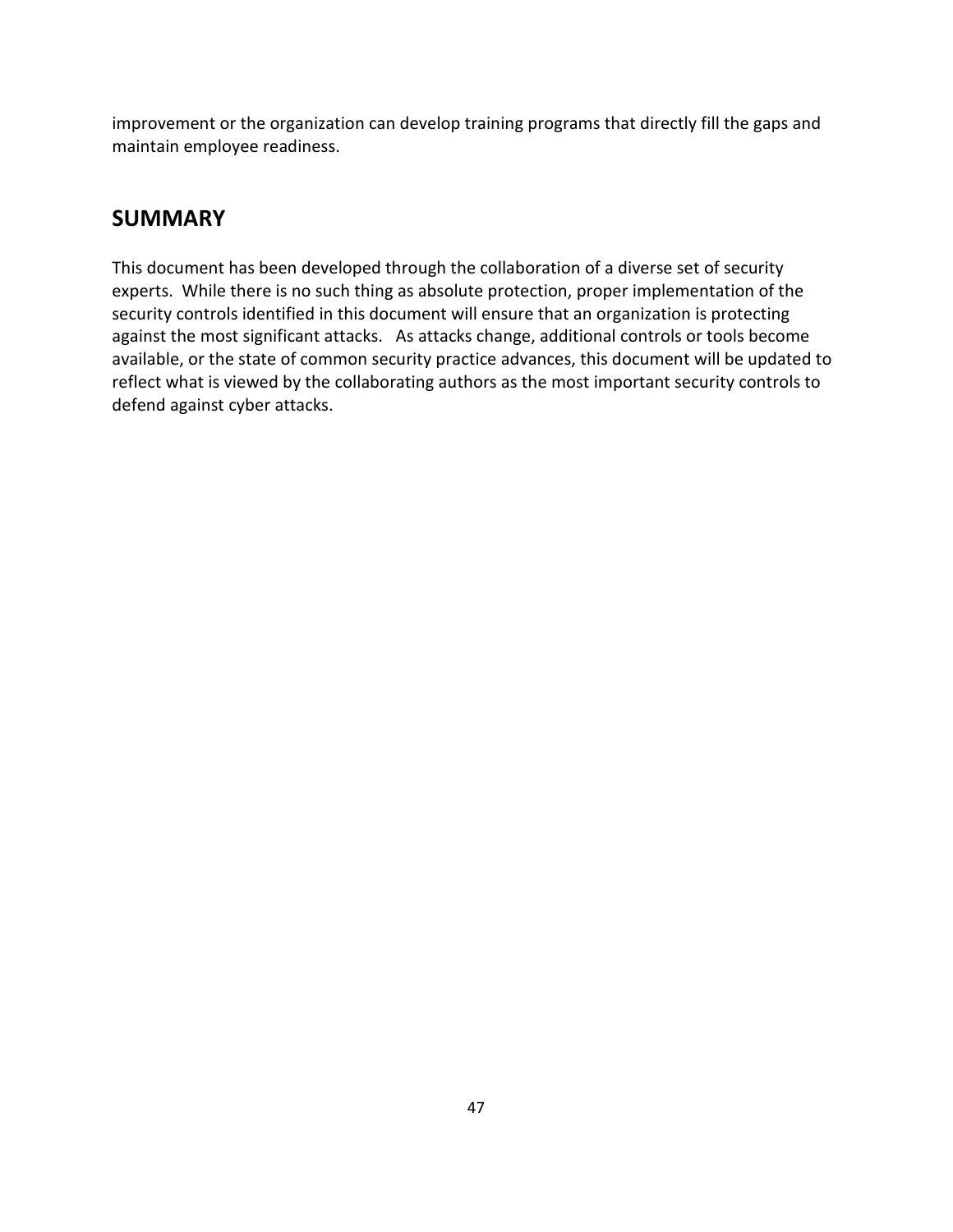# **Appendix A: Mapping between Top 20 Critical Controls and NIST SP 800-53 Rev 3 Priority 1 Items**

This mapping relates the controls set forth in this document to NIST SP 800-53 Rev 3. Please note that the NIST controls may impose additional requirements beyond those explicitly stated in this document.

| <b>Control</b>                                                                                               | <b>References</b>                                                                                                                                                         |
|--------------------------------------------------------------------------------------------------------------|---------------------------------------------------------------------------------------------------------------------------------------------------------------------------|
| Critical Control 1: Inventory of Authorized<br>and Unauthorized Devices                                      | CM-8 (a, c, d, 2, 3, 4), PM-5, PM-6                                                                                                                                       |
| Critical Control 2: Inventory of Authorized<br>and Unauthorized Software                                     | CM-1, CM-2 (2, 4, 5), CM-3, CM-5 (2, 7), CM-7 (1, 2), CM-<br>8 (1, 2, 3, 4, 6), CM-9, PM-6, SA-6, SA-7                                                                    |
| Critical Control 3: Secure Configurations for<br><b>Hardware and Software</b>                                | CM-1, CM-2 (1, 2), CM-3 (b, c, d, e, 2, 3), CM-5 (2), CM-6<br>(1, 2, 4), CM-7 (1), SA-1 (a), SA-4 (5), SI-7 (3), PM-6                                                     |
| Critical Control 4: Secure Configurations for<br>Network Devices such as Firewalls, Routers,<br>and Switches | AC-4 (7, 10, 11, 16), CM-1, CM-2 (1), CM-3 (2), CM-5 (1, 2,<br>5), CM-6 (4), CM-7 (1, 3), IA-2 (1, 6), IA-5, IA-8, RA-5, SC-7<br>$(2, 4, 5, 6, 8, 11, 13, 14, 18)$ , SC-9 |
| Critical Control 5: Boundary Defense                                                                         | AC-17 (1), AC-20, CA-3, IA-2 (1, 2), IA-8, RA-5, SC-7 (1, 2,<br>3, 8, 10, 11, 14), SC-18, SI-4 (c, 1, 4, 5, 11), PM-7                                                     |
| Critical Control 6: Maintenance, Monitoring<br>and Analysis of Security Audit Logs                           | AC-17 (1), AC-19, AU-2 (4), AU-3 (1,2), AU-4, AU-5, AU-6<br>(a, 1, 5), AU-8, AU-9 (1, 2), AU-12 (2), SI-4 (8)                                                             |
| Critical Control 7: Application Software<br>Security                                                         | CM-7, RA-5 (a, 1), SA-3, SA-4 (3), SA-8, SI-3, SI-10                                                                                                                      |
| Critical Control 8: Controlled Use of<br>Administrative Privileges                                           | AC-6 (2, 5), AC-17 (3), AC-19, AU-2 (4)                                                                                                                                   |
| Critical Control 9: Controlled Access Based                                                                  | AC-1, AC-2 (b, c), AC-3 (4), AC-4, AC-6, MP-3, RA-2 (a)                                                                                                                   |